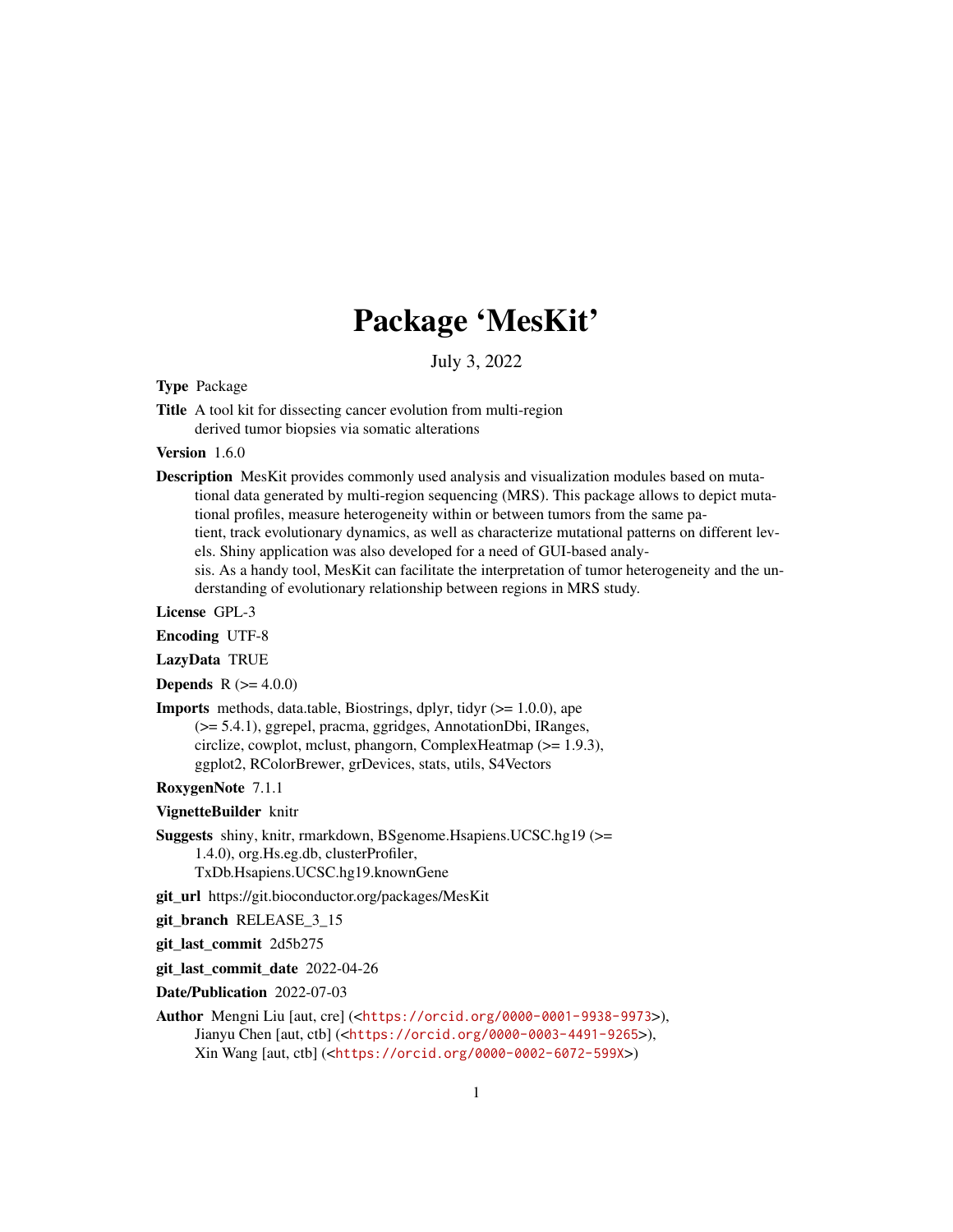Maintainer Mengni Liu <niinleslie@gmail.com>

# R topics documented:

| 3<br>calFst              |
|--------------------------|
| $\overline{4}$<br>calJSI |
| 5                        |
| 7                        |
| 8                        |
| 8                        |
| 9                        |
| compareTree<br>10        |
| 11                       |
| 12                       |
| 13                       |
| 14                       |
| 14                       |
| 15                       |
| 16                       |
| 16                       |
| 17                       |
| 18                       |
| 18                       |
| 19                       |
| 20                       |
| 21                       |
| 21                       |
| 22                       |
| 23                       |
| 23                       |
| 24                       |
| 24                       |
| 25                       |
| 26                       |
| - 28                     |
| 29                       |
| 29                       |
| 30                       |
| 31                       |
| 33                       |
| 34                       |
| 36                       |
| -37                      |
|                          |
| subMaf<br>- 38           |
| 40                       |
| 41                       |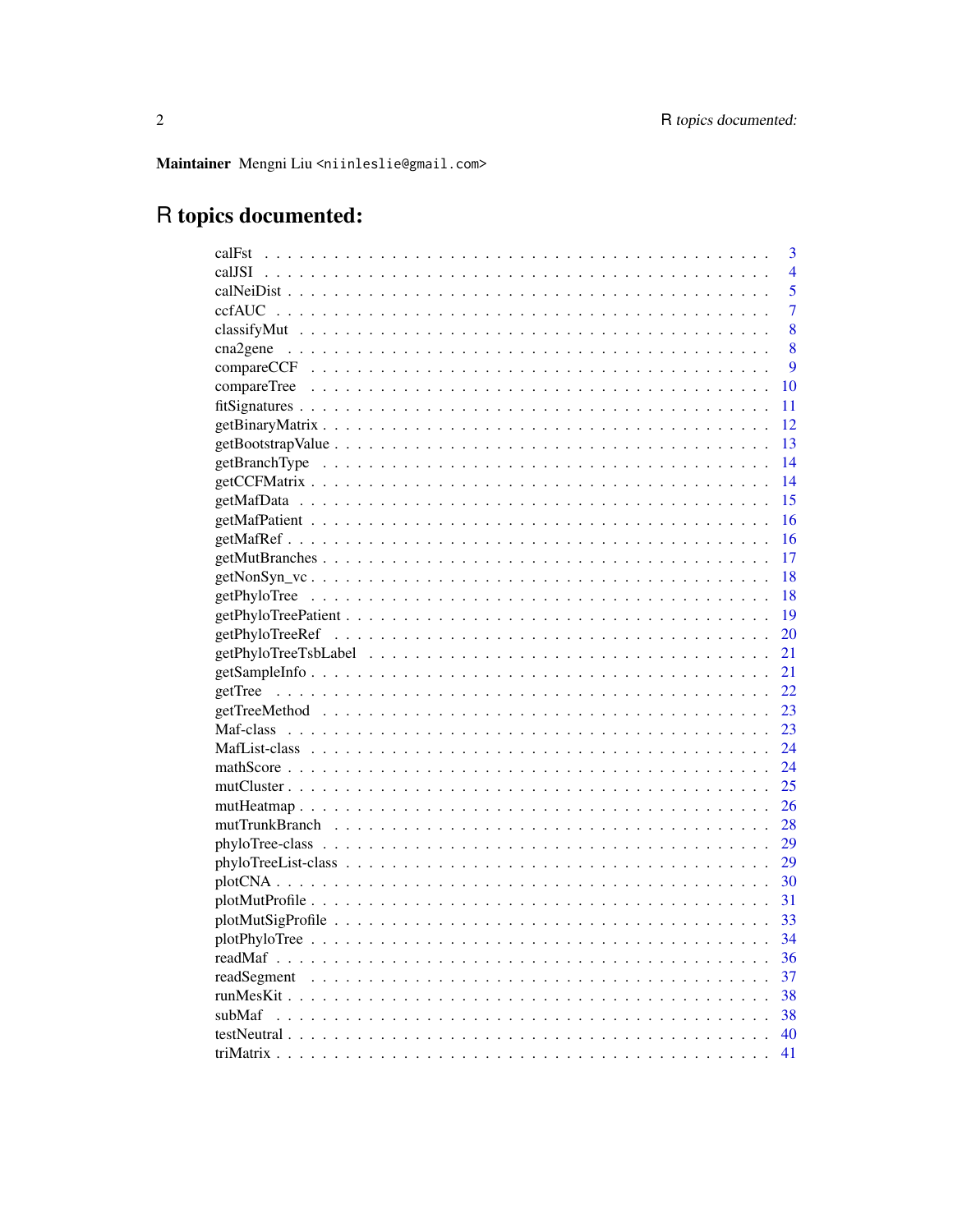<span id="page-2-0"></span>calFst 3

#### **Index** [43](#page-42-0)

calFst *calFst*

# Description

Genetic divergence between regions of subclonal sSNVs using the Weir and Cockerham method

# Usage

```
calFst(
 maf,
 patient.id = NULL,
 min.vaf = \theta,
 min.total.depth = 2,
 use.adjVAF = FALSE,
 plot = TRUE,
 withinTumor = FALSE,
 use.circle = TRUE,
  title = NULL,
 number.cex = 8,
 number.col = "#C77960",
 use.tumorSampleLabel = FALSE,
  ...
\mathcal{L}
```
# Arguments

| maf                  | A Maf or MafList object generated by readMaf function.                                                      |  |  |
|----------------------|-------------------------------------------------------------------------------------------------------------|--|--|
| patient.id           | Select the specific patients. Default NULL, all patients are included.                                      |  |  |
| min.vaf              | Specify The minimum VAF to filter variants. Default 0.                                                      |  |  |
| min.total.depth      |                                                                                                             |  |  |
|                      | The minimum total allele depth for filtering variants. Default 2.                                           |  |  |
| use.adjVAF           | Use adjusted VAF in analysis when adjusted VAF or CCF is available. Default<br>FALSE.                       |  |  |
| plot                 | Logical (Default: TRUE).                                                                                    |  |  |
| withinTumor          | Logical (Default: FALSE). Whether calculate between-region heterogeneity within<br>tumors.                  |  |  |
| use.circle           | Logical (Default: TRUE). Whether use "circle" in the plot. as visualization<br>method of correlation matrix |  |  |
| title                | The title of the plot. Default "Nei's distance"                                                             |  |  |
| number.cex           | The size of text shown in correlation plot. Default 8.                                                      |  |  |
| number.col           | The color of text shown in correlation plot. Default "#C77960".                                             |  |  |
| use.tumorSampleLabel |                                                                                                             |  |  |
|                      | Logical (Default: FALSE). Rename the 'Tumor_Sample_Barcode' by 'Tumor_Sample_Label'.                        |  |  |
| $\cdots$             | Other options passed to subMaf                                                                              |  |  |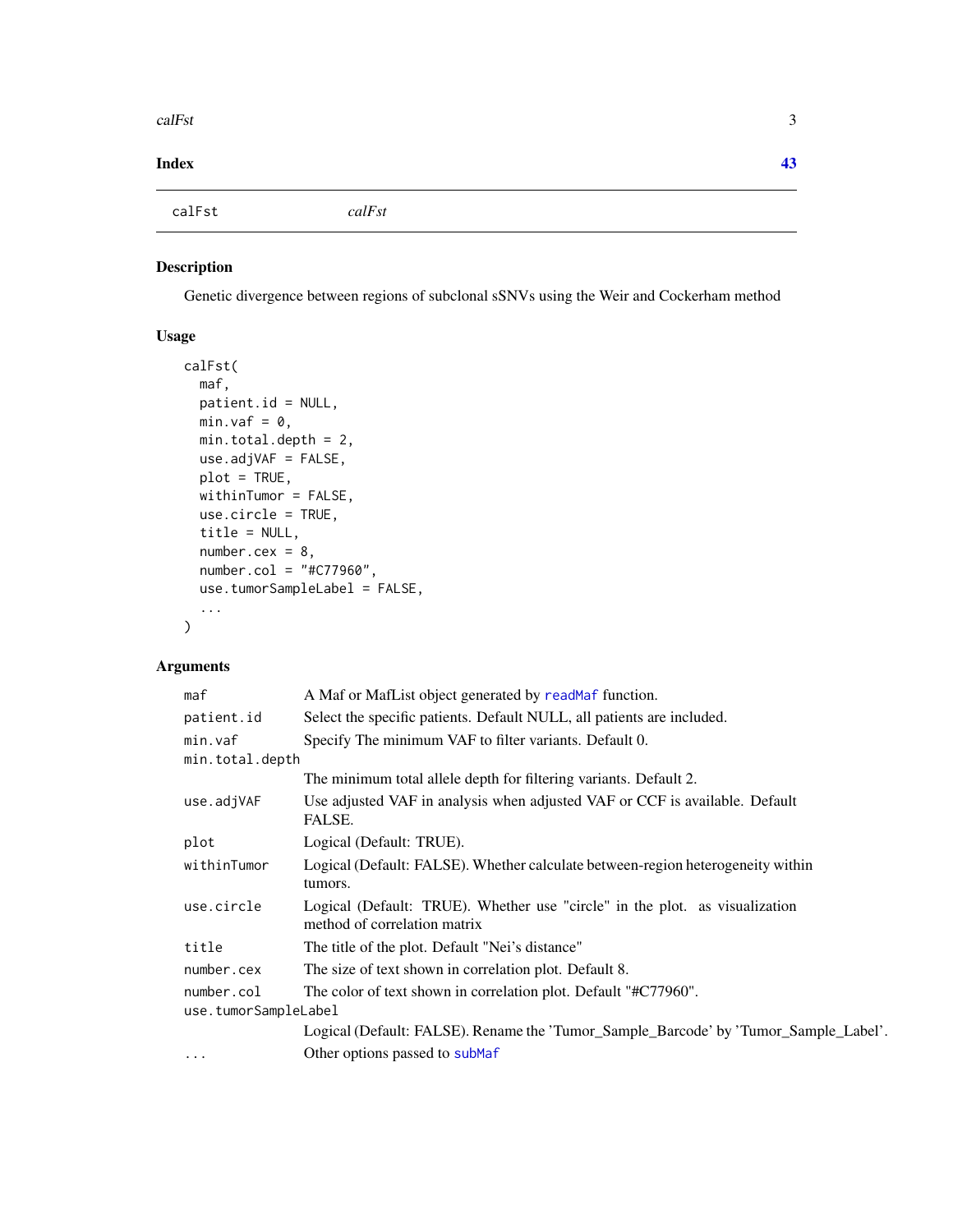# <span id="page-3-0"></span>Value

A list contains Fst value of MRS and Hudson estimator of each sample-pair, respectively.

#### References

Sun R, Hu Z, Sottoriva A, et al. Between-region genetic divergence reflects the mode and tempo of tumor evolution. Nat Genet. 2017;49(7):1015-1024.

Bhatia G, Patterson N, Sankararaman S, Price AL. Estimating and interpreting FST: the impact of rare variants. Genomic Res. 2013;23(9):1514-1521.

# Examples

```
maf.File <- system.file("extdata/", "CRC_HZ.maf", package = "MesKit")
clin.File <- system.file("extdata/", "CRC_HZ.clin.txt", package = "MesKit")
ccf.File <- system.file("extdata/", "CRC_HZ.ccf.tsv", package = "MesKit")
maf <- readMaf(mafFile=maf.File, clinicalFile = clin.File, ccfFile=ccf.File, refBuild="hg19")
calFst(maf)
```
calJSI *compareJSI*

#### Description

The Jaccard similarity index (JSI) is applied to distinguish monoclonal versus polyclonal seeding in metastases.

#### Usage

```
calJSI(
  maf,
  patient.id = NULL,
  pairByTumor = FALSE,
  min.ccf = 0,
  plot = FALSE,
  use.circle = TRUE,
  title = NULL,
  number.cex = 8,
  number.col = "#C77960",
  use.tumorSampleLabel = FALSE,
  ...
)
```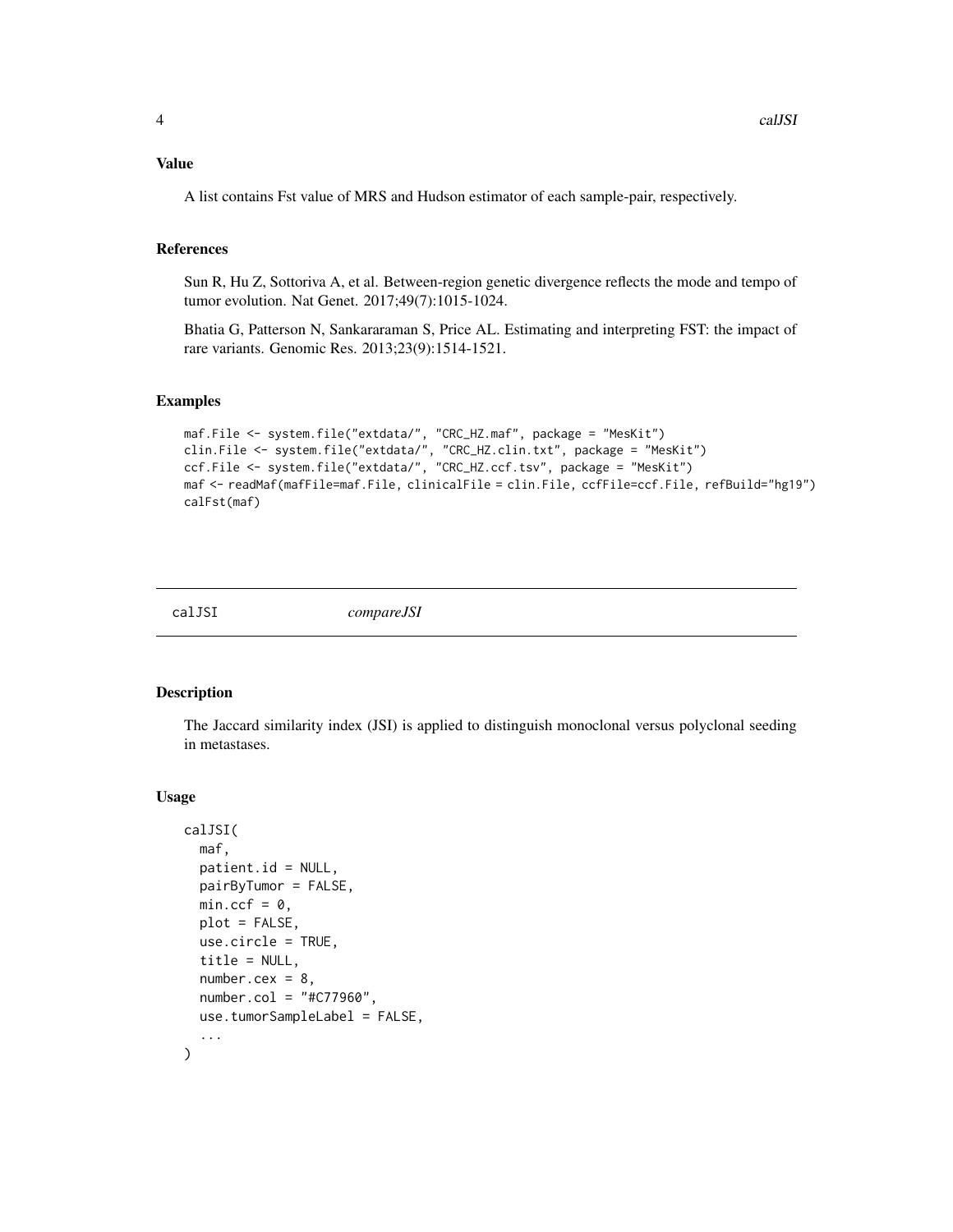#### <span id="page-4-0"></span>calNeiDist 5

# Arguments

| maf                  | Maf or MafList object generated by readMaf function.                                               |  |
|----------------------|----------------------------------------------------------------------------------------------------|--|
| patient.id           | Select the specific patients. Default NULL, all patients are included.                             |  |
| pairByTumor          | Compare JSI between different tumors. Default FALSE.                                               |  |
| min.ccf              | The minimum value of CCF. Default 0.                                                               |  |
| plot                 | Logical (Default: FALSE).                                                                          |  |
| use.circle           | Logical (Default: TRUE). Whether to use "circle" as visualization method of<br>correlation matrix. |  |
| title                | Title of the plot Default "Jaccard similarity".                                                    |  |
| number.cex           | The size of text shown in correlation plot. Default 8.                                             |  |
| number.col           | The color of text shown in correlation plot. Default "#C77960".                                    |  |
| use.tumorSampleLabel |                                                                                                    |  |
|                      | Logical (Default: FALSE). Rename the 'Tumor_Sample_Barcode' by 'Tumor_Sample_Label'.               |  |
| $\ddotsc$            | Other options passed to subMaf                                                                     |  |

#### Value

Correlation matrix and heatmap via Jaccard similarity coefficient method

#### References

Hu, Z., Li, Z., Ma, Z. et al. Multi-cancer analysis of clonality and the timing of systemic spread in paired primary tumors and metastases. Nat Genet (2020).

# Examples

```
maf.File <- system.file("extdata/", "CRC_HZ.maf", package = "MesKit")
clin.File <- system.file("extdata/", "CRC_HZ.clin.txt", package = "MesKit")
ccf.File <- system.file("extdata/", "CRC_HZ.ccf.tsv", package = "MesKit")
maf <- readMaf(mafFile=maf.File, clinicalFile = clin.File, ccfFile=ccf.File, refBuild="hg19")
calJSI(maf)
```
calNeiDist *calNeiDist*

# Description

Nei's distance of CCF for sample/tumor pair.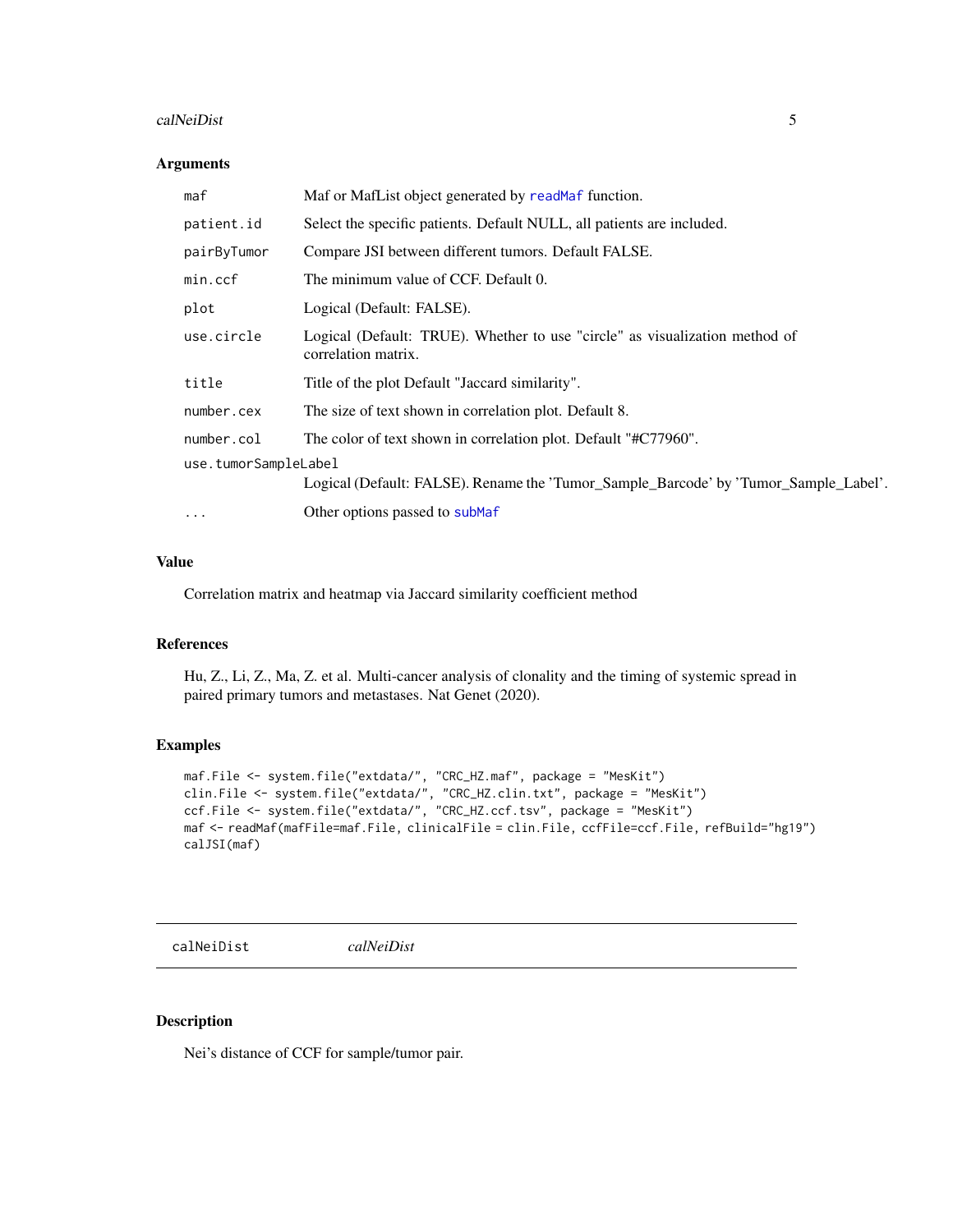# Usage

```
calNeiDist(
 maf,
  patient.id = NULL,
 withinTumor = FALSE,
  min.ccf = 0,
 plot = TRUE,
  use.circle = TRUE,
  title = NULL,
  number.cex = 8,
  number.col = "#C77960",
  use.tumorSampleLabel = FALSE,
  ...
\mathcal{L}
```
#### Arguments

| maf                  | A Maf or MafList object generated by readMaf function.                                             |  |
|----------------------|----------------------------------------------------------------------------------------------------|--|
| patient.id           | Select the specific patients. Default NULL, all patients are included.                             |  |
| withinTumor          | Calculate between-region heterogeneity within tumor. (Default: FALSE).                             |  |
| min.ccf              | Specify the minimum CCF. Default 0.                                                                |  |
| plot                 | Logical (Default: TRUE).                                                                           |  |
| use.circle           | Logical (Default: TRUE). Whether to use "circle" as visualization method of<br>correlation matrix. |  |
| title                | The title of the plot. Default "Nei's distance"                                                    |  |
| number.cex           | The size of text shown in correlation plot. Default 8.                                             |  |
| number.col           | The color of text shown in correlation plot. Default "#C77960".                                    |  |
| use.tumorSampleLabel |                                                                                                    |  |
|                      | Logical (Default: FALSE). Rename the 'Tumor_Sample_Barcode' by 'Tumor_Sample_Label'.               |  |
| .                    | Other options passed to subMaf                                                                     |  |

# Value

Nei's genetic distance matrix and heatmap of sample-pairs from the same patient

# References

Lee JK, Wang J, Sa JK, et al. Spatiotemporal genomic architecture informs precision oncology in glioblastoma. Nat Genet. 2017;49(4):594-599.

```
maf.File <- system.file("extdata/", "CRC_HZ.maf", package = "MesKit")
clin.File <- system.file("extdata/", "CRC_HZ.clin.txt", package = "MesKit")
ccf.File <- system.file("extdata/", "CRC_HZ.ccf.tsv", package = "MesKit")
maf <- readMaf(mafFile=maf.File, clinicalFile = clin.File, ccfFile=ccf.File, refBuild="hg19")
calNeiDist(maf)
```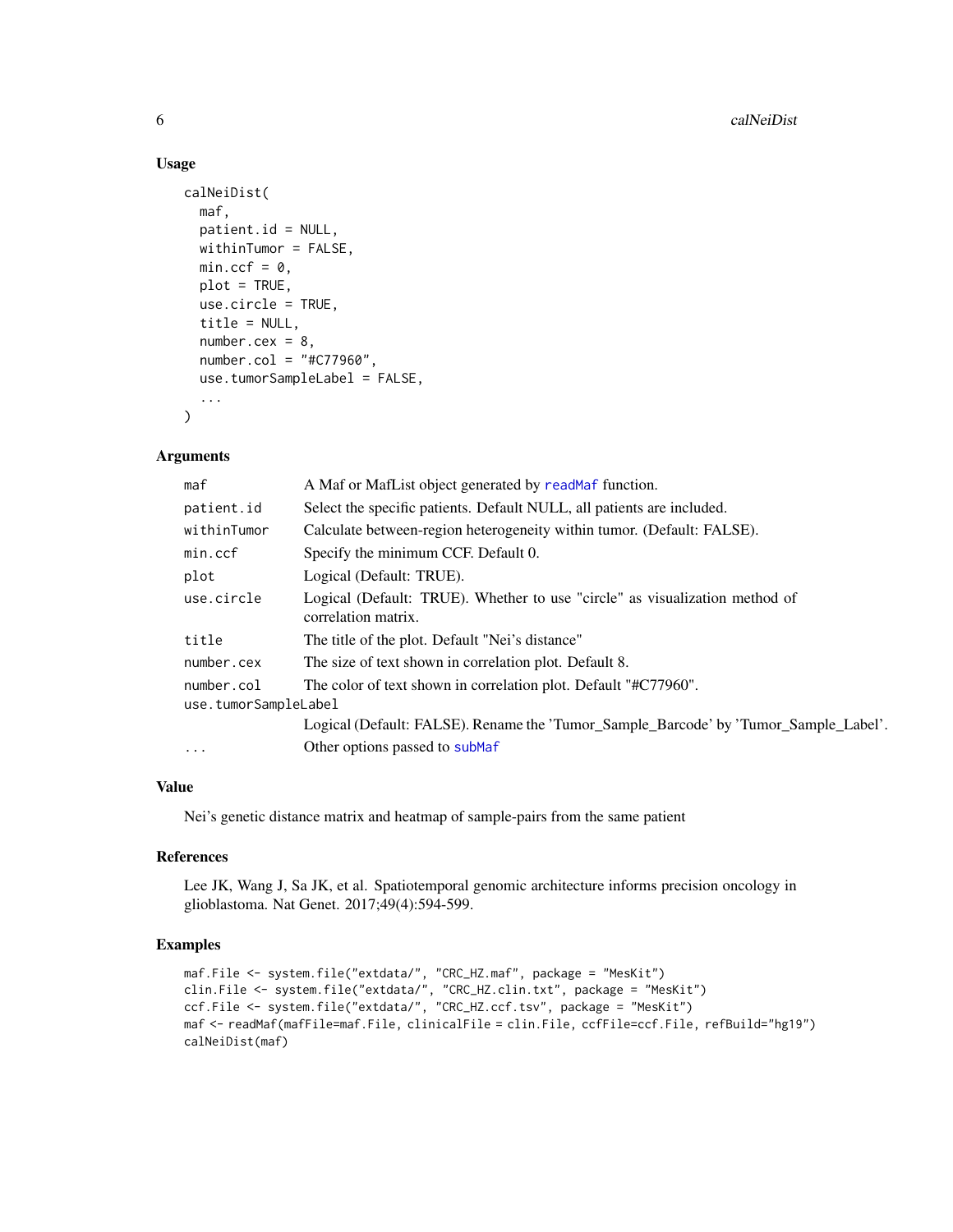<span id="page-6-0"></span>ccfAUC *ccfAUC*

#### Description

The tumor heterogeneity was estimated as the area under the curve (AUC) of the cumulative density function from all cancer cell fractions per tumor

# Usage

```
ccfAUC(
  maf,
  patient.id = NULL,
  min.ccf = 0,
  withinTumor = FALSE,
  plot.density = TRUE,
  use.tumorSampleLabel = FALSE,
  ...
)
```
#### Arguments

| maf                  | A Maf or MafList object generated by readMaf function.                               |  |
|----------------------|--------------------------------------------------------------------------------------|--|
| patient.id           | Select the specific patients. Default NULL, all patients are included.               |  |
| min.ccf              | The minimum value of CCF. Default 0.                                                 |  |
| withinTumor          | Calculate between-region heterogeneity within tumor. Default FALSE.                  |  |
| plot.density         | Whether to show the density plot. Default TRUE.                                      |  |
| use.tumorSampleLabel |                                                                                      |  |
|                      | Logical (Default: FALSE). Rename the 'Tumor_Sample_Barcode' by 'Tumor_Sample_Label'. |  |
| $\cdots$             | Other options passed to subMaf                                                       |  |
|                      |                                                                                      |  |

#### Value

A list containing AUC of CCF and a graph

#### References

Charoentong P, Finotello F, et al. Pan-cancer Immunogenomic Analyses Reveal Genotype-Immunophenotype Relationships and Predictors of Response to Checkpoint Blockade. Cell reports 2017, 18:248-262.

```
maf.File <- system.file("extdata/", "CRC_HZ.maf", package = "MesKit")
clin.File <- system.file("extdata/", "CRC_HZ.clin.txt", package = "MesKit")
ccf.File <- system.file("extdata/", "CRC_HZ.ccf.tsv", package = "MesKit")
maf <- readMaf(mafFile=maf.File, clinicalFile = clin.File, ccfFile=ccf.File, refBuild="hg19")
ccfAUC(maf)
```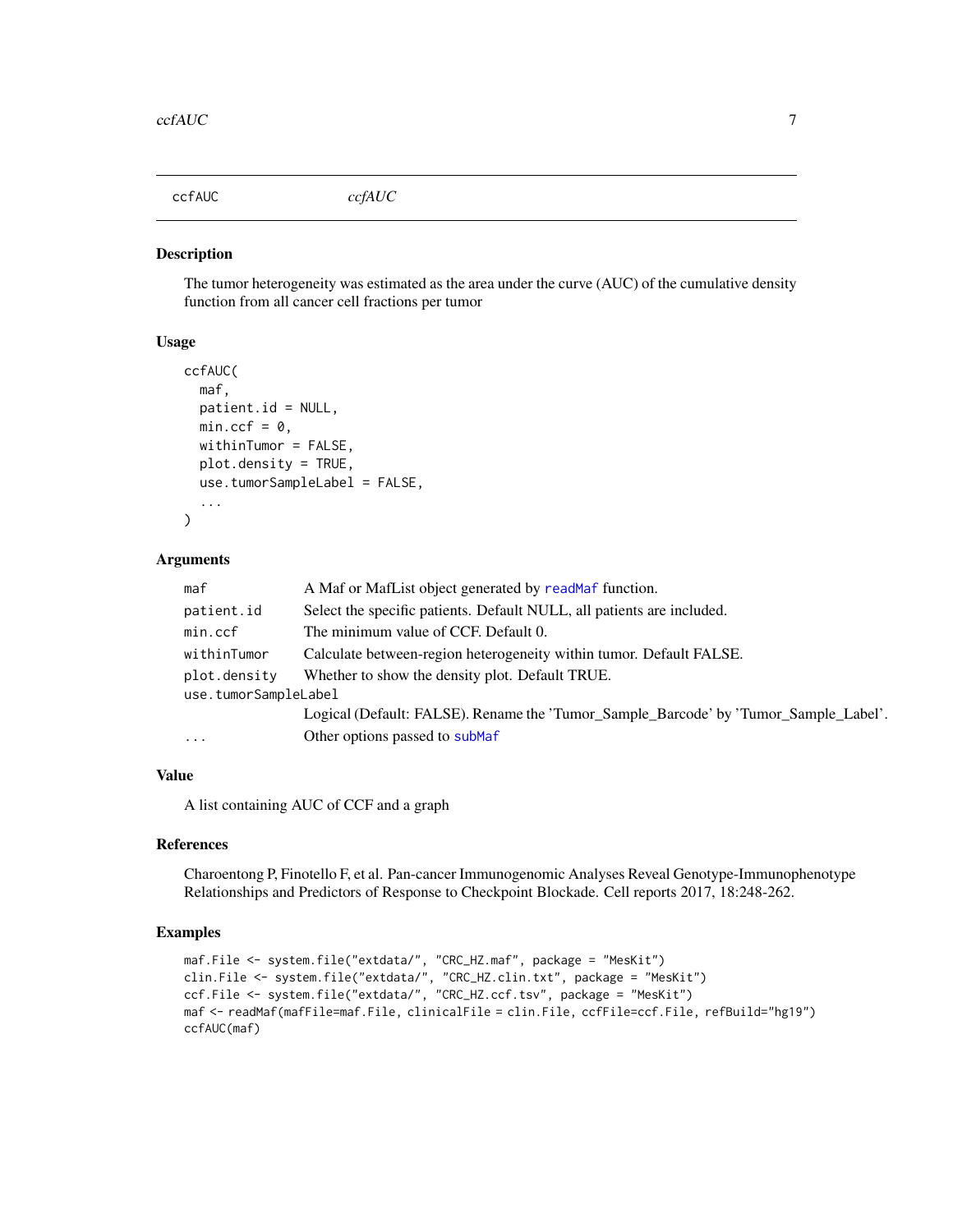<span id="page-7-0"></span>classifyMut *classifyMut*

#### Description

classifyMut

# Usage

```
classifyMut(maf, patient.id = NULL, class = "SP", classByTumor = FALSE, ...)
```
# Arguments

| maf          | Maf or MafList object generated by read Maf function. Classify SSNVs/Indels<br>into Shared/P-shared/Private, Clonal/Subclonl or Shared-Clonal/P-shared-Clonal/Private-<br>Clonal/Shared-Subclonal/P-shared-SubClonal/Private-SubClonal |  |
|--------------|----------------------------------------------------------------------------------------------------------------------------------------------------------------------------------------------------------------------------------------|--|
| patient.id   | Select the specific patients. Default NULL, all patients are included                                                                                                                                                                  |  |
| class        | The class which would be represented. Default: "SP" (Shared pattern: Pub-<br>lic/Shared/Private), other options: "CS" (Clonal status: Clonal/Subclonl) and<br>"SPCS".                                                                  |  |
| classByTumor | Logical (Default: FALSE). Classify mutations based on "Tumor_ID".                                                                                                                                                                      |  |
| $\cdots$     | Other options passed to subMaf                                                                                                                                                                                                         |  |

# Value

A data.frame with classification of mutations for each patient

# Examples

```
maf.File <- system.file("extdata/", "CRC_HZ.maf", package = "MesKit")
clin.File <- system.file("extdata/", "CRC_HZ.clin.txt", package = "MesKit")
ccf.File <- system.file("extdata/", "CRC_HZ.ccf.tsv", package = "MesKit")
maf <- readMaf(mafFile=maf.File, clinicalFile = clin.File, ccfFile=ccf.File, refBuild="hg19")
classifyMut(maf, class = "SP")
```
<span id="page-7-1"></span>cna2gene *cna2gene*

# Description

cna2gene

#### Usage

```
cna2gene(seg, txdb, min.overlap.len = 50, geneList = NULL)
```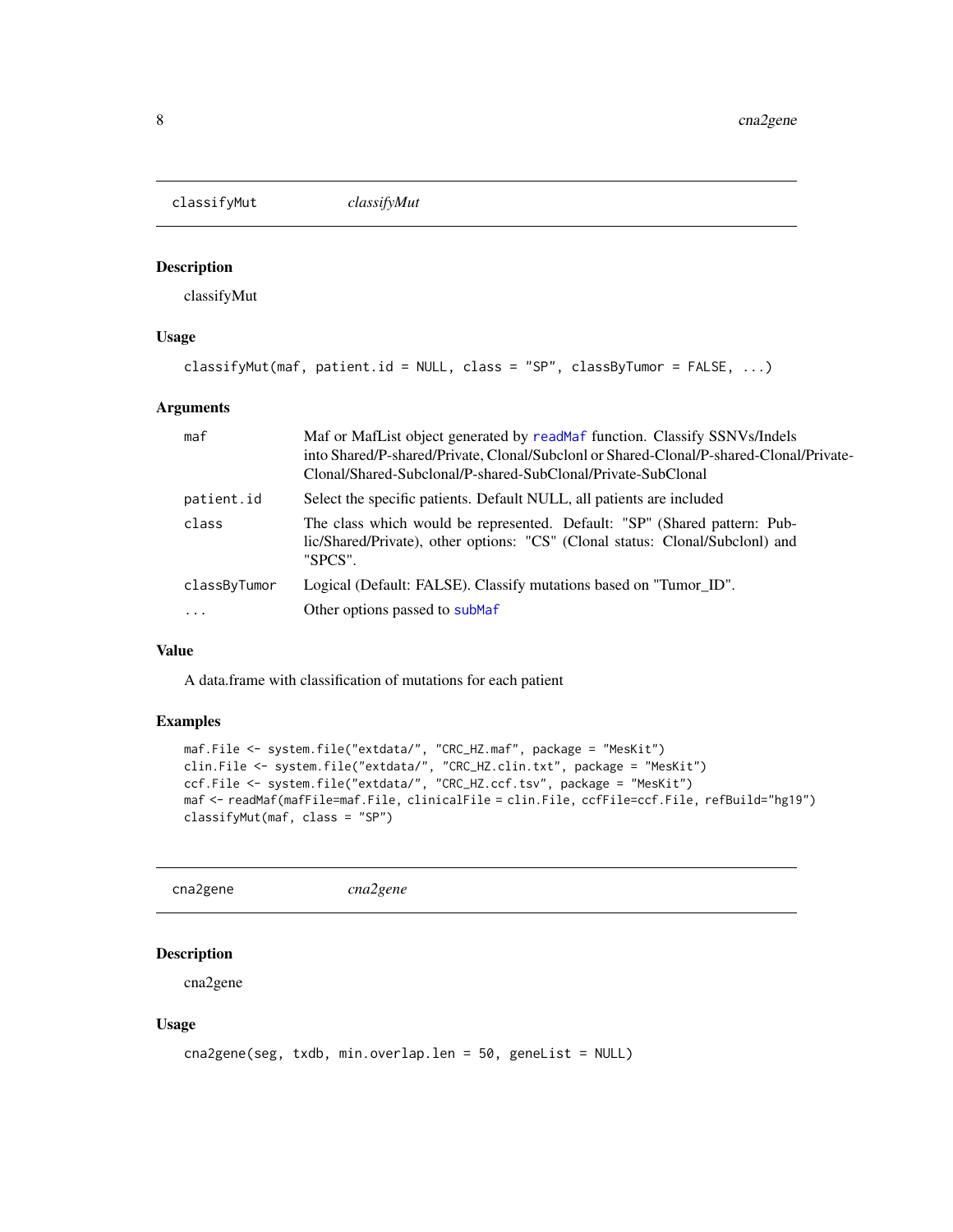# <span id="page-8-0"></span>compareCCF 9

#### **Arguments**

| seg             | seg object generated by readSegment function.                         |  |
|-----------------|-----------------------------------------------------------------------|--|
| txdb            | A TxDb object. i.e., TxDb.Hsapiens.UCSC.hg19.knownGene. Default NULL. |  |
| min.overlap.len |                                                                       |  |
|                 | The minimum insertion size of segment and gene. Default 50.           |  |
| geneList        | The list of genes used to limit the annotation. Default NULL.         |  |

# Value

seg object

#### Examples

```
segFile <- system.file("extdata", "CRC_HZ.seg.txt", package = "MesKit")
gisticAmpGenesFile <- system.file("extdata", "COREAD_amp_genes.conf_99.txt", package = "MesKit")
gisticDelGenesFile <- system.file("extdata", "COREAD_del_genes.conf_99.txt", package = "MesKit")
gisticAllLesionsFile <- system.file("extdata", "COREAD_all_lesions.conf_99.txt", package = "MesKit")
seg <- readSegment(segFile = segFile,
                   gisticAmpGenesFile = gisticAmpGenesFile,
                    gisticDelGenesFile = gisticDelGenesFile,
                   gisticAllLesionsFile = gisticAllLesionsFile)
```
library(TxDb.Hsapiens.UCSC.hg19.knownGene) library(org.Hs.eg.db) cna2gene(seg, txdb = TxDb.Hsapiens.UCSC.hg19.knownGene)

compareCCF *compareCCF*

#### Description

Compare the CCF between samples/tumor pairs This function requires CCF for clustering

#### Usage

```
compareCCF(
 maf,
 patient.id = NULL,
 min.ccf = 0,
 pairByTumor = FALSE,
 use.tumorSampleLabel = FALSE,
  ...
)
```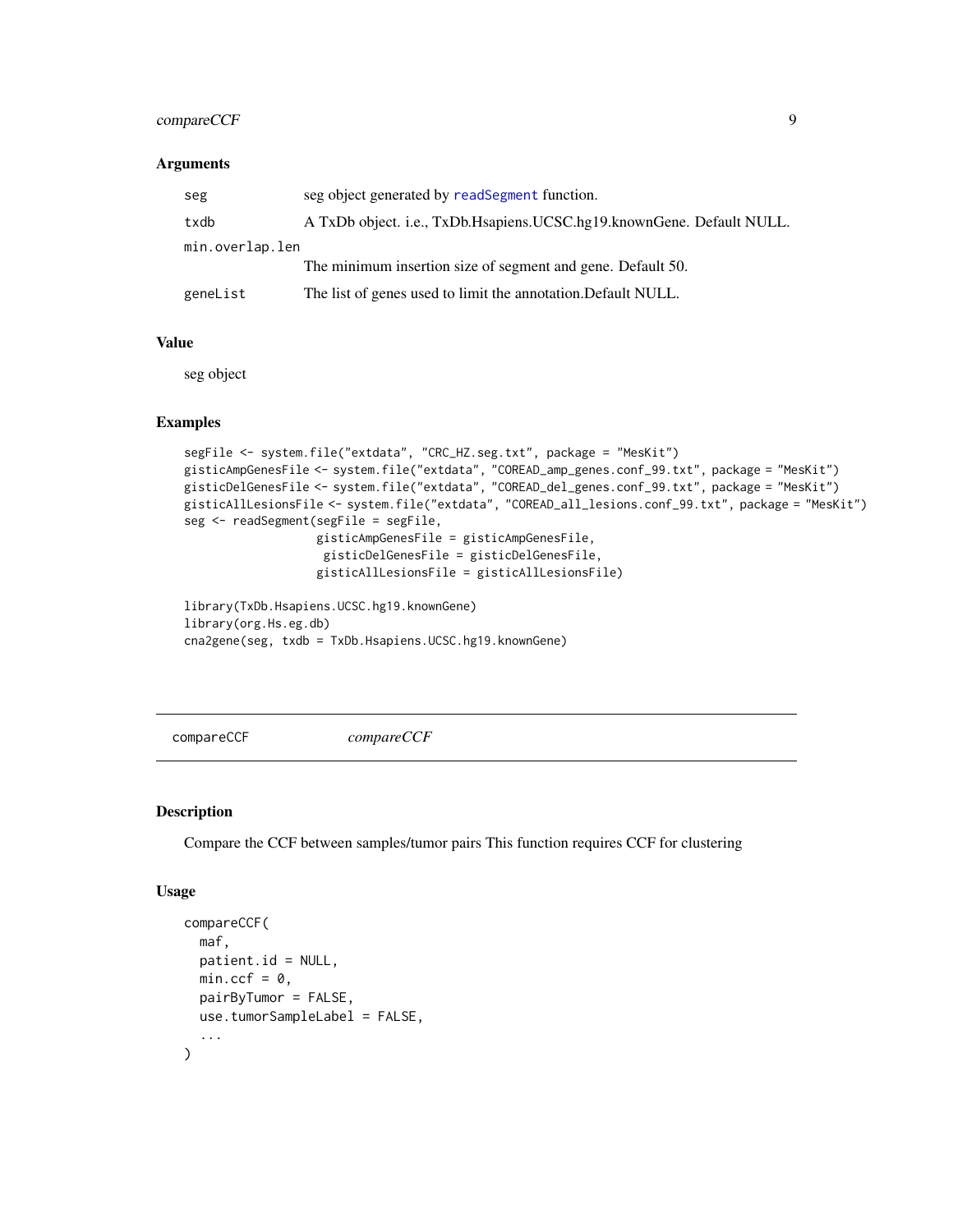# Arguments

| maf                  | Maf or MafList object generated by readMaf function.                                 |  |
|----------------------|--------------------------------------------------------------------------------------|--|
| patient.id           | Select the specific patients. Default NULL, all patients are included.               |  |
| min.ccf              | The minimum value of CCF. Default 0.                                                 |  |
| pairByTumor          | Pair by tumor types in each patients. Default FALSE.                                 |  |
| use.tumorSampleLabel |                                                                                      |  |
|                      | Logical (Default: FALSE). Rename the 'Tumor Sample Barcode' by 'Tumor Sample Label'. |  |
| $\cdots$             | Other options passed to subMaf                                                       |  |
|                      |                                                                                      |  |

# Value

a result list of CCF comparing between samples/tumor pairs

# Examples

```
maf.File <- system.file("extdata/", "CRC_HZ.maf", package = "MesKit")
clin.File <- system.file("extdata/", "CRC_HZ.clin.txt", package = "MesKit")
ccf.File <- system.file("extdata/", "CRC_HZ.ccf.tsv", package = "MesKit")
maf <- readMaf(mafFile=maf.File, clinicalFile = clin.File, ccfFile=ccf.File, refBuild="hg19")
compareCCF(maf)
```

```
compareTree compareTree
```
# Description

Compares two phylogenetic trees and returns a detailed report of several distance methods

# Usage

```
compareTree(
 phyloTree1,
  phyloTree2,
 plot = FALSE,
 min.ratio = 1/20,
  show.bootstrap = FALSE,
  use.tumorSampleLabel = FALSE
```
# )

# Arguments

| phyloTree1 | A phyloTree object generated by getPhyloTree function.                          |
|------------|---------------------------------------------------------------------------------|
| phyloTree2 | A phyloTree object generated by getPhyloTree function.                          |
| plot       | Logical (Default: FALSE). If TRUE, two trees will be plotted on the same device |
|            | and their similarities will be shown.                                           |

<span id="page-9-0"></span>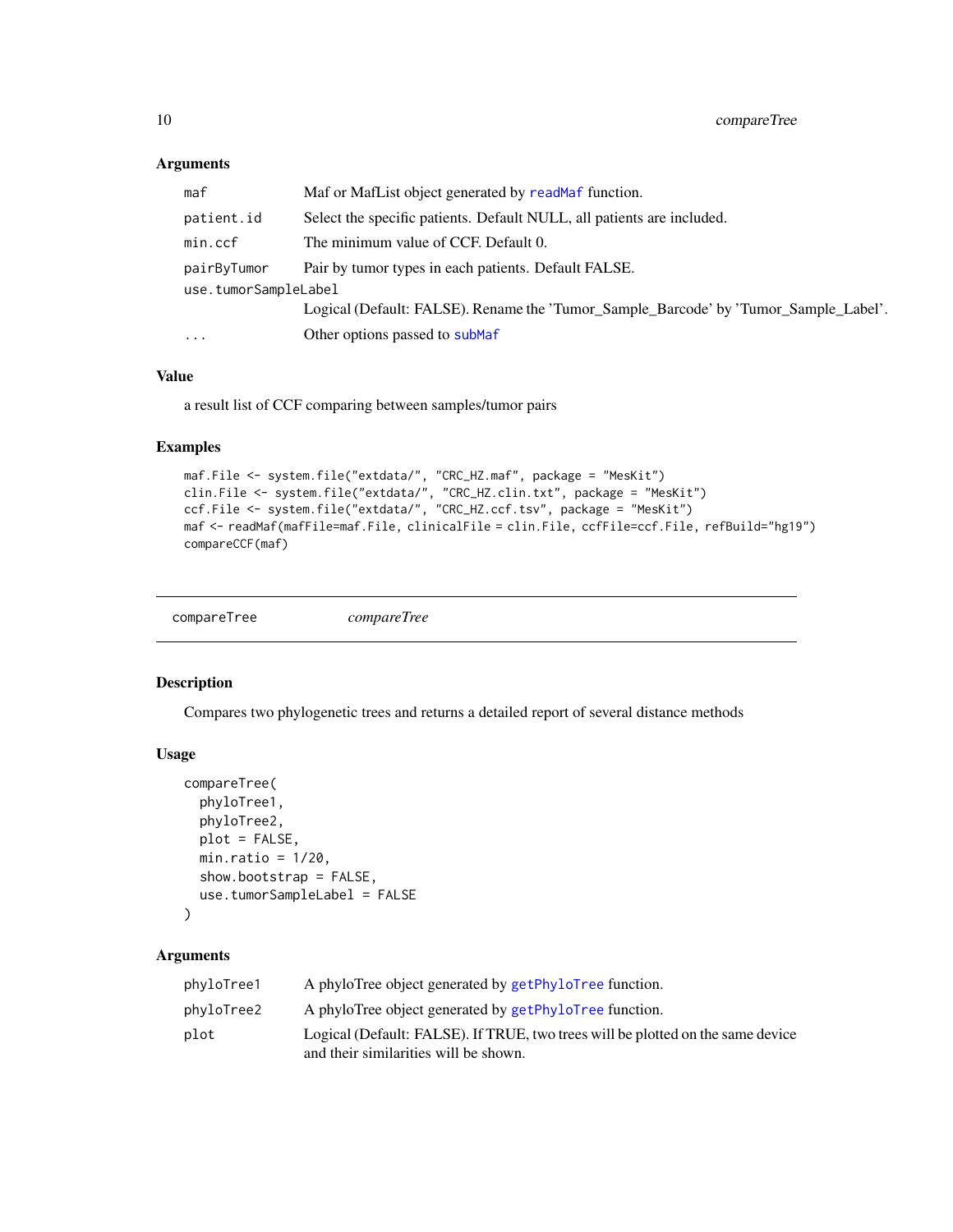#### <span id="page-10-0"></span>fitSignatures 11

min.ratio Double, Default 1/20. If min.ratio is not NULL, all edge length which are smaller than min.ratio\*the longest edge length will be reset as min.ratio\*longest edge length.

show.bootstrap Logical (Default: FALSE). Whether to add bootstrap value on internal nodes.

use.tumorSampleLabel

Logical (Default: FALSE). Rename the 'Tumor\_Sample\_Barcode' by 'Tumor\_Sample\_Label'.

# Value

A vector containing the following tree distance methods by R package phangorn Symmetric.difference Robinson-Foulds distance KF-branch distance the branch score distance (Kuhner & Felsenstein 1994) Path.difference difference in the path length, counted as the number of branches Weighted.path.difference difference in the path length, counted using branches lengths

#### Examples

```
maf.File <- system.file("extdata/", "CRC_HZ.maf", package = "MesKit")
clin.File <- system.file("extdata/", "CRC_HZ.clin.txt", package = "MesKit")
ccf.File <- system.file("extdata/", "CRC_HZ.ccf.tsv", package = "MesKit")
maf <- readMaf(mafFile=maf.File, clinicalFile = clin.File, ccfFile=ccf.File, refBuild="hg19")
```

```
phyloTree1 <- getPhyloTree(maf$V402, method = "NJ")
phyloTree2 <- getPhyloTree(maf$V402, method = "MP")
compareTree(phyloTree1, phyloTree2)
compareTree(phyloTree1, phyloTree2, plot = TRUE)
```
<span id="page-10-1"></span>fitSignatures *fitSignatures*

#### Description

Find nonnegative linear combination of mutation signatures to reconstruct matrix and calculate cosine similarity based on somatic SNVs.

#### Usage

```
fitSignatures(
  tri_matrix = NULL,
  pational = NULL,
  signaturesRef = "cosmic_v2",
  associated = NULL,
 min.mut.count = 15,
  signature.cutoff = 0.1)
```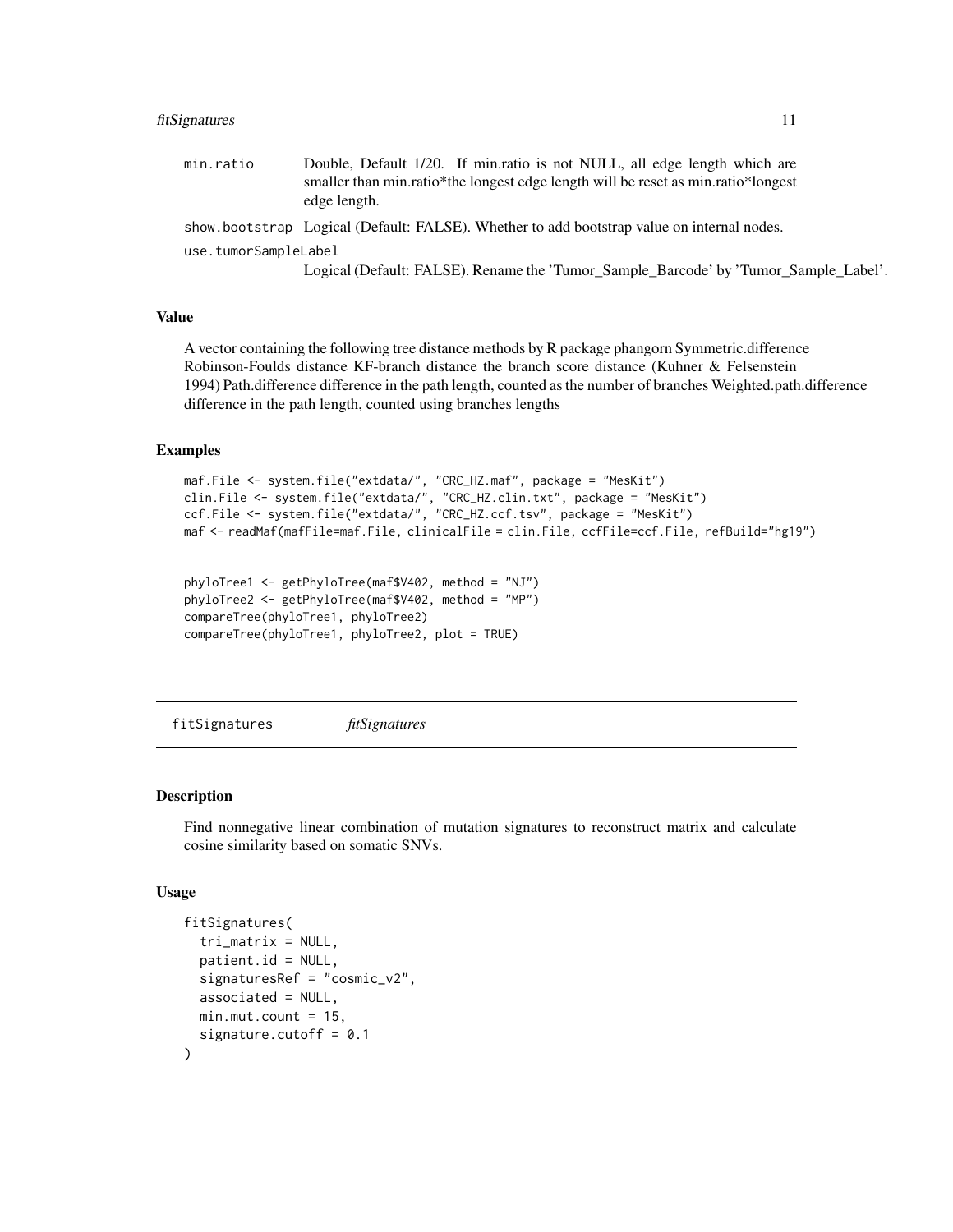#### <span id="page-11-0"></span>Arguments

| tri_matrix                        | A matrix or a list of matrix generated by triMatrix function.                                                                        |  |  |
|-----------------------------------|--------------------------------------------------------------------------------------------------------------------------------------|--|--|
| patient.id                        | Select the specific patients. Default NULL, all patients are included                                                                |  |  |
| signaturesRef                     | Signature reference, Users can upload their own reference. Default "cosmic_v2".<br>Option: "exome_cosmic_v3","nature2013".           |  |  |
| associated                        | Associated Vector of associated signatures. If given, will narrow the signatures<br>reference to only the ones listed. Default NULL. |  |  |
| min.mut.count<br>signature.cutoff | The threshold for the variants in a branch. Default 15.                                                                              |  |  |
|                                   | Discard any signature relative contributions with a weight less than this amount.<br>Default 0.1.                                    |  |  |

# Value

A list of data frames, each one contains treeMSOutput, containing information about each set/branch's mutational signature.

# Examples

```
maf.File <- system.file("extdata/", "CRC_HZ.maf", package = "MesKit")
clin.File <- system.file("extdata/", "CRC_HZ.clin.txt", package = "MesKit")
ccf.File <- system.file("extdata/", "CRC_HZ.ccf.tsv", package = "MesKit")
maf <- readMaf(mafFile=maf.File, clinicalFile = clin.File, ccfFile=ccf.File, refBuild="hg19")
## Load a reference genome.
library(BSgenome.Hsapiens.UCSC.hg19)
```

```
phyloTree <- getPhyloTree(maf, patient.id = 'V402')
tri_matrix <- triMatrix(phyloTree)
fitSignatures(tri_matrix)
```
getBinaryMatrix *getBinaryMatrix*

## Description

getBinaryMatrix

#### Usage

```
getBinaryMatrix(object)
```
## S4 method for signature 'phyloTree' getBinaryMatrix(object)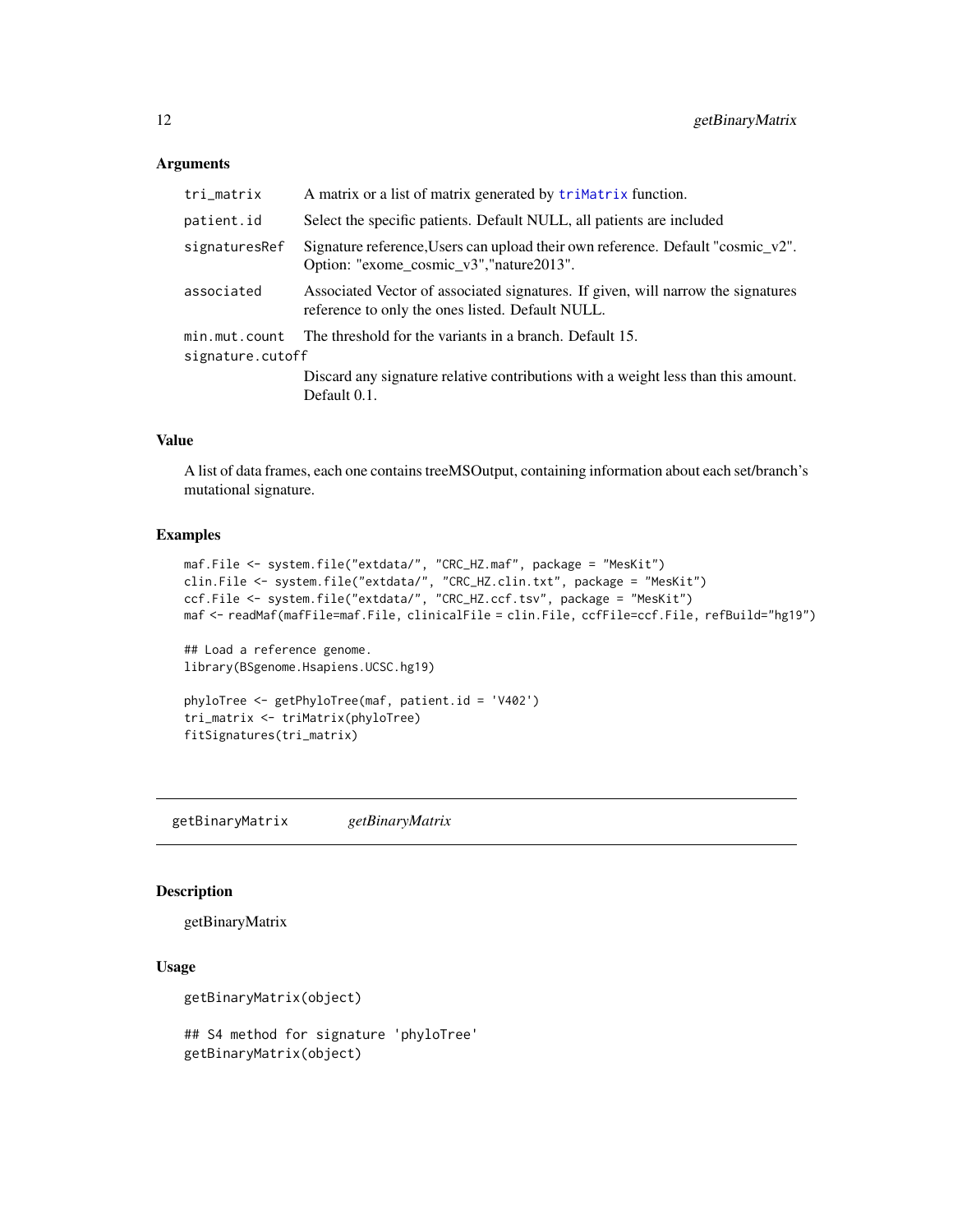# <span id="page-12-0"></span>getBootstrapValue 13

#### **Arguments**

object An object of phyloTree

# Value

Binary matrix of phyloTree

#### Examples

```
maf.File <- system.file("extdata/", "CRC_HZ.maf", package = "MesKit")
clin.File <- system.file("extdata/", "CRC_HZ.clin.txt", package = "MesKit")
ccf.File <- system.file("extdata/", "CRC_HZ.ccf.tsv", package = "MesKit")
maf <- readMaf(mafFile=maf.File, clinicalFile = clin.File, ccfFile=ccf.File, refBuild="hg19")
phyloTree <- getPhyloTree(maf)
getBinaryMatrix(phyloTree$V402)
```
getBootstrapValue *getBootstrapValue*

#### Description

getBootstrapValue

## Usage

getBootstrapValue(object)

## S4 method for signature 'phyloTree' getBootstrapValue(object)

#### Arguments

object An object of phyloTree

# Value

Bootstrap value of phyloTree

```
maf.File <- system.file("extdata/", "CRC_HZ.maf", package = "MesKit")
clin.File <- system.file("extdata/", "CRC_HZ.clin.txt", package = "MesKit")
ccf.File <- system.file("extdata/", "CRC_HZ.ccf.tsv", package = "MesKit")
maf <- readMaf(mafFile=maf.File, clinicalFile = clin.File, ccfFile=ccf.File, refBuild="hg19")
phyloTree <- getPhyloTree(maf)
getBootstrapValue(phyloTree$V402)
```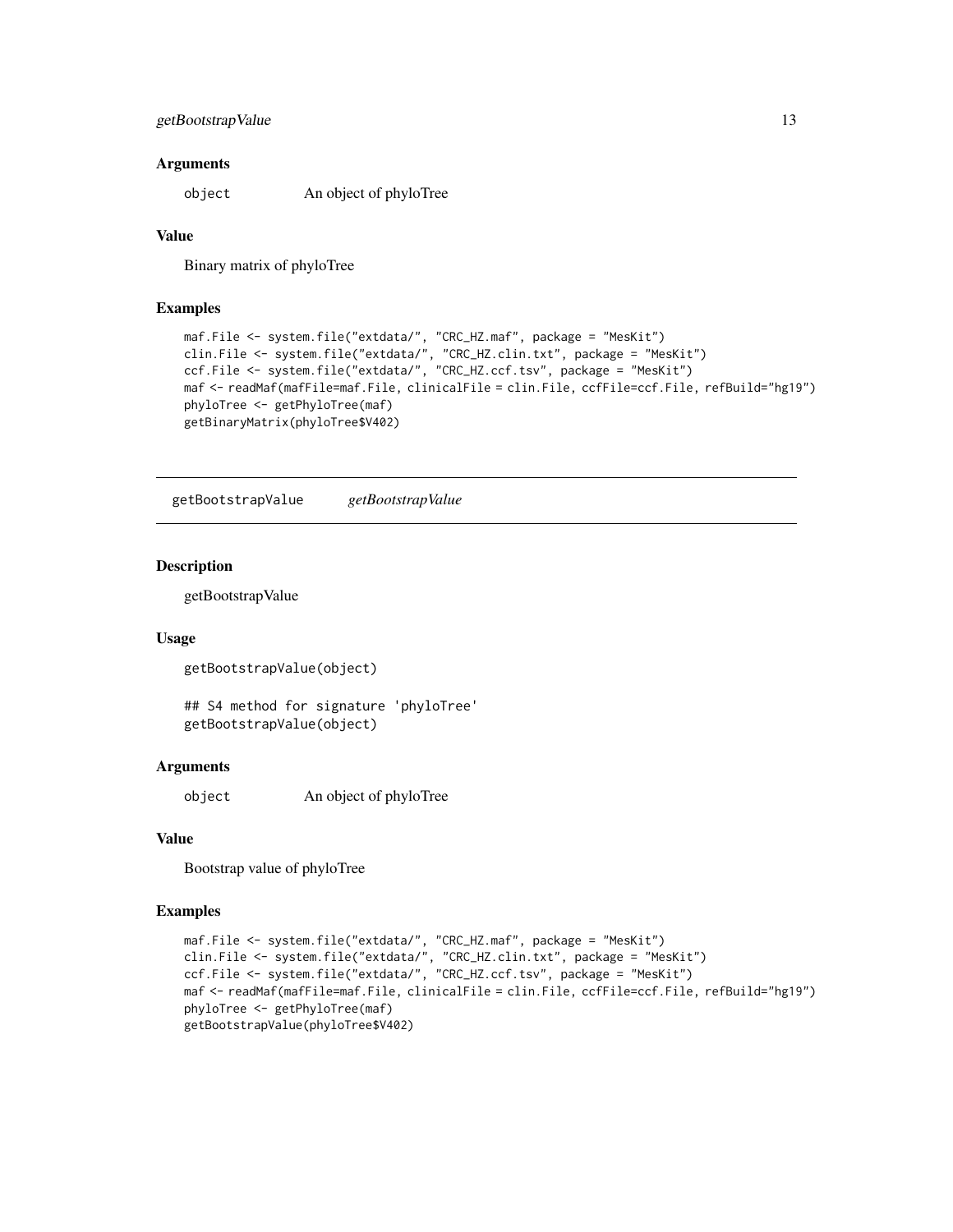<span id="page-13-0"></span>getBranchType *getBranchType*

# Description

getBranchType

# Usage

getBranchType(object)

## S4 method for signature 'phyloTree' getBranchType(object)

# Arguments

object An object of phyloTree

# Value

Branch type of phyloTree

#### Examples

```
maf.File <- system.file("extdata/", "CRC_HZ.maf", package = "MesKit")
clin.File <- system.file("extdata/", "CRC_HZ.clin.txt", package = "MesKit")
ccf.File <- system.file("extdata/", "CRC_HZ.ccf.tsv", package = "MesKit")
maf <- readMaf(mafFile=maf.File, clinicalFile = clin.File, ccfFile=ccf.File, refBuild="hg19")
phyloTree <- getPhyloTree(maf)
getBranchType(phyloTree$V402)
```
getCCFMatrix *getCCFMatrix*

#### Description

getCCFMatrix

# Usage

getCCFMatrix(object)

## S4 method for signature 'phyloTree' getCCFMatrix(object)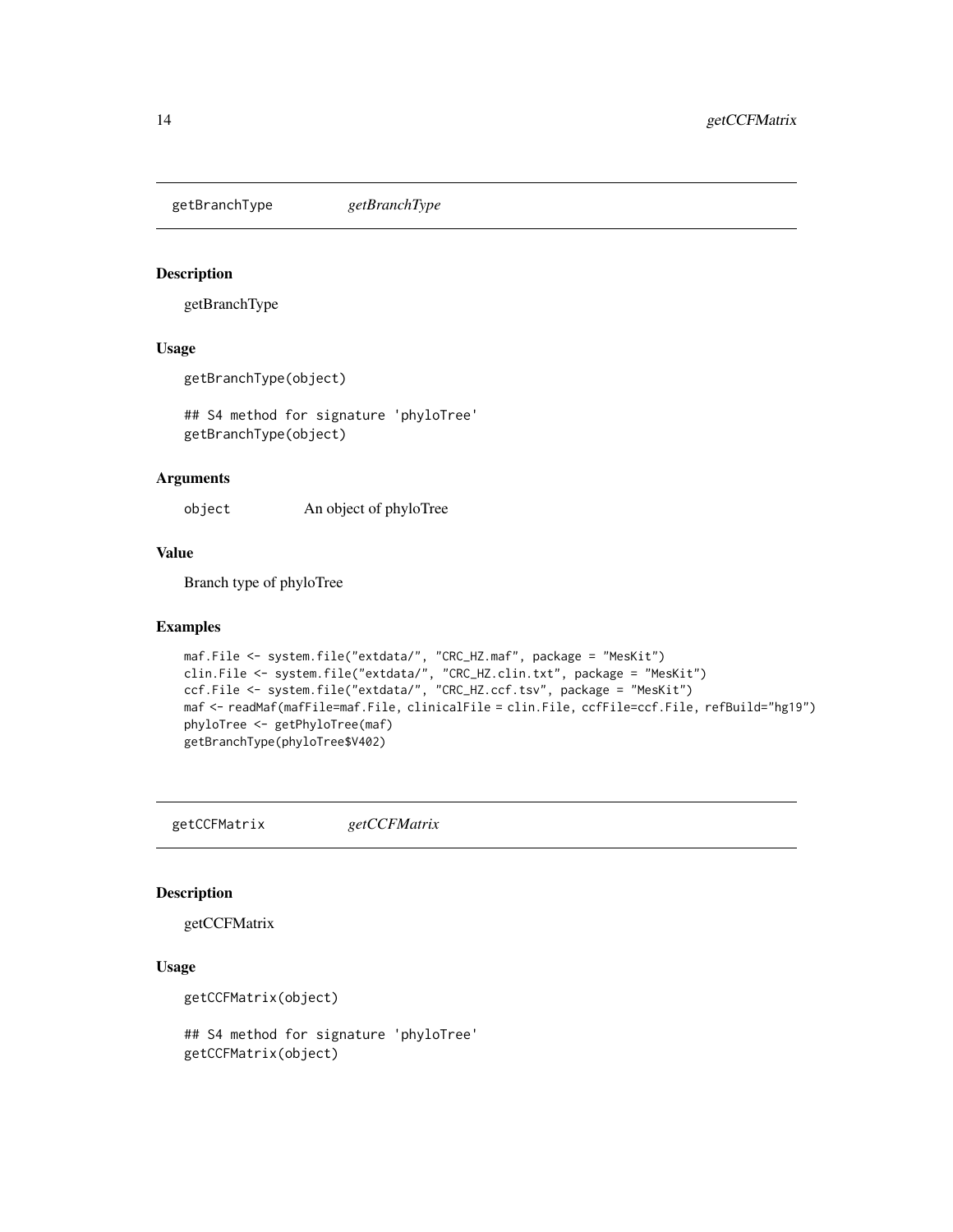# <span id="page-14-0"></span>getMafData 15

#### **Arguments**

object An object of phyloTree

#### Value

CCF matrix of phyloTree

#### Examples

```
maf.File <- system.file("extdata/", "CRC_HZ.maf", package = "MesKit")
clin.File <- system.file("extdata/", "CRC_HZ.clin.txt", package = "MesKit")
ccf.File <- system.file("extdata/", "CRC_HZ.ccf.tsv", package = "MesKit")
maf <- readMaf(mafFile=maf.File, clinicalFile = clin.File, ccfFile=ccf.File, refBuild="hg19")
phyloTree <- getPhyloTree(maf)
getCCFMatrix(phyloTree$V402)
```
getMafData *getMafData*

# Description

getMafData

#### Usage

```
getMafData(object)
```
## S4 method for signature 'Maf' getMafData(object)

#### Arguments

object An object of Maf

# Value

Maf data

```
maf.File <- system.file("extdata/", "CRC_HZ.maf", package = "MesKit")
clin.File <- system.file("extdata/", "CRC_HZ.clin.txt", package = "MesKit")
ccf.File <- system.file("extdata/", "CRC_HZ.ccf.tsv", package = "MesKit")
maf <- readMaf(mafFile=maf.File, clinicalFile = clin.File, ccfFile=ccf.File, refBuild="hg19")
getMafData(maf$V402)
```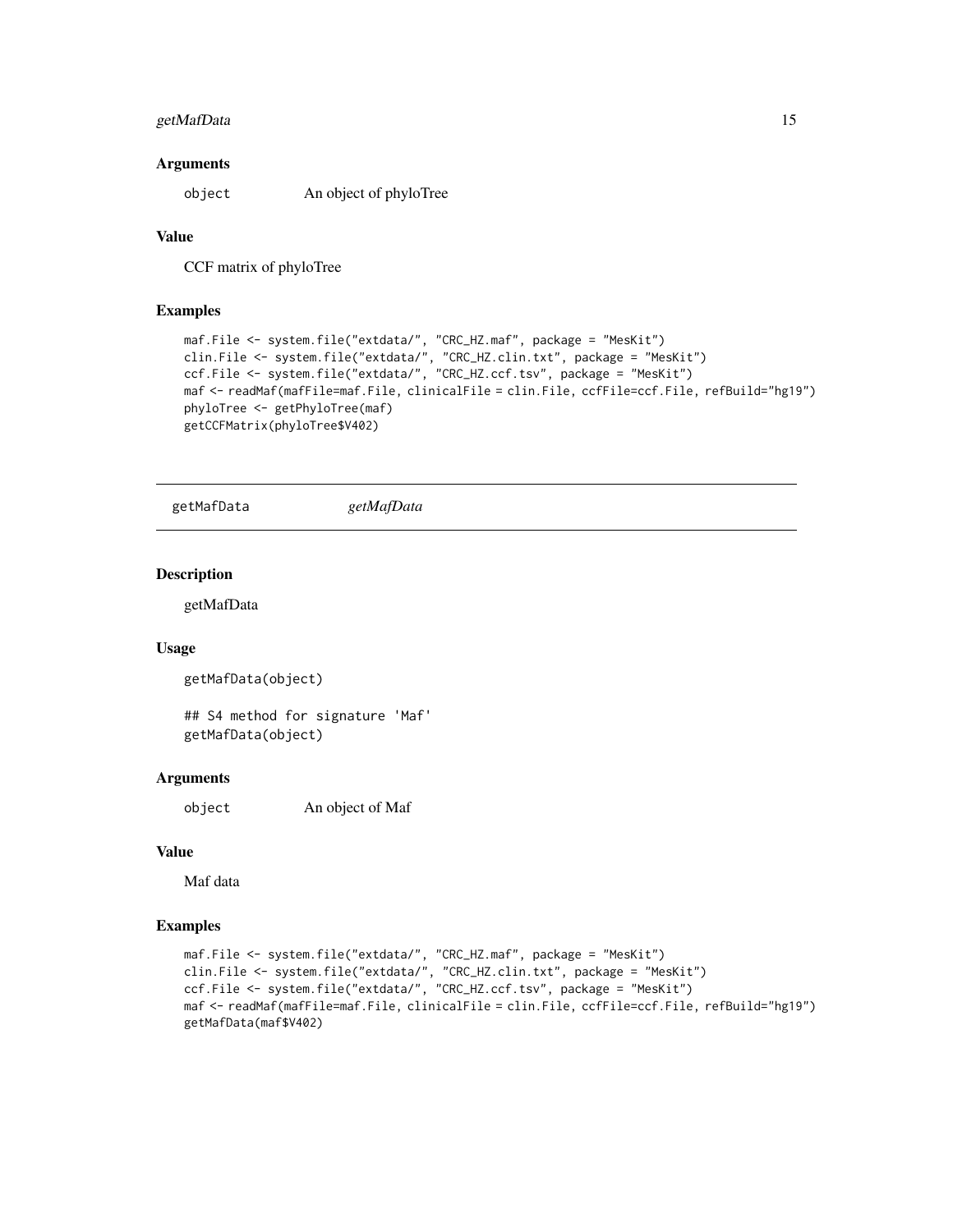<span id="page-15-0"></span>getMafPatient *getMafPatient*

# Description

getMafPatient

# Usage

```
getMafPatient(object)
```
## S4 method for signature 'Maf' getMafPatient(object)

# Arguments

object An object of Maf

# Value

Human reference genome versions of Maf

# Examples

```
maf.File <- system.file("extdata/", "CRC_HZ.maf", package = "MesKit")
clin.File <- system.file("extdata/", "CRC_HZ.clin.txt", package = "MesKit")
ccf.File <- system.file("extdata/", "CRC_HZ.ccf.tsv", package = "MesKit")
maf <- readMaf(mafFile=maf.File, clinicalFile = clin.File, ccfFile=ccf.File, refBuild="hg19")
getMafPatient(maf$V402)
```
getMafRef *getMafRef*

#### Description

getMafRef

# Usage

getMafRef(object)

## S4 method for signature 'Maf' getMafRef(object)

#### Arguments

object An object of Maf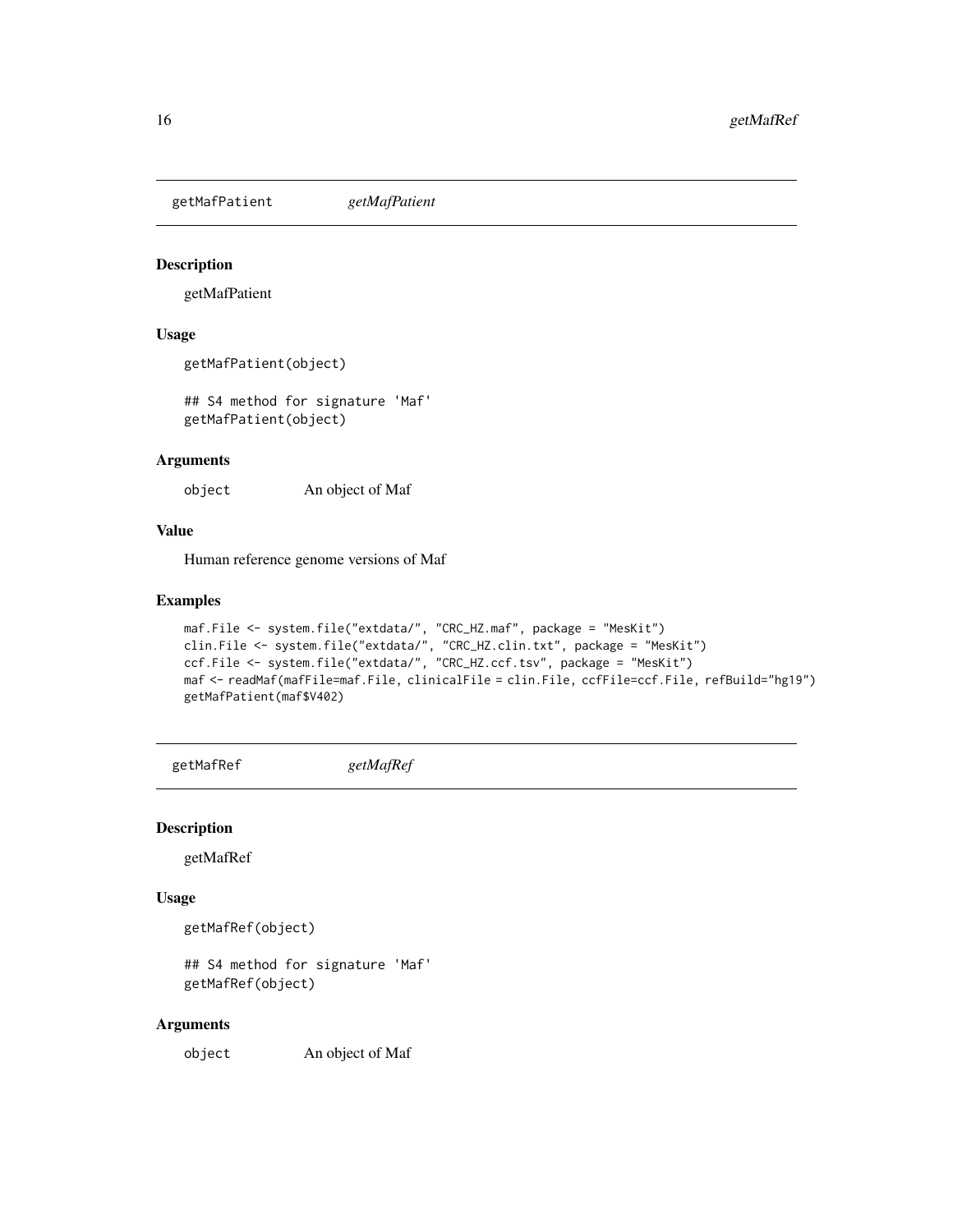# <span id="page-16-0"></span>getMutBranches 17

# Value

Human reference genome versions of Maf

#### Examples

```
maf.File <- system.file("extdata/", "CRC_HZ.maf", package = "MesKit")
clin.File <- system.file("extdata/", "CRC_HZ.clin.txt", package = "MesKit")
ccf.File <- system.file("extdata/", "CRC_HZ.ccf.tsv", package = "MesKit")
maf <- readMaf(mafFile=maf.File, clinicalFile = clin.File, ccfFile=ccf.File, refBuild="hg19")
getMafRef(maf$V402)
```
getMutBranches *getMutBranches*

#### Description

getMutBranches

#### Usage

getMutBranches(object)

## S4 method for signature 'phyloTree' getMutBranches(object)

#### Arguments

object An object of phyloTree

## Value

Branches mutation of phyloTree

```
maf.File <- system.file("extdata/", "CRC_HZ.maf", package = "MesKit")
clin.File <- system.file("extdata/", "CRC_HZ.clin.txt", package = "MesKit")
ccf.File <- system.file("extdata/", "CRC_HZ.ccf.tsv", package = "MesKit")
maf <- readMaf(mafFile=maf.File, clinicalFile = clin.File, ccfFile=ccf.File, refBuild="hg19")
phyloTree <- getPhyloTree(maf)
getMutBranches(phyloTree$V402)
```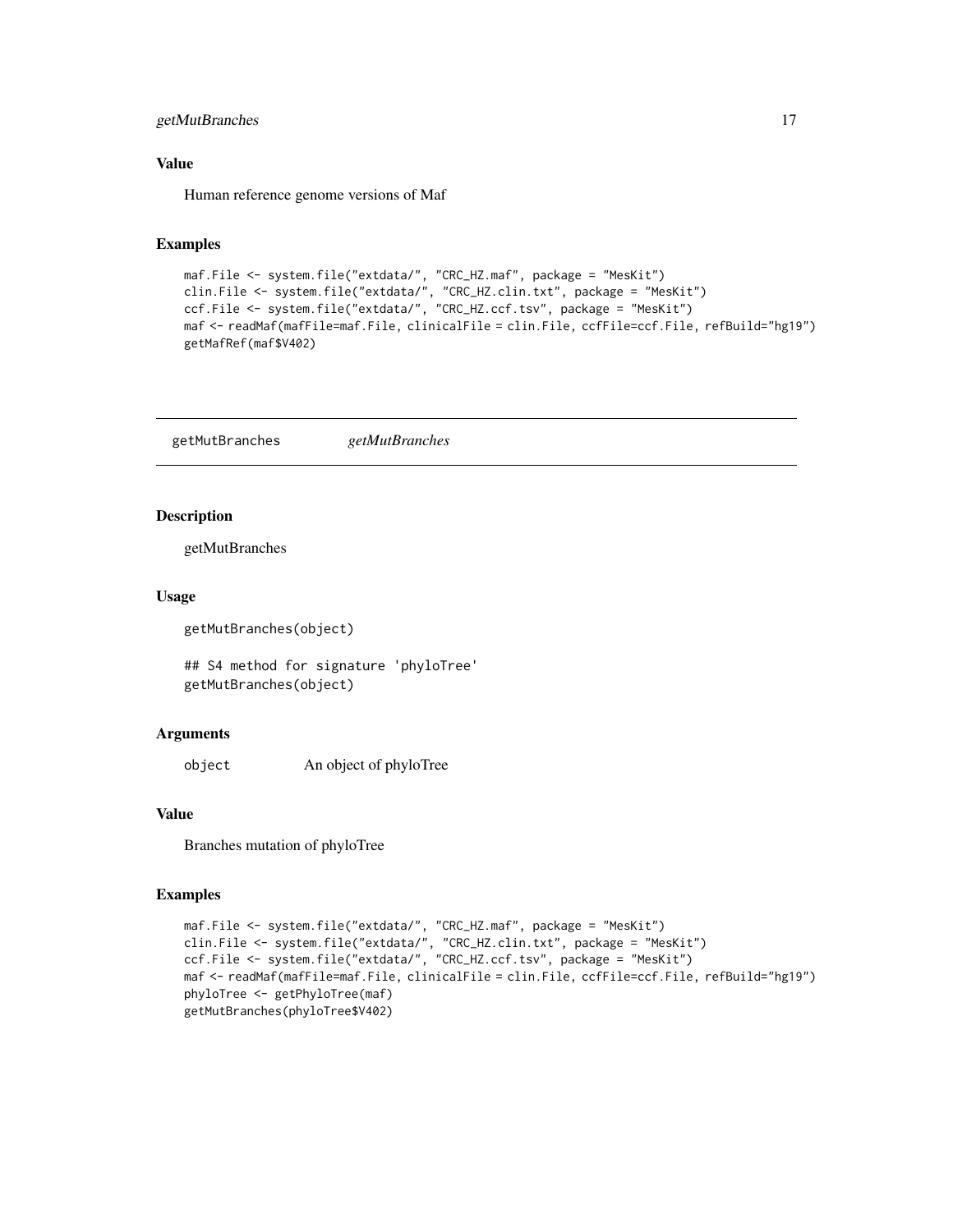<span id="page-17-0"></span>getNonSyn\_vc *getNonSyn\_vc*

#### Description

getNonSyn\_vc

#### Usage

getNonSyn\_vc(object)

## S4 method for signature 'Maf' getNonSyn\_vc(object)

# Arguments

object An object of Maf

# Value

A list of Variant classifications which are considered as non-silent.

# Examples

```
maf.File <- system.file("extdata/", "CRC_HZ.maf", package = "MesKit")
clin.File <- system.file("extdata/", "CRC_HZ.clin.txt", package = "MesKit")
ccf.File <- system.file("extdata/", "CRC_HZ.ccf.tsv", package = "MesKit")
maf <- readMaf(mafFile=maf.File, clinicalFile = clin.File, ccfFile=ccf.File, refBuild="hg19")
getNonSyn_vc(maf$V402)
```
<span id="page-17-1"></span>getPhyloTree *getPhyloTree*

# Description

getPhyloTree

#### Usage

```
getPhyloTree(
  maf,
 patient.id = NULL,
 method = "NJ".min.\text{vaf} = 0,
 min.ccf = 0,
 bootstrap.rep.num = 100,
  ...
)
```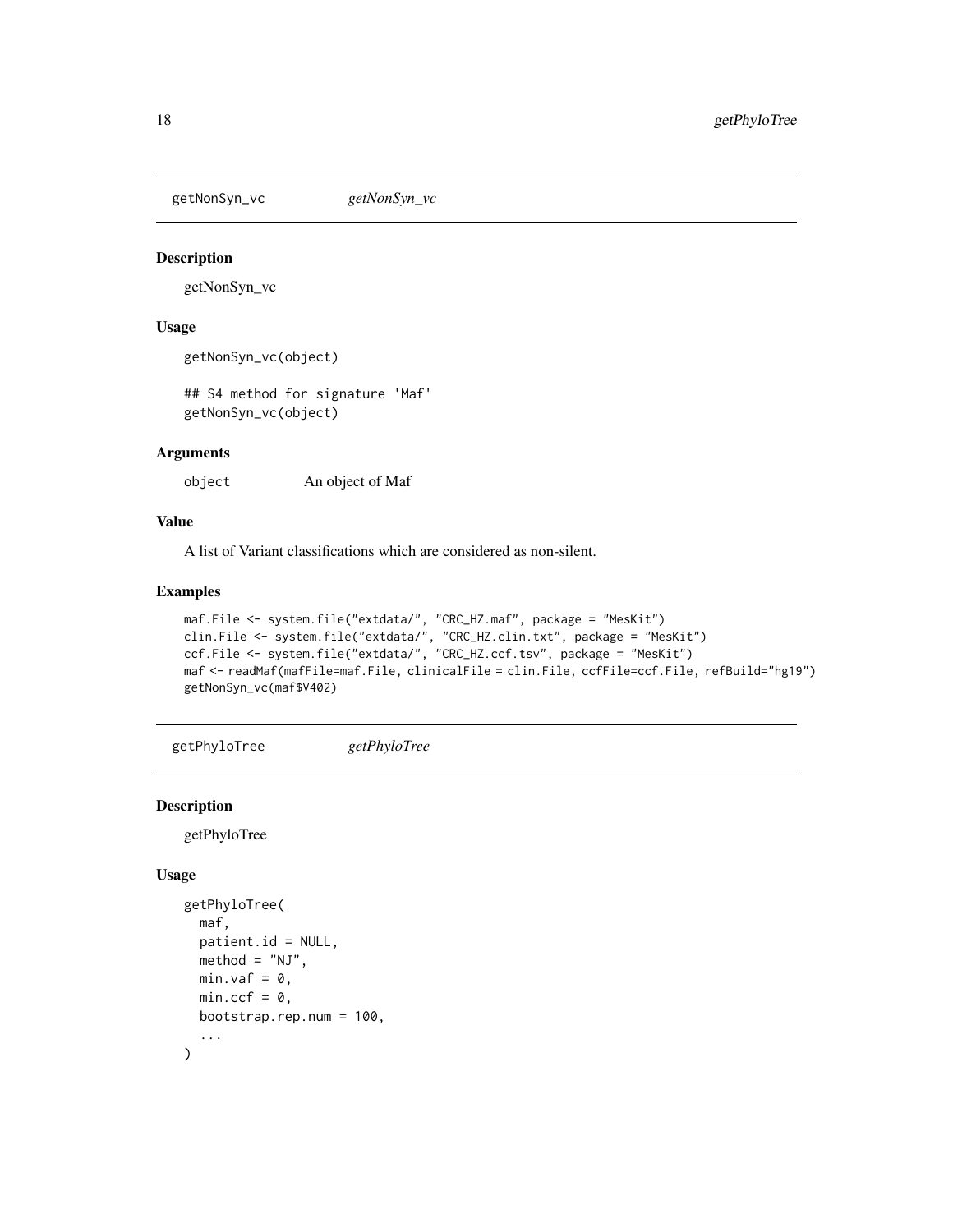#### <span id="page-18-0"></span>Arguments

| maf               | Maf or MafList object generated by readMaf function                                                                                                                  |  |
|-------------------|----------------------------------------------------------------------------------------------------------------------------------------------------------------------|--|
| patient.id        | Select the specific patients. Default NULL, all patients are included.                                                                                               |  |
| method            | Approach to construct phylogenetic trees. Choose one of "NJ"(Neibor-Joining),<br>"MP"(maximum parsimony), "ML"(maximum likelihood), "FASTME.ols" or<br>"FASTME.bal". |  |
| min.vaf           | The minimum value of vaf. Default 0.                                                                                                                                 |  |
| min.ccf           | The minimum value of CCF. Default 0                                                                                                                                  |  |
| bootstrap.rep.num |                                                                                                                                                                      |  |
|                   | Bootstrap iterations. Default 100.                                                                                                                                   |  |
| $\cdot$           | Other options passed to subMaf                                                                                                                                       |  |

# Value

PhyloTree or phyloTreeList object

# Examples

```
maf.File <- system.file("extdata/", "CRC_HZ.maf", package = "MesKit")
clin.File <- system.file("extdata/", "CRC_HZ.clin.txt", package = "MesKit")
ccf.File <- system.file("extdata/", "CRC_HZ.ccf.tsv", package = "MesKit")
maf <- readMaf(mafFile=maf.File, clinicalFile = clin.File, ccfFile=ccf.File, refBuild="hg19")
phyloTree <- getPhyloTree(maf)
```
getPhyloTreePatient *getPhyloTreePatient*

#### Description

getPhyloTreePatient

# Usage

```
getPhyloTreePatient(object)
```
## S4 method for signature 'phyloTree' getPhyloTreePatient(object)

# Arguments

object An object of phyloTree

# Value

patientID of phyloTree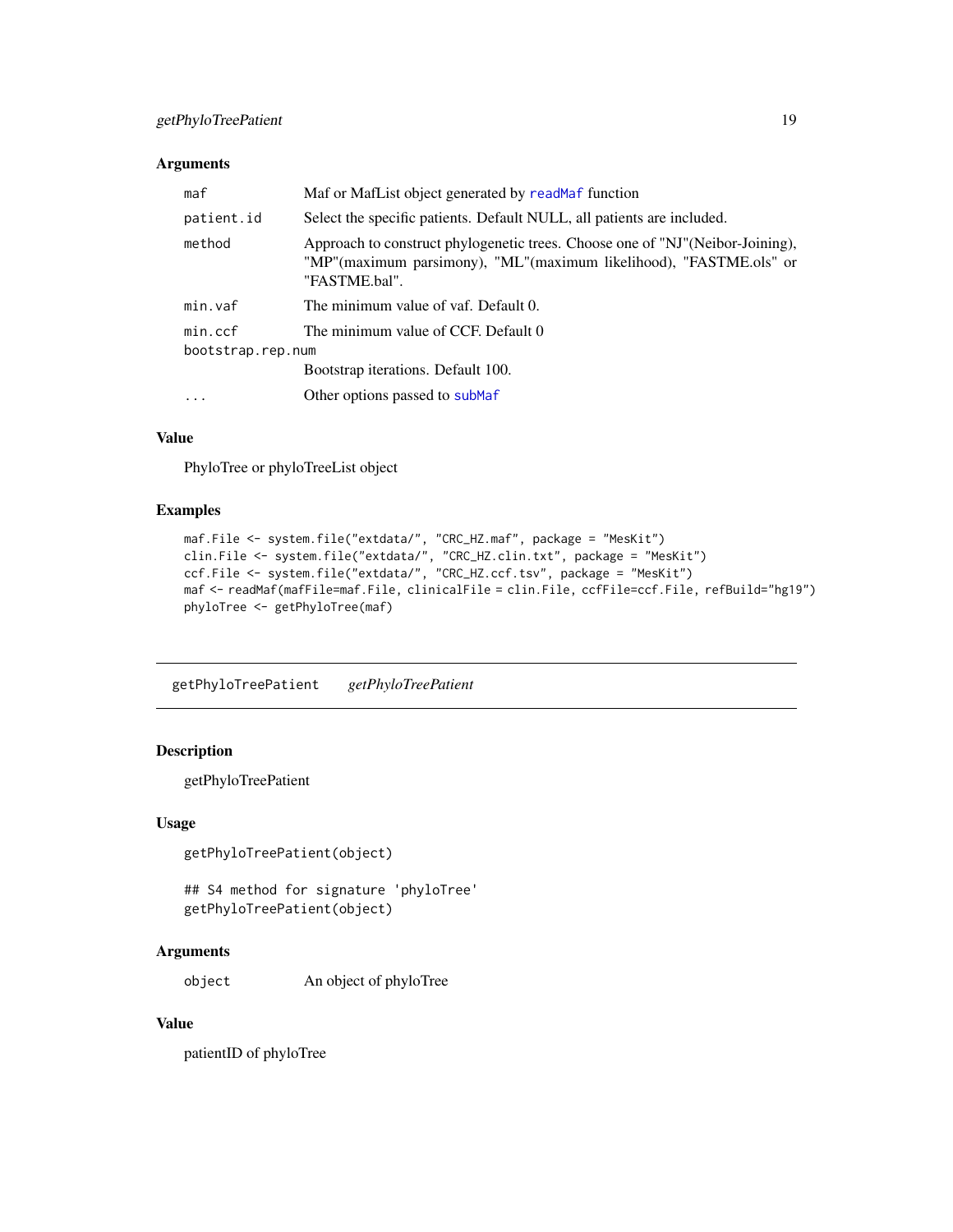## Examples

```
maf.File <- system.file("extdata/", "CRC_HZ.maf", package = "MesKit")
clin.File <- system.file("extdata/", "CRC_HZ.clin.txt", package = "MesKit")
ccf.File <- system.file("extdata/", "CRC_HZ.ccf.tsv", package = "MesKit")
maf <- readMaf(mafFile=maf.File, clinicalFile = clin.File, ccfFile=ccf.File, refBuild="hg19")
phyloTree <- getPhyloTree(maf)
getPhyloTreePatient(phyloTree$V402)
```
getPhyloTreeRef *getPhyloTreeRef*

#### Description

getPhyloTreeRef

# Usage

```
getPhyloTreeRef(object)
```
## S4 method for signature 'phyloTree' getPhyloTreeRef(object)

```
## S4 method for signature 'phyloTree'
getPhyloTreeTsbLabel(object)
```
#### Arguments

object An object of phyloTree

# Value

Reference genome versions of phyloTree

```
maf.File <- system.file("extdata/", "CRC_HZ.maf", package = "MesKit")
clin.File <- system.file("extdata/", "CRC_HZ.clin.txt", package = "MesKit")
ccf.File <- system.file("extdata/", "CRC_HZ.ccf.tsv", package = "MesKit")
maf <- readMaf(mafFile=maf.File, clinicalFile = clin.File, ccfFile=ccf.File, refBuild="hg19")
phyloTree <- getPhyloTree(maf)
getPhyloTreeRef(phyloTree$V402)
```
<span id="page-19-0"></span>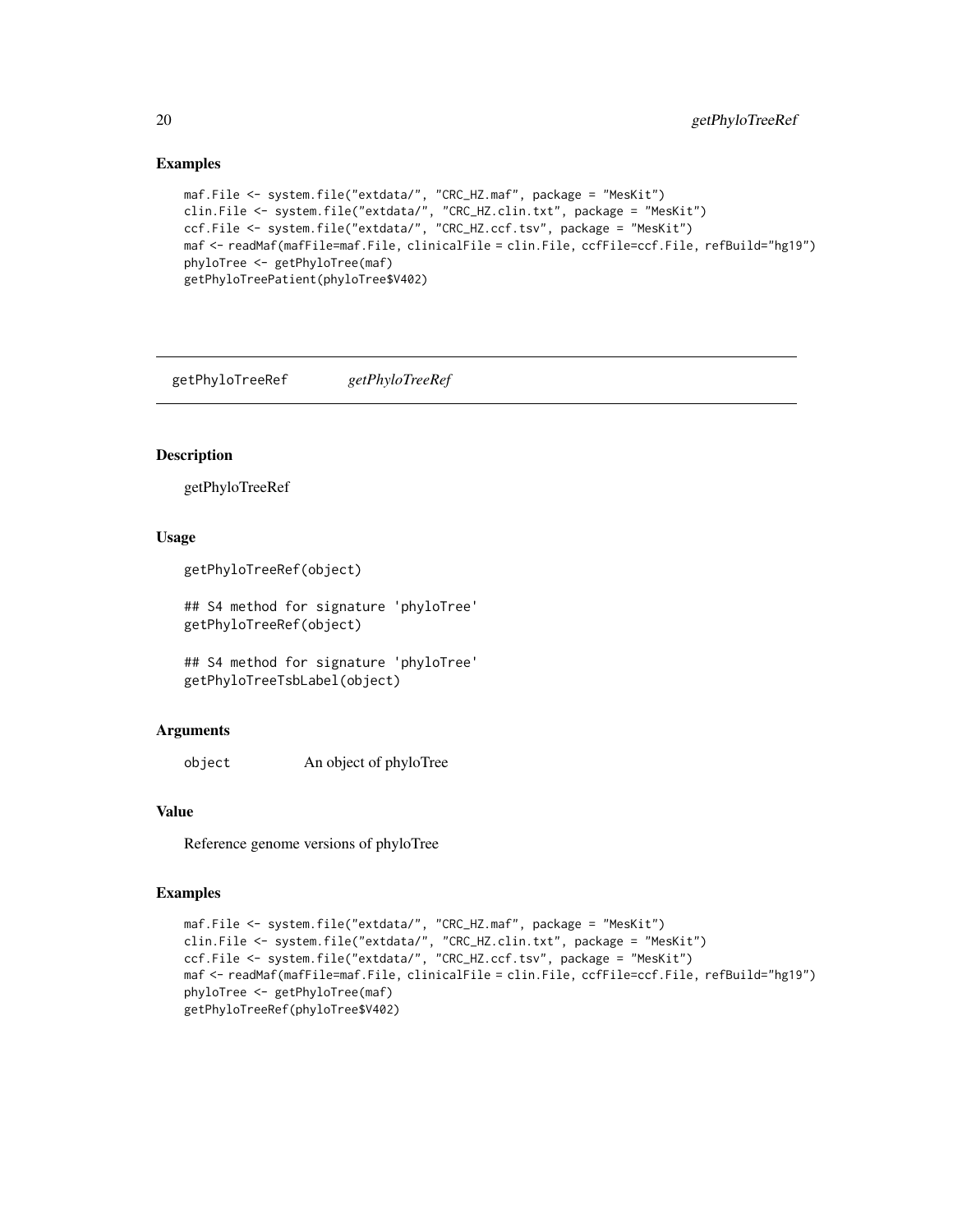<span id="page-20-0"></span>getPhyloTreeTsbLabel *getPhyloTreeRef*

#### Description

getPhyloTreeRef

# Usage

getPhyloTreeTsbLabel(object)

#### Arguments

object An object of phyloTree

# Value

relationship between Tumor\_Sample\_Barcode and Tumor\_Sample\_Label

#### Examples

```
maf.File <- system.file("extdata/", "CRC_HZ.maf", package = "MesKit")
clin.File <- system.file("extdata/", "CRC_HZ.clin.txt", package = "MesKit")
ccf.File <- system.file("extdata/", "CRC_HZ.ccf.tsv", package = "MesKit")
maf <- readMaf(mafFile=maf.File, clinicalFile = clin.File, ccfFile=ccf.File, refBuild="hg19")
phyloTree <- getPhyloTree(maf)
getPhyloTreeTsbLabel(phyloTree$V402)
```
getSampleInfo *getSampleInfo*

# Description

getSampleInfo

# Usage

```
getSampleInfo(object)
```

```
## S4 method for signature 'Maf'
getSampleInfo(object)
```
#### Arguments

object An object of Maf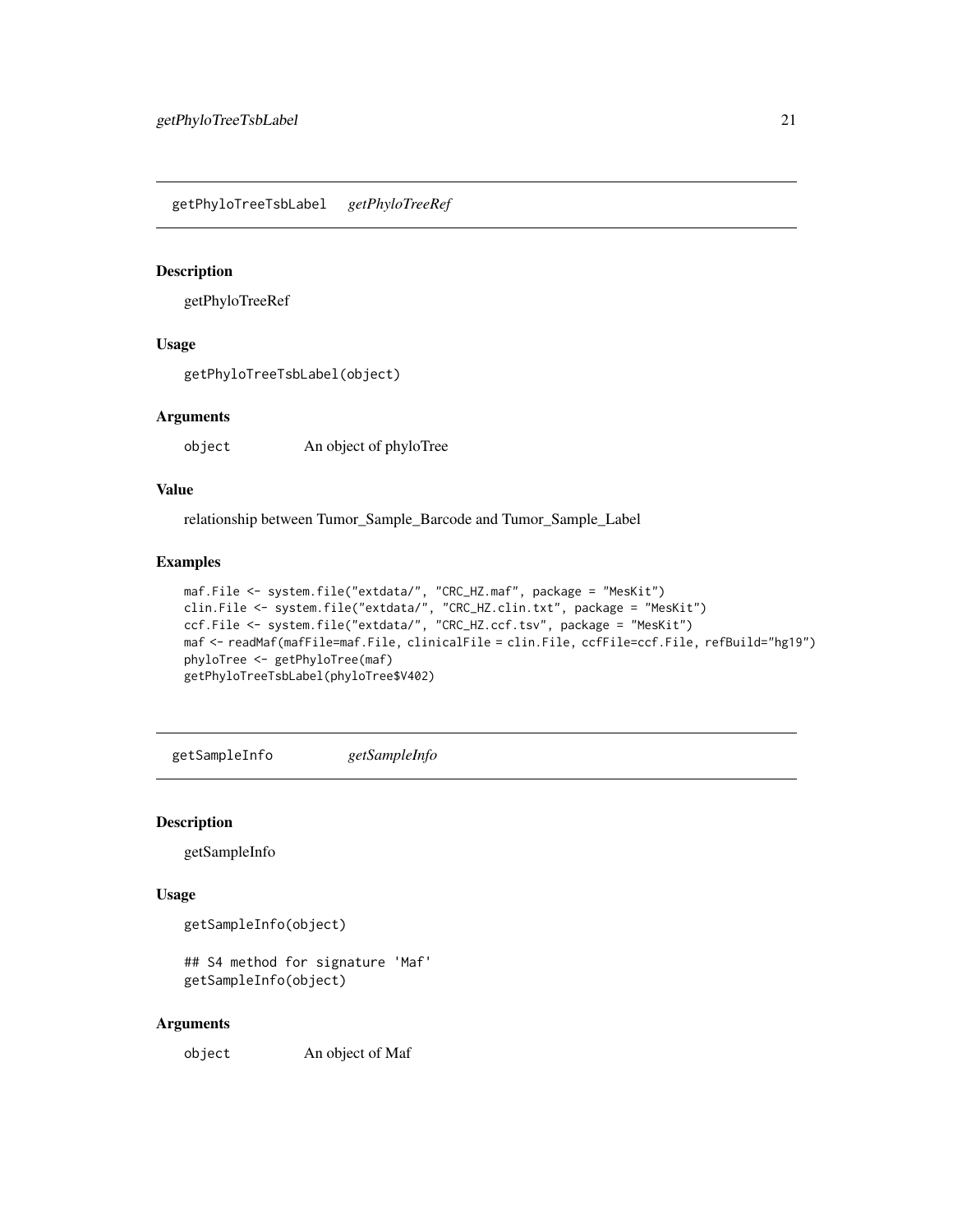# <span id="page-21-0"></span>Value

Sample information

#### Examples

```
maf.File <- system.file("extdata/", "CRC_HZ.maf", package = "MesKit")
clin.File <- system.file("extdata/", "CRC_HZ.clin.txt", package = "MesKit")
ccf.File <- system.file("extdata/", "CRC_HZ.ccf.tsv", package = "MesKit")
maf <- readMaf(mafFile=maf.File, clinicalFile = clin.File, ccfFile=ccf.File, refBuild="hg19")
getSampleInfo(maf$V402)
```

|              | getTree                                | getTree |
|--------------|----------------------------------------|---------|
|              |                                        |         |
|              | <b>Description</b>                     |         |
|              | getTree                                |         |
| <b>Usage</b> |                                        |         |
|              | getTree(object)                        |         |
|              | ## S4 method for signature 'phyloTree' |         |

getTree(object)

#### Arguments

object An object of phyloTree

# Value

Tree object of phyloTree

```
maf.File <- system.file("extdata/", "CRC_HZ.maf", package = "MesKit")
clin.File <- system.file("extdata/", "CRC_HZ.clin.txt", package = "MesKit")
ccf.File <- system.file("extdata/", "CRC_HZ.ccf.tsv", package = "MesKit")
maf <- readMaf(mafFile=maf.File, clinicalFile = clin.File, ccfFile=ccf.File, refBuild="hg19")
phyloTree <- getPhyloTree(maf)
getTree(phyloTree$V402)
```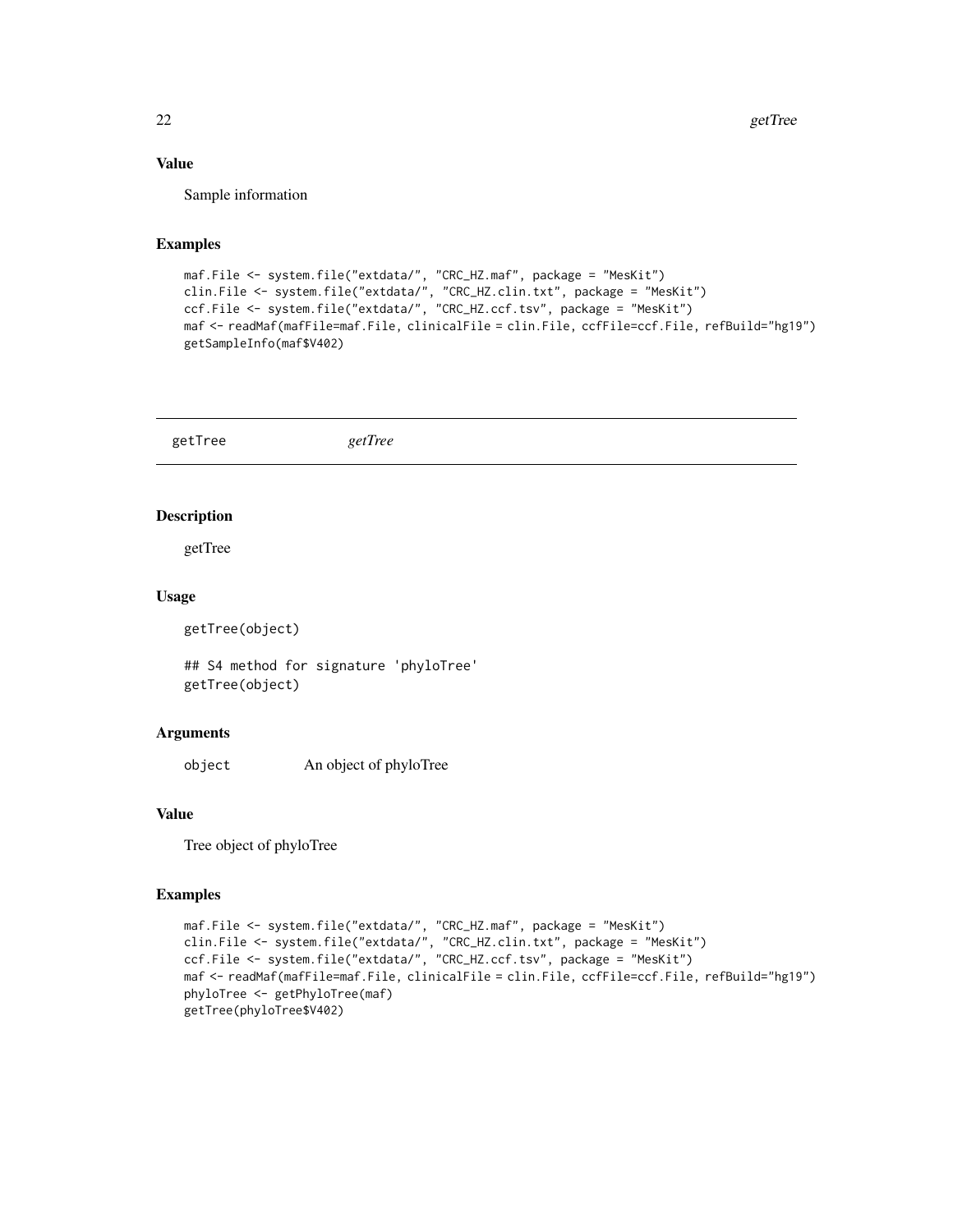<span id="page-22-0"></span>getTreeMethod *getTreeMethod*

#### Description

getTreeMethod

# Usage

getTreeMethod(object)

## S4 method for signature 'phyloTree' getTreeMethod(object)

#### Arguments

object An object of phyloTree

#### Value

Tree construction method of phyloTree

#### Examples

```
maf.File <- system.file("extdata/", "CRC_HZ.maf", package = "MesKit")
clin.File <- system.file("extdata/", "CRC_HZ.clin.txt", package = "MesKit")
ccf.File <- system.file("extdata/", "CRC_HZ.ccf.tsv", package = "MesKit")
maf <- readMaf(mafFile=maf.File, clinicalFile = clin.File, ccfFile=ccf.File, refBuild="hg19")
phyloTree <- getPhyloTree(maf)
getTreeMethod(phyloTree$V402)
```
Maf-class *Maf class*

#### <span id="page-22-1"></span>Description

Maf class.

#### Slots

data data.table of MAF file containing somatic mutations.

sample. info data.frame of sample information per patient.

- nonSyn.vc list of variant classifications which are considered as non-silent. Default NULL, use Variant Classifications with "Frame\_Shift\_Del", "Frame\_Shift\_Ins", "Splice\_Site", "Translation\_Start\_Site", "Nonsense\_Mutation", "Nonstop\_Mutation", "In\_Frame\_Del", "In\_Frame\_Ins", "Missense\_Mutation"
- ref.build human reference genome version. Default 'hg19'. Optional: 'hg18' or 'hg38'.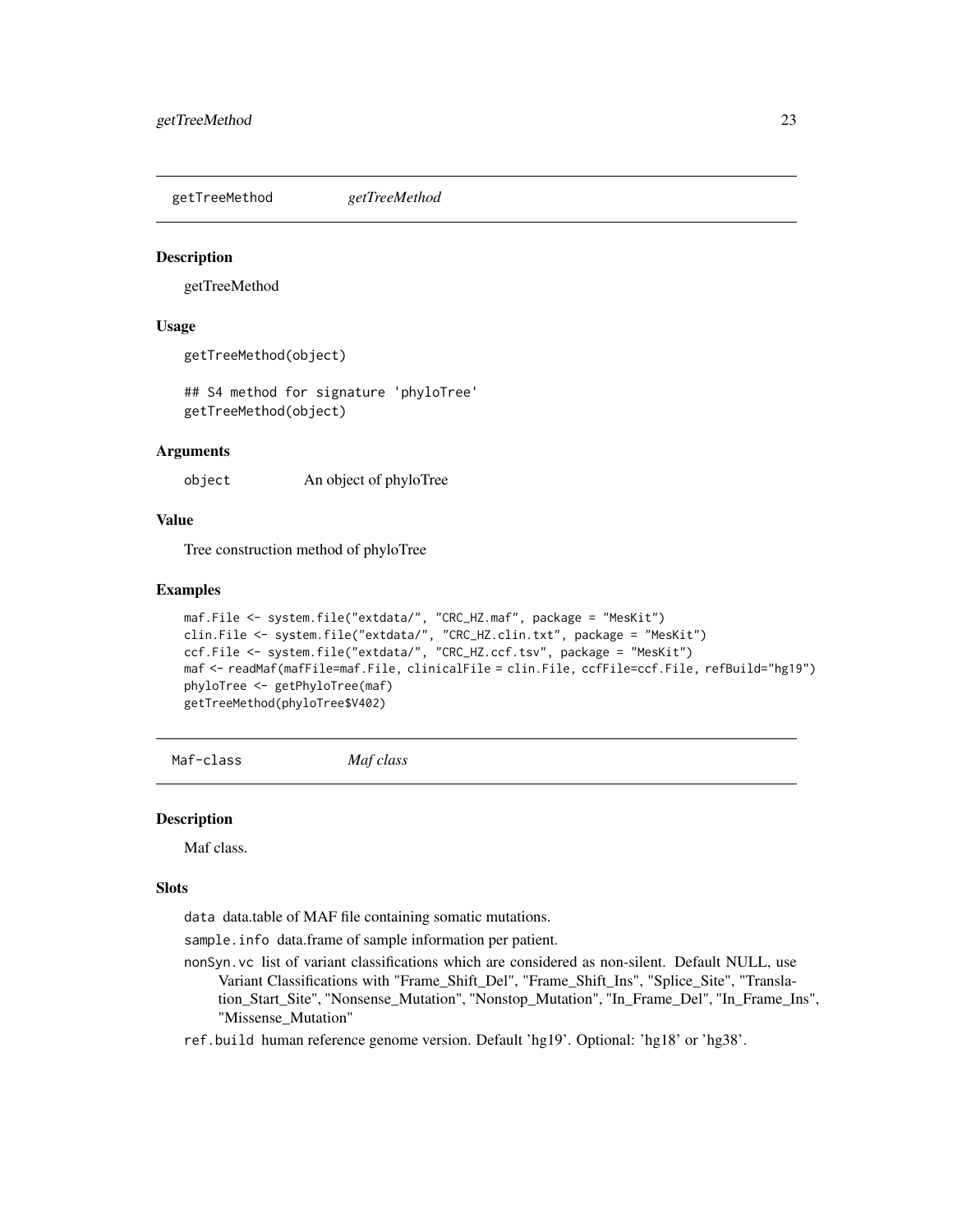<span id="page-23-0"></span>MafList-class *MafList class*

# Description

S4 class for storing a list of Maf objects.

# Slots

.Data a list of [Maf](#page-22-1) objects.

# **Constructor**

MafList (...) combine multiple Maf objects supplied in ... into a MafList object.

mathScore *mathScore*

# Description

calculates MATH score of each tumor sample or based on Mutant-Allele Tumor Heterogeneity (MATH) approach.

# Usage

```
mathScore(
 maf,
 patient.id = NULL,
 withinTumor = FALSE,
 min.vaf = 0,
 use.adjVAF = FALSE,
  segFile = NULL,
 use.tumorSampleLabel = FALSE,
  ...
)
```
# Arguments

| maf         | Maf or MafList object generated by readMaf function.                                   |
|-------------|----------------------------------------------------------------------------------------|
| patient.id  | Select the specific patients. Default NULL, all patients are included.                 |
| withinTumor | Calculate between-region heterogeneity within tumor. Default: FALSE.                   |
| min.vaf     | Specify The minimum VAF to filter variants. Default: 0.                                |
| use.adjVAF  | Use adjusted VAF in analysis when adjusted VAF or CCF is available. Default:<br>FALSE. |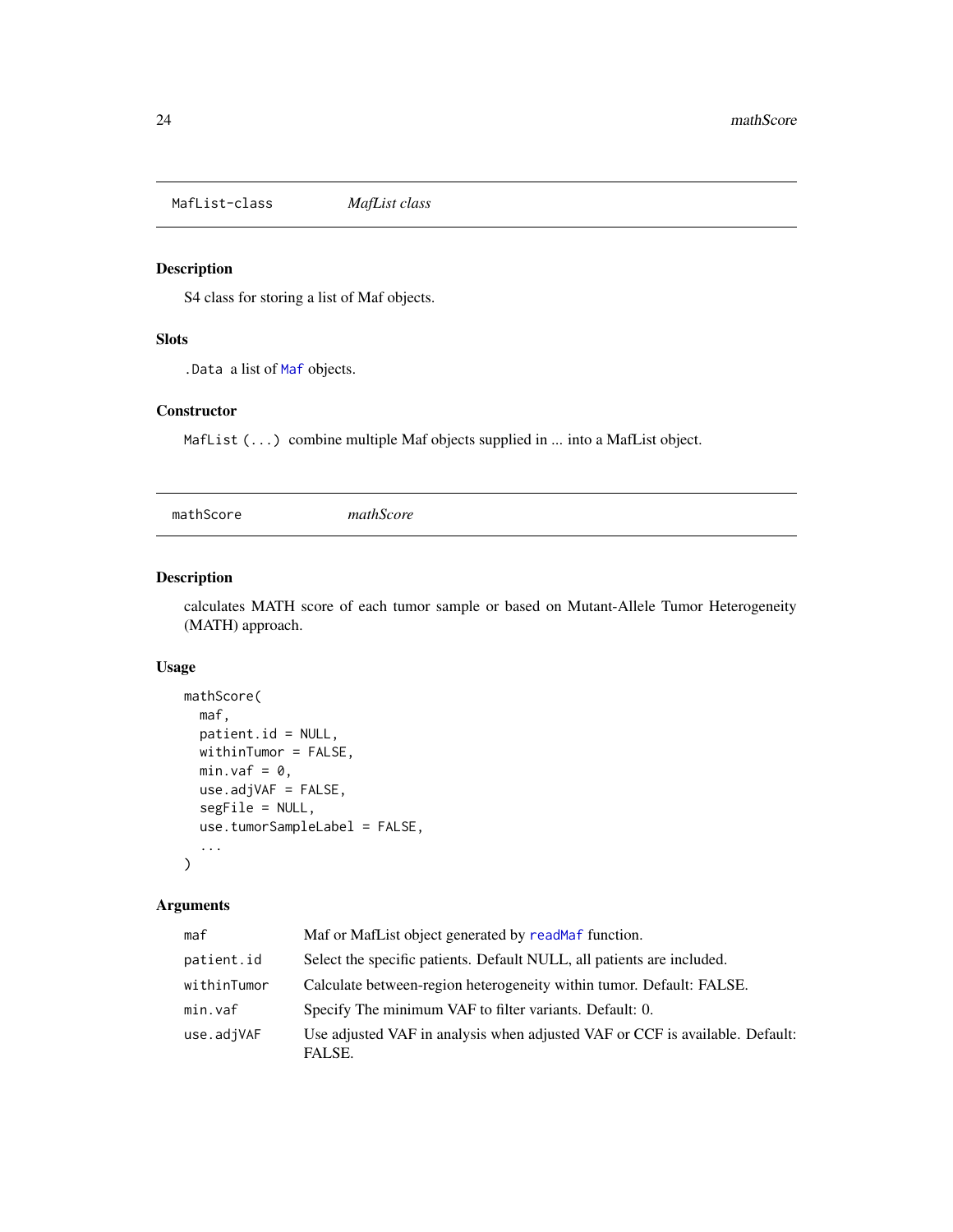#### <span id="page-24-0"></span>mutCluster 25

| segFile                 | The segment file.                                                                    |
|-------------------------|--------------------------------------------------------------------------------------|
| use.tumorSampleLabel    |                                                                                      |
|                         | Logical (Default: FALSE). Rename the 'Tumor_Sample_Barcode' by 'Tumor_Sample_Label'. |
| $\cdot$ $\cdot$ $\cdot$ | Other options passed to subMaf                                                       |

#### Value

A data.frame of MATH scores

# References

Mroz, Edmund A. et al. Intra-Tumor Genetic Heterogeneity and Mortality in Head and Neck Cancer: Analysis of Data from The Cancer Genome Atlas. Ed. Andrew H. Beck. PLoS Medicine 12.2 (2015): e1001786.

#### Examples

```
maf.File <- system.file("extdata/", "CRC_HZ.maf", package = "MesKit")
clin.File <- system.file("extdata/", "CRC_HZ.clin.txt", package = "MesKit")
ccf.File <- system.file("extdata/", "CRC_HZ.ccf.tsv", package = "MesKit")
maf <- readMaf(mafFile=maf.File, clinicalFile = clin.File, ccfFile=ccf.File, refBuild="hg19")
mathScore(maf)
```
mutCluster *mutCluster*

# Description

Cluster mutations based on variant allele frequencies (VAFs) or cancer cell fractions (CCFs).

# Usage

```
mutCluster(
  maf,
 patient.id = NULL,
 use.ccf = FALSE,
  segFile = NULL,
  withinTumor = FALSE,
  use.tumorSampleLabel = FALSE,
  ...
)
```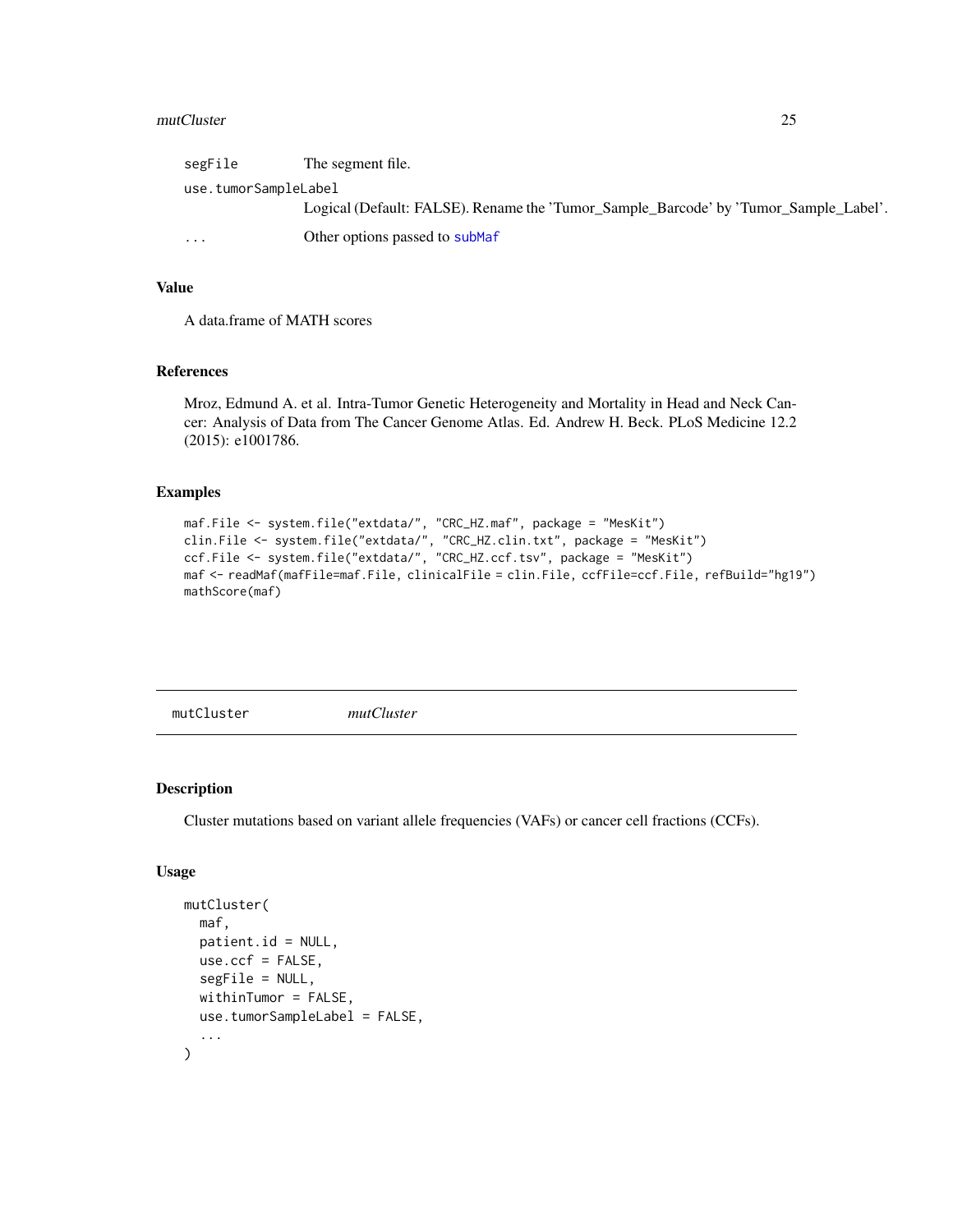# <span id="page-25-0"></span>Arguments

| maf                  | Maf or MafList object generated by readMaf function.                                 |  |
|----------------------|--------------------------------------------------------------------------------------|--|
| patient.id           | Select the specific patients. Default NULL, all patients are included.               |  |
| use.ccf              | Cluster CCF. Default FALSE.                                                          |  |
| segFile              | The segment file.                                                                    |  |
| withinTumor          | Cluster Tumor average CCF within tumors in each patients. Default FALSE.             |  |
| use.tumorSampleLabel |                                                                                      |  |
|                      | Logical (Default: FALSE). Rename the 'Tumor_Sample_Barcode' by 'Tumor_Sample_Label'. |  |
| $\cdots$             | Other options passed to subMaf                                                       |  |
|                      |                                                                                      |  |

# Value

clustering plots of vaf

#### Examples

```
maf.File <- system.file("extdata/", "CRC_HZ.maf", package = "MesKit")
clin.File <- system.file("extdata/", "CRC_HZ.clin.txt", package = "MesKit")
ccf.File <- system.file("extdata/", "CRC_HZ.ccf.tsv", package = "MesKit")
maf <- readMaf(mafFile=maf.File, clinicalFile = clin.File, ccfFile=ccf.File, refBuild="hg19")
mutCluster(maf, patient.id = 'V402')
```
mutHeatmap *mutHeatmap*

#### Description

plot binary or CCF heatmap of somatic mutations.

#### Usage

```
mutHeatmap(
 maf,
 patient.id = NULL,
 min.vaf = 0,
 min.ccf = 0,
 use.adjVAF = FALSE,
  use.ccf = FALSE,
  geneList = NULL,
 plot.geneList = FALSE,
  show.geneList = TRUE,
  mut.threshold = 50.sample.text.size = 9,
  legend.title.size = 10,
  gene.text.size = 9,
```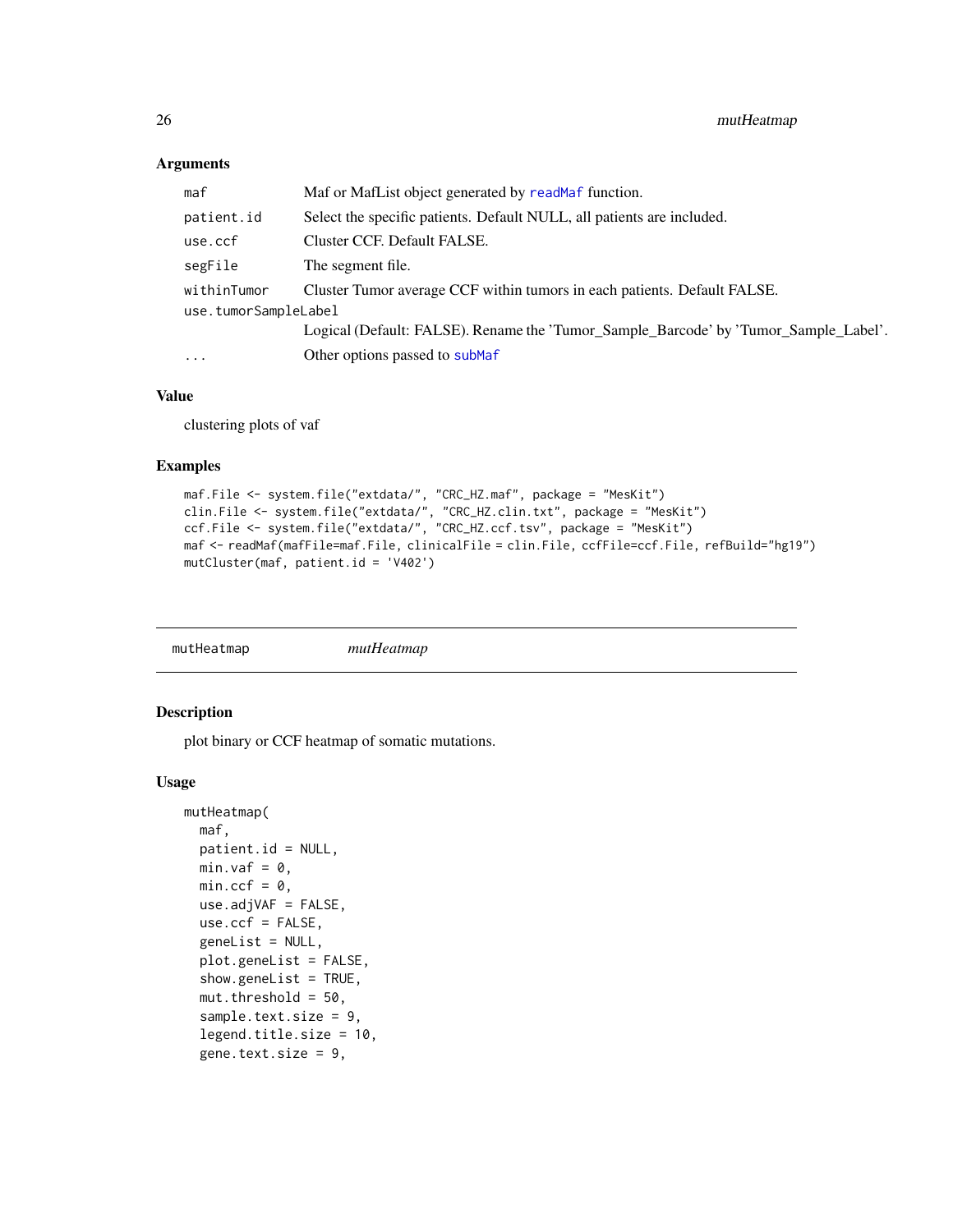# <span id="page-26-0"></span>mutHeatmap 27

```
sampleOrder = NULL,
  use.tumorSampleLabel = FALSE,
 classByTumor = FALSE,
  ...
\mathcal{L}
```
# Arguments

|                                                                                      | maf                                                                                  | Maf or MafList object generated by readMaf function.                                                                                |  |
|--------------------------------------------------------------------------------------|--------------------------------------------------------------------------------------|-------------------------------------------------------------------------------------------------------------------------------------|--|
| Select the specific patients. Default NULL, all patients are included.<br>patient.id |                                                                                      |                                                                                                                                     |  |
|                                                                                      | min.vaf                                                                              | The minimum value of VAF. Default 0. Option: on the scale of 0 to 1.                                                                |  |
|                                                                                      | min.ccf                                                                              | The minimum value of CCF. Default 0. Option: on the scale of 0 to 1.                                                                |  |
|                                                                                      | use.adjVAF                                                                           | Use adjusted VAF in analysis when adjusted VAF or CCF is available. Default<br>FALSE.                                               |  |
|                                                                                      | use.ccf                                                                              | Logical. If FALSE (Default: FALSE), print a binary heatmap of mutations.<br>Otherwise, print a cancer cell frequency (CCF) heatmap. |  |
|                                                                                      | geneList                                                                             | List of genes to restrict the analysis. Default NULL.                                                                               |  |
|                                                                                      | plot.geneList                                                                        | Logical (Default: FALSE). If TRUE, plot heatmap with genes on geneList when<br>geneList is not NULL.                                |  |
|                                                                                      | show.geneList                                                                        | Show the names of gene on the geneList. Default TRUE.                                                                               |  |
|                                                                                      | mut.threshold                                                                        | show.gene and show.geneList will be FALSE when patient have more mutations<br>than threshold. Default 150.                          |  |
|                                                                                      | sample.text.size                                                                     |                                                                                                                                     |  |
|                                                                                      |                                                                                      | Size of sample name.Default 9.                                                                                                      |  |
|                                                                                      | legend.title.size                                                                    |                                                                                                                                     |  |
|                                                                                      |                                                                                      | Size of legend title.Default 10.                                                                                                    |  |
|                                                                                      |                                                                                      | gene.text.size Size of gene text. Default 9.                                                                                        |  |
|                                                                                      | sampleOrder                                                                          | A named list which contains the sample order used in plotting the heatmap.<br>Default NULL.                                         |  |
|                                                                                      | use.tumorSampleLabel                                                                 |                                                                                                                                     |  |
|                                                                                      | Logical (Default: FALSE). Rename the 'Tumor_Sample_Barcode' by 'Tumor_Sample_Label'. |                                                                                                                                     |  |
|                                                                                      | classByTumor                                                                         | Logical Default: FALSE. Classify mutations based on "Tumor_ID".                                                                     |  |
|                                                                                      | $\cdots$                                                                             | Other options passed to subMaf                                                                                                      |  |

# Value

heatmap of somatic mutations

```
maf.File <- system.file("extdata/", "CRC_HZ.maf", package = "MesKit")
clin.File <- system.file("extdata/", "CRC_HZ.clin.txt", package = "MesKit")
ccf.File <- system.file("extdata/", "CRC_HZ.ccf.tsv", package = "MesKit")
maf <- readMaf(mafFile=maf.File, clinicalFile = clin.File, ccfFile=ccf.File, refBuild="hg19")
mutHeatmap(maf)
```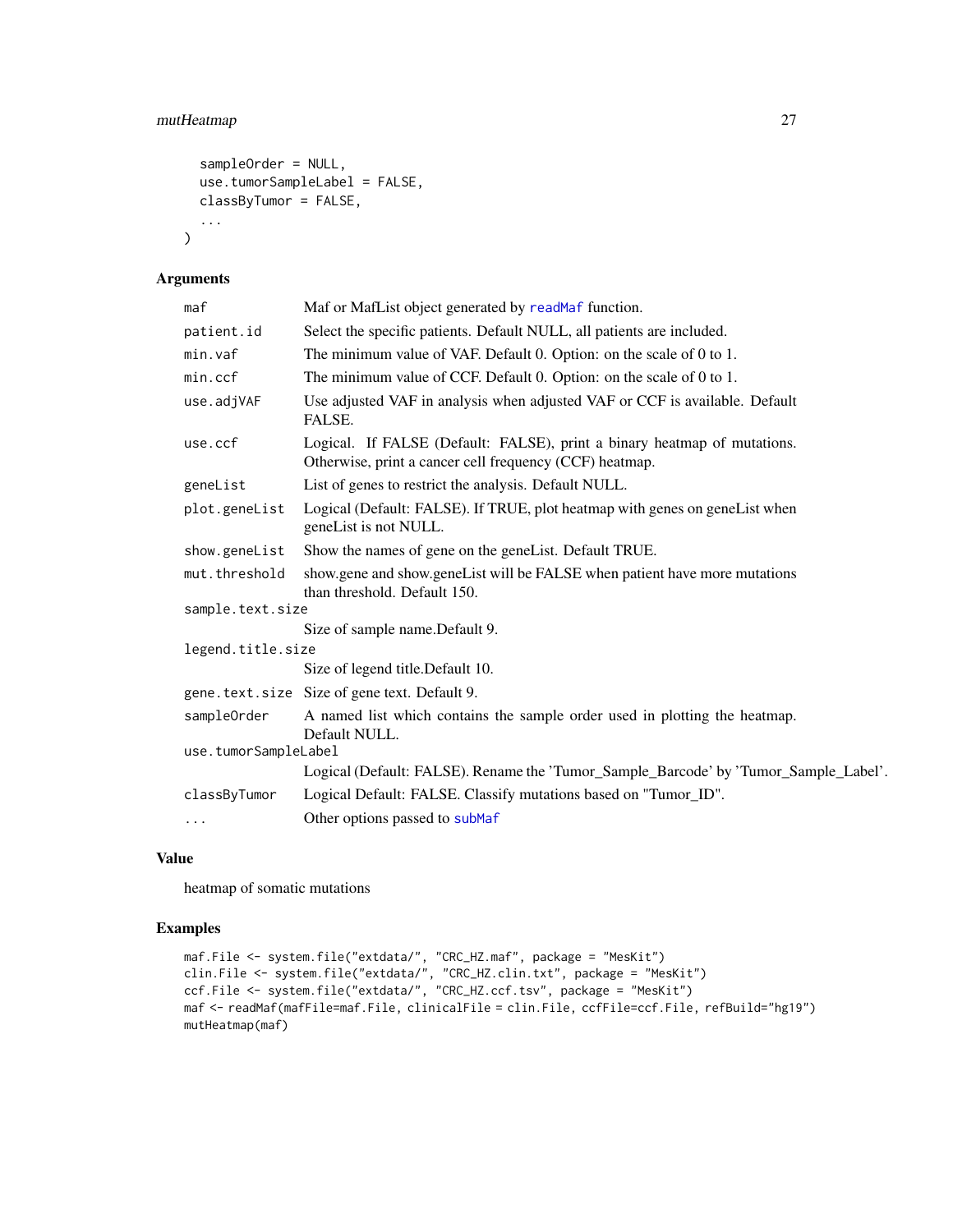<span id="page-27-0"></span>mutTrunkBranch *mutTrunkBranch*

#### Description

Summarize and conduct paired Fisher test of mutations of trunk/branches in a phylogenetic tree.

# Usage

```
mutTrunkBranch(
 phyloTree,
 patient.id = NULL,
 CT = FALSE,pvalue = 0.05,
 plot = TRUE
)
```
# Arguments

| phyloTree  | phyloTree or phyloTreeList object generated by getPhyloTree function.    |
|------------|--------------------------------------------------------------------------|
| patient.id | Select the specific patients. Default NULL, all patients are included    |
| CT.        | Distinction between C>T at CpG and C>T at other sites. (Default: FALSE). |
| pvalue     | Confidence level of the interval for Fisher test. Default 0.05.          |
| plot       | Logical. (Default: TRUE).                                                |

# Value

a list of box plots based on mutational categories

```
maf.File <- system.file("extdata/", "CRC_HZ.maf", package = "MesKit")
clin.File <- system.file("extdata/", "CRC_HZ.clin.txt", package = "MesKit")
ccf.File <- system.file("extdata/", "CRC_HZ.ccf.tsv", package = "MesKit")
maf <- readMaf(mafFile=maf.File, clinicalFile = clin.File, ccfFile=ccf.File, refBuild="hg19")
## Load a reference genome.
library(BSgenome.Hsapiens.UCSC.hg19)
```

```
phyloTree <- getPhyloTree(maf, patient.id = 'V402')
mutTrunkBranch(phyloTree, plot = TRUE)
```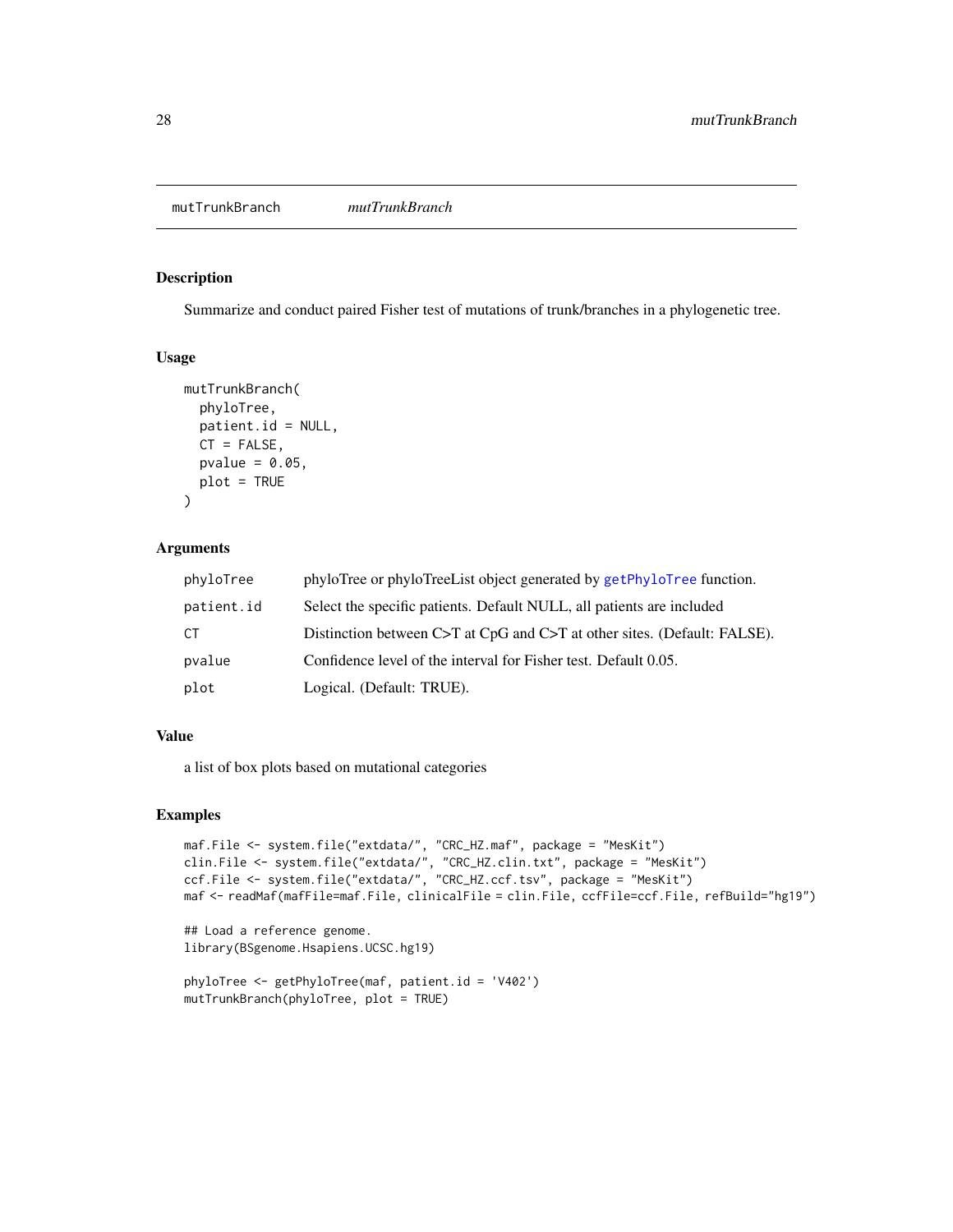<span id="page-28-0"></span>phyloTree-class *phyloTree class*

#### <span id="page-28-1"></span>Description

S4 class for storing informations about phylogenetic tree.

#### Slots

patientID patient ID.

tree a object of class "phylo".

bootstrap.value a numeric vector of bootstrap values.

method approach to construct a phylogenetic tree.

binary.matrix a presense/absent binary matrix of mutations.

ccf.matrix a ccf matrix of mutations.

mut.branches a data.frame of mutations per trunk/branch.

branch.type a data.frame of trunk/branch types based on shared pattern.

ref.build human reference genome version. Default: 'hg19'. Optional: 'hg18' or 'hg38'.

tsb.label store relationship between Tumor\_Sample\_Barcode and Tumor\_Sample\_Label if Tumor\_Sample\_Label is provided in clinical data.

phyloTreeList-class *phyloTreeList class*

#### Description

S4 class for storing a list of phyloTree objects.

#### Slots

.Data a list of [phyloTree](#page-28-1) objects.

# **Constructor**

phyloTreeList (...) combine multiple phyloTree objects supplied in ... into a phyloTreeList object.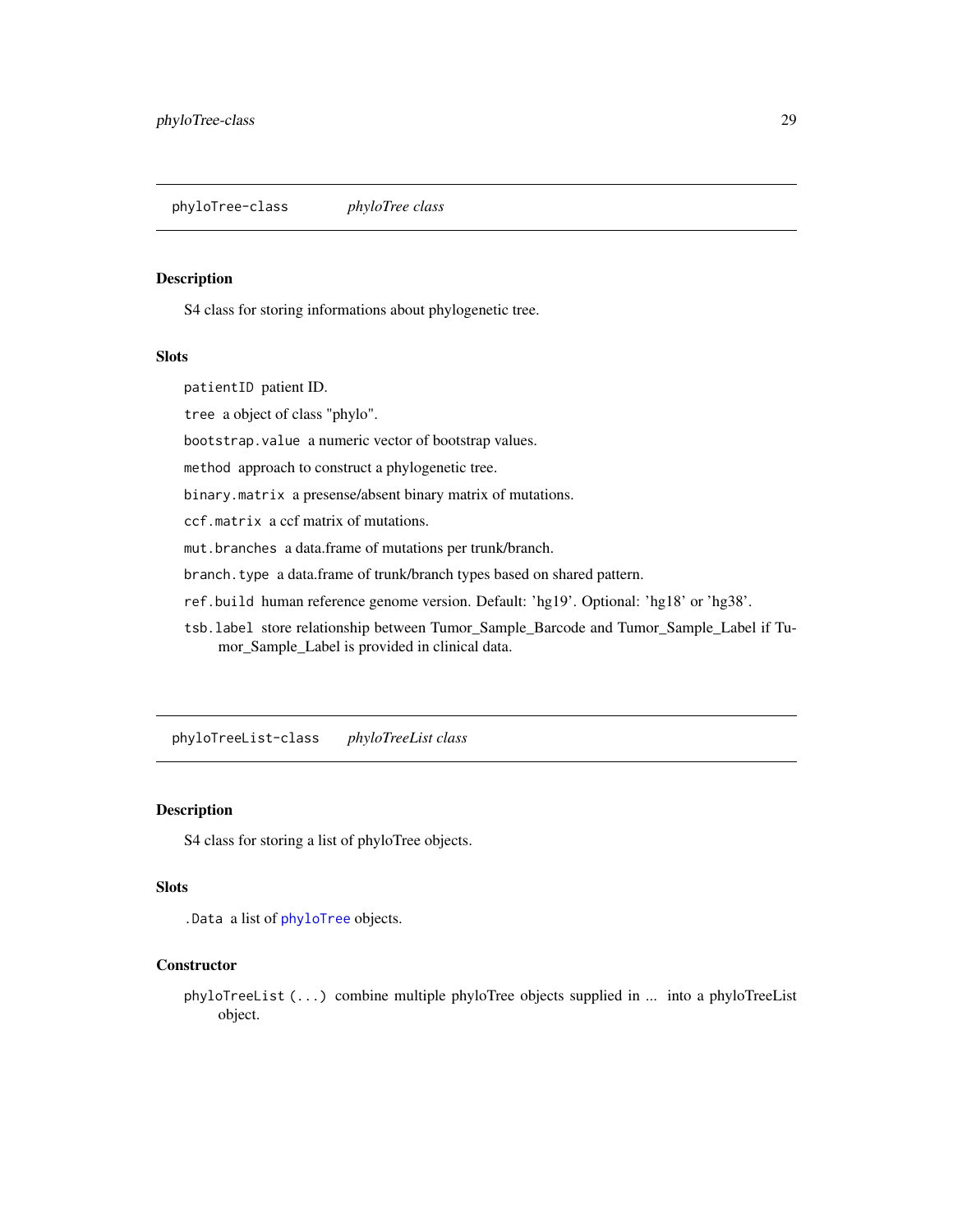<span id="page-29-0"></span>plotCNA *plotCNA*

# Description

plotCNA

# Usage

```
plotCNA(
  seg,
  patient.id = NULL,
  sampleOrder = NULL,
  chrSilent = NULL,
  refBuild = "hg19",sample.text.size = 11,
  chrom.text.size = 3,
  legend.text.size = 9,
  legend.title.size = 11,
  annot.text.size = 3,
  sample.bar.height = 0.5,
  chrom. bar. height = 0.5,
  showRownames = TRUE,
  removeEmptyChr = TRUE,
  showCytoband = FALSE,
  showGene = FALSE,
  use.tumorSampleLabel = FALSE
)
```
# Arguments

| seg              | Object generated by readSegment function.                                                         |
|------------------|---------------------------------------------------------------------------------------------------|
| patient.id       | Select the specific patients. Default NULL, all patients are included.                            |
| sampleOrder      | A named list which contains the sample order used in plotting the final profile.<br>Default NULL. |
| chrSilent        | Chromosomes excluded in the analysis. e.g. 1, 2, 3. Default NULL.                                 |
| refBuild         | Human reference genome versions of hg18, hg19 or hg38 by UCSC. Default<br>"hg19".                 |
| sample.text.size |                                                                                                   |
|                  | Fontsize of sample name. Default 11.                                                              |
| chrom.text.size  |                                                                                                   |
|                  | Fontsize of chromosome text. Default 3.                                                           |
| legend.text.size |                                                                                                   |
|                  | Fontsize of legend text. Default 9.                                                               |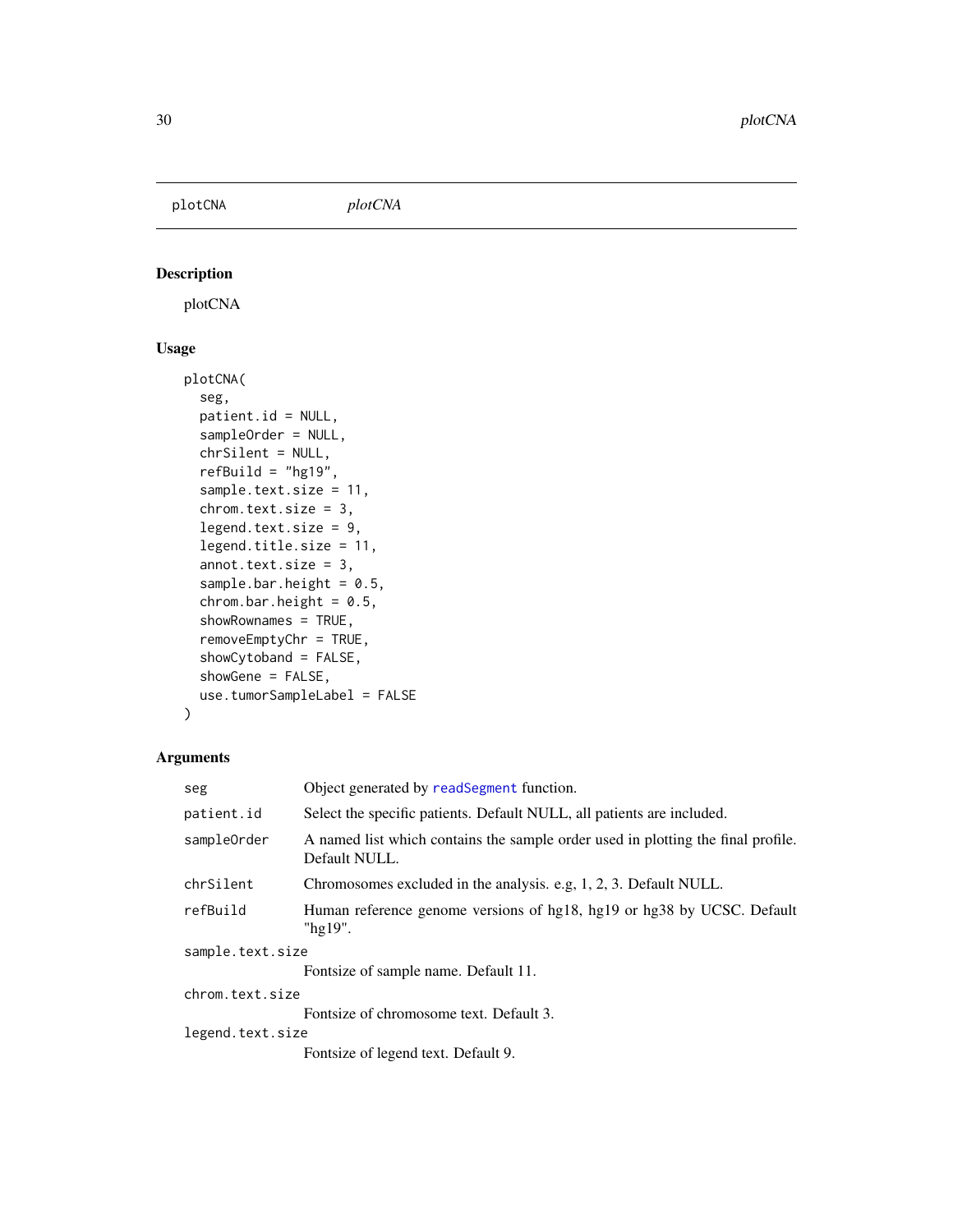# <span id="page-30-0"></span>plotMutProfile 31

| legend.title.size    |                                                                                                                                               |
|----------------------|-----------------------------------------------------------------------------------------------------------------------------------------------|
|                      | Fontsize of legend title. Default 11.                                                                                                         |
| annot.text.size      |                                                                                                                                               |
|                      | Fontsize of cytoband or gene symbols. Default 3.                                                                                              |
| sample.bar.height    |                                                                                                                                               |
|                      | Bar height of each sample. Default 0.5.                                                                                                       |
| chrom.bar.height     |                                                                                                                                               |
|                      | Bar height of each chromosome. Default 0.5.                                                                                                   |
| showRownames         | Logical (Default: TRUE). Show sample names of rows.                                                                                           |
|                      | removeEmptyChr Remove empty chromosomes that do not exist in all samples. Default TRUE.                                                       |
| showCytoband         | Logical (Default: FALSE). Show cytobands on the plot. Only when the seg<br>object is created with GISTIC results, this parameter can be TRUE. |
| showGene             | Logical (Default: FALSE). Show gene symbols on the plot. Only when the seg<br>object is created with txdb, this parameter can be TRUE.        |
| use.tumorSampleLabel |                                                                                                                                               |
|                      | Logical (Default: FALSE). Rename the 'Tumor_Sample_Barcode' with 'Tu-<br>mor_Sample_Label'.                                                   |

# Value

a heatmap plot of CNA profile

# Examples

```
segFile <- system.file("extdata", "CRC_HZ.seg.txt", package = "MesKit")
seg <- readSegment(segFile = segFile)
plotCNA(seg)
## showCytoband
gisticAmpGenesFile <- system.file("extdata", "COREAD_amp_genes.conf_99.txt", package = "MesKit")
gisticDelGenesFile <- system.file("extdata", "COREAD_del_genes.conf_99.txt", package = "MesKit")
gisticAllLesionsFile <- system.file("extdata", "COREAD_all_lesions.conf_99.txt", package = "MesKit")
seg <- readSegment(segFile = segFile,
                   gisticAmpGenesFile = gisticAmpGenesFile,
                    gisticDelGenesFile = gisticDelGenesFile,
                   gisticAllLesionsFile = gisticAllLesionsFile)
plotCNA(seg, showCytoband = TRUE)
```
plotMutProfile *plotMutProfile*

# Description

plotMutProfile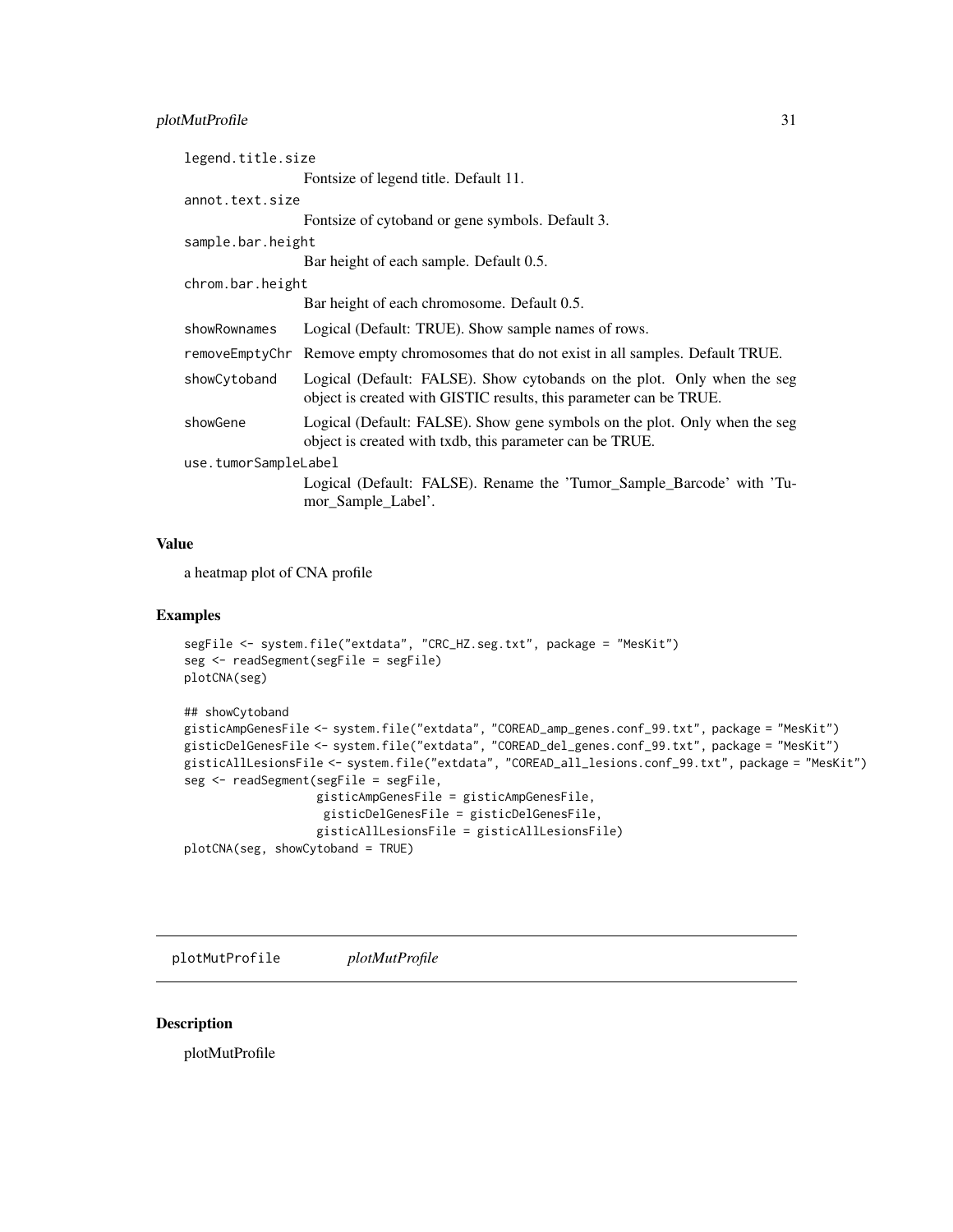# Usage

```
plotMutProfile(
 maf,
 patient.id = NULL,
 class = "SP",classByTumor = FALSE,
  topGenesCount = 10,
  geneList = NULL,
  sample.text.size = 11,
  gene.text.size = 11,
  legend.text.size = 11,
  legend.title.size = 11,
  bgCol = "#f@f@f@",patientsCol = NULL,
  removeEmptyCols = TRUE,
  removeEmptyRows = TRUE,
  showColnames = TRUE,
  sampleOrder = NULL,
  use.tumorSampleLabel = FALSE,
  ...
\mathcal{L}
```
# Arguments

| maf               | Maf or MafList object generated by readMaf function.                                                                                                                                                                                                      |  |
|-------------------|-----------------------------------------------------------------------------------------------------------------------------------------------------------------------------------------------------------------------------------------------------------|--|
| patient.id        | Select or reorder the patients. Default NULL, all patients are included. Classify<br>SSNVs/Indels into Shared/P-shared/Private, Clonal/Subclonl or Shared-Clonal/P-<br>shared-Clonal/Private-Clonal/Shared-Subclonal/P-shared-SubClonal/Private-SubClonal |  |
| class             | The class which would be represented. Default "SP" (Shared pattern: Pub-<br>lic/Shared/Private), other options: "CS" (Clonal status: Clonal/Subclonl) and<br>"SPCS".                                                                                      |  |
| classByTumor      | Logical (Default: FALSE). Define shared pattern of mutations based on tumor<br>types (TRUE) or samples (FALSE)                                                                                                                                            |  |
| topGenesCount     | The number of genes print, Default 10.                                                                                                                                                                                                                    |  |
| geneList          | A list of genes to restrict the analysis. Default NULL.                                                                                                                                                                                                   |  |
| sample.text.size  |                                                                                                                                                                                                                                                           |  |
|                   | Fontsize of sample name. Default 11.                                                                                                                                                                                                                      |  |
|                   | gene.text.size Fontsize of gene text. Default 11.                                                                                                                                                                                                         |  |
| legend.text.size  |                                                                                                                                                                                                                                                           |  |
|                   | Fontsize of legend text. Default 11.                                                                                                                                                                                                                      |  |
| legend.title.size |                                                                                                                                                                                                                                                           |  |
|                   | Fontsize of legend title. Default 11.                                                                                                                                                                                                                     |  |
| bgCol             | Background grid color. Default "#f0f0f0".                                                                                                                                                                                                                 |  |
| patientsCol       | A list containing customized colors for distinct patients. Default NULL.                                                                                                                                                                                  |  |

<span id="page-31-0"></span>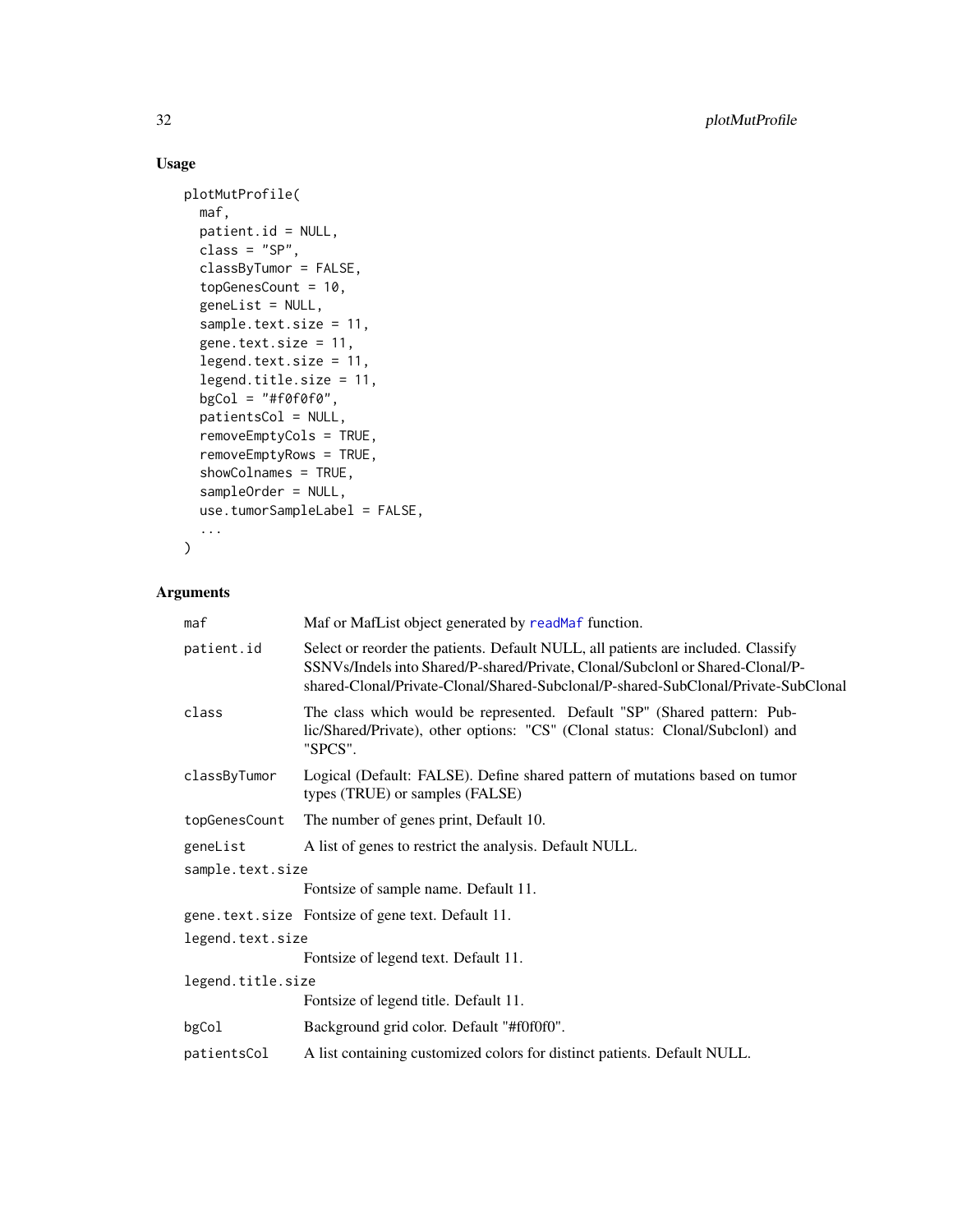# <span id="page-32-0"></span>plotMutSigProfile 33

| removeEmptyCols      |                                                                                                   |
|----------------------|---------------------------------------------------------------------------------------------------|
|                      | Logical (Default: TRUE). Whether remove the samples without alterations.                          |
| removeEmptyRows      |                                                                                                   |
|                      | Logical (Default: TRUE). Whether remove the genes without alterations.                            |
| showColnames         | Logical (Default: TRUE). Show sample names of columns.                                            |
| sampleOrder          | A named list which contains the sample order used in plotting the final profile.<br>Default NULL. |
| use.tumorSampleLabel |                                                                                                   |
|                      | Logical (Default: FALSE). Rename the 'Tumor_Sample_Barcode' with 'Tu-<br>mor_Sample_Label'.       |
| .                    | Other options passed to subMaf                                                                    |
|                      |                                                                                                   |

#### Value

Mutational profile

#### Examples

```
maf.File <- system.file("extdata/", "CRC_HZ.maf", package = "MesKit")
clin.File <- system.file("extdata/", "CRC_HZ.clin.txt", package = "MesKit")
ccf.File <- system.file("extdata/", "CRC_HZ.ccf.tsv", package = "MesKit")
maf <- readMaf(mafFile=maf.File, clinicalFile = clin.File, ccfFile=ccf.File, refBuild="hg19")
plotMutProfile(maf, class = "SP")
```
plotMutSigProfile *plotMutSigProfile*

# Description

plotMutSigProfile

#### Usage

```
plotMutSigProfile(
  sig_input,
 patient.id = NULL,
 mode = NULL,
  contribution.type = "relative",
 use.tumorSampleLabel = FALSE
\mathcal{L}
```
# Arguments

| sig_input  | Result generated by function fitSignatures or triMatrix.                                         |
|------------|--------------------------------------------------------------------------------------------------|
| patient.id | Select the specific patients. Default NULL, all patients are included.                           |
| mode       | Type of mutation spectrum. Default NULL. Options: 'Original', 'Reconstructed'<br>or 'Difference' |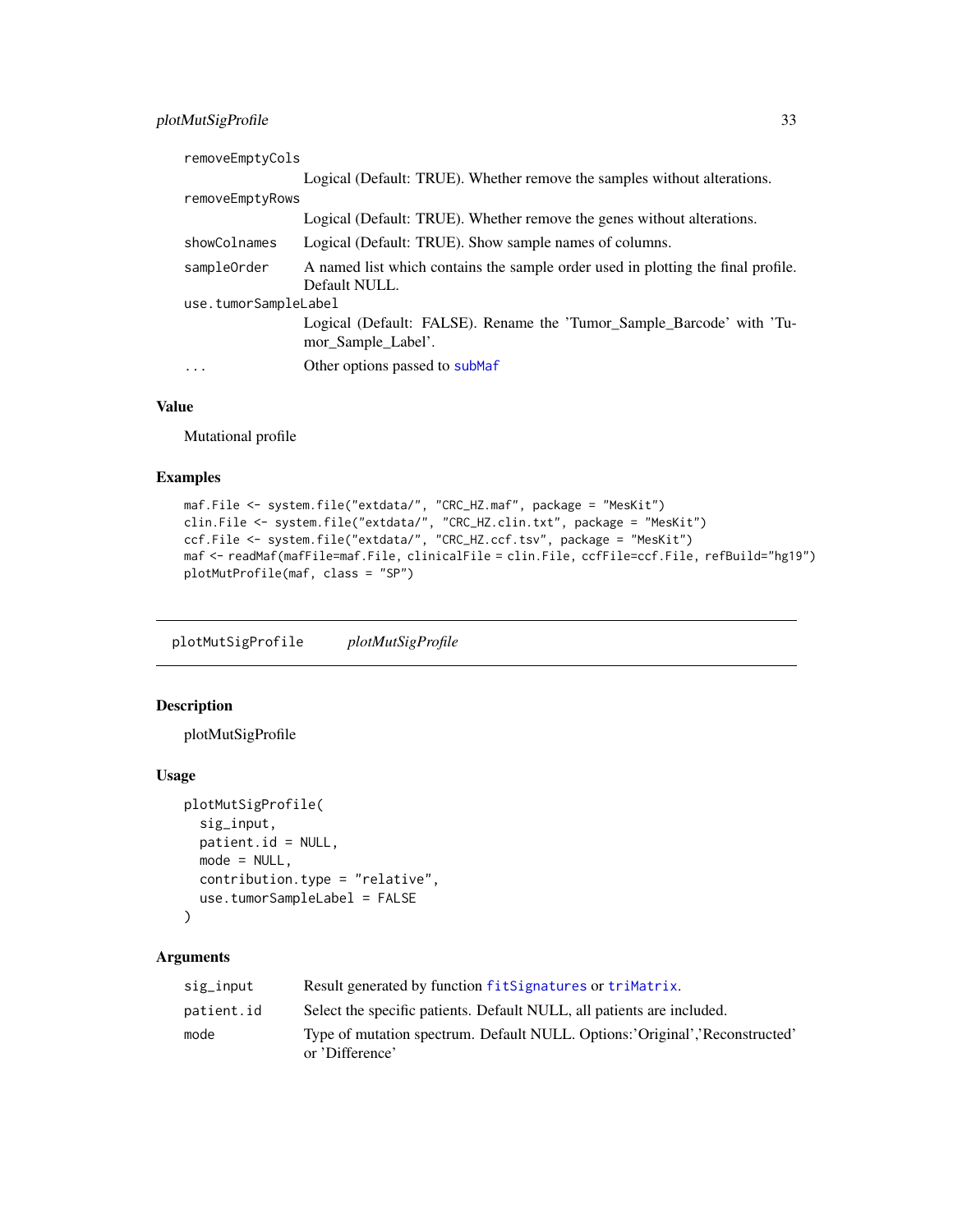```
contribution.type
                 Type of Signature contribution. Default 'realative'. Options:'realative' or 'abso-
                 lute'.
use.tumorSampleLabel
                 Logical (Default: FALSE). Rename the 'Tumor_Sample_Barcode' by 'Tumor_Sample_Label'.
```
#### Value

Mutational signature profile of patients

#### Examples

```
## input from fitSignatures
maf.File <- system.file("extdata/", "CRC_HZ.maf", package = "MesKit")
clin.File <- system.file("extdata/", "CRC_HZ.clin.txt", package = "MesKit")
ccf.File <- system.file("extdata/", "CRC_HZ.ccf.tsv", package = "MesKit")
maf <- readMaf(mafFile=maf.File, clinicalFile = clin.File, ccfFile=ccf.File, refBuild="hg19")
phyloTree <- getPhyloTree(maf, patient.id = 'V402')
```
## Load a reference genome. library(BSgenome.Hsapiens.UCSC.hg19)

```
tri_matrix <- triMatrix(phyloTree)
fit_out <- fitSignatures(tri_matrix)
plotMutSigProfile(fit_out)
## input from treeMatrix
plotMutSigProfile(tri_matrix)
```
plotPhyloTree *plotPhyloTree*

# Description

plotPhyloTree

#### Usage

```
plotPhyloTree(
  phyloTree,
  patient.id = NULL,
  branchCol = "mutType",
  show.bootstrap = TRUE,
  min.ratio = 1/20,
  signaturesRef = "cosmic_v2",
  min.mut.count = 15,
  use.tumorSampleLabel = FALSE,
  show.scale.bar = FALSE,
  scale.bar.x = NULL,
```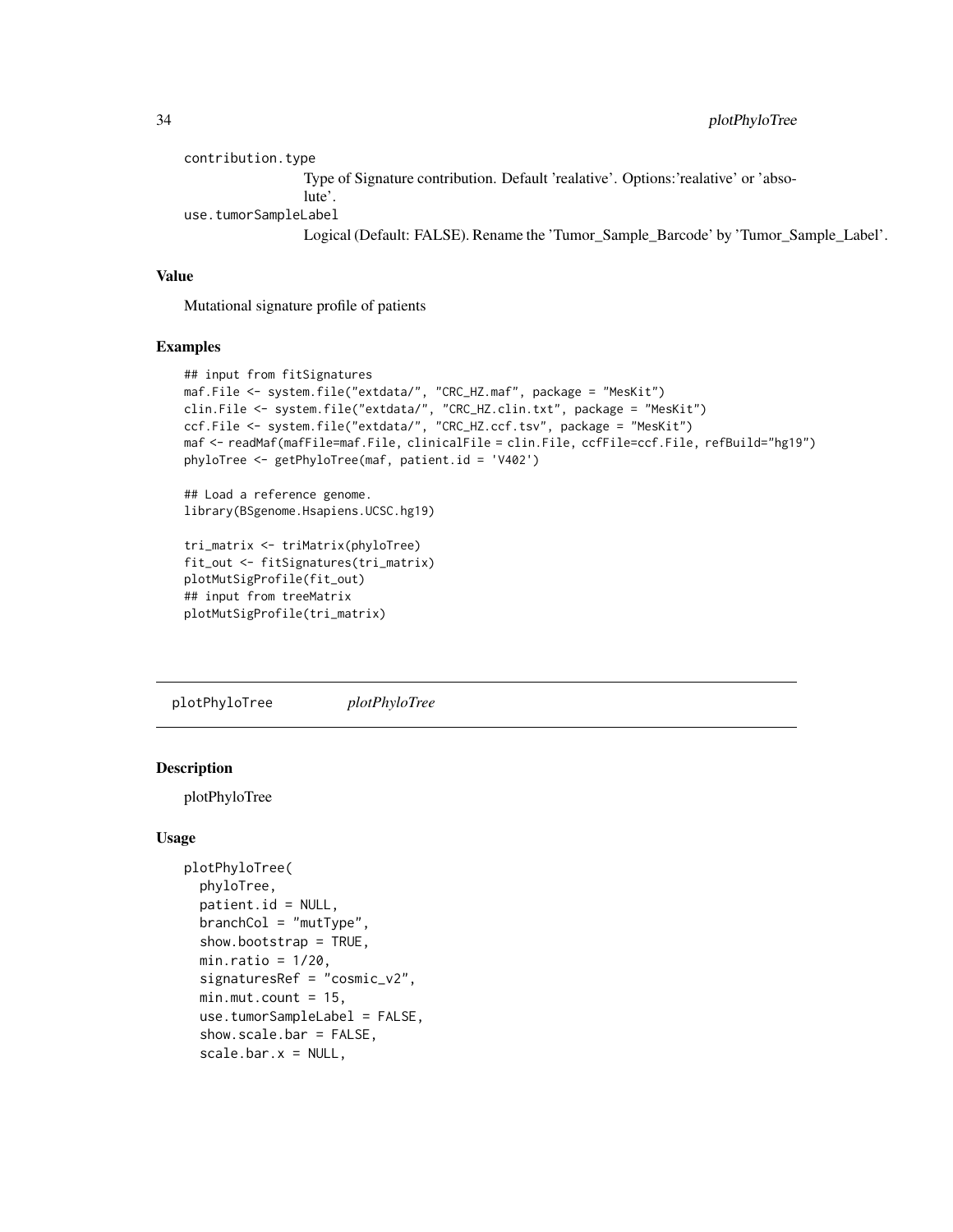```
scale.bar.y = NULL
\mathcal{L}
```
# Arguments

| phyloTree<br>phyloTree or phyloTreeList object generated by getPhyloTree function.                                                                                                                                               |  |
|----------------------------------------------------------------------------------------------------------------------------------------------------------------------------------------------------------------------------------|--|
| Select the specific patients. Default NULL, all patients are included.<br>patient.id                                                                                                                                             |  |
| Specify the colors of branches Default 'mutType'. Other options: "mutSig" for<br>coloring branches by branch mutation signature;                                                                                                 |  |
| show.bootstrap Logical (Default: TRUE). Whether to add bootstrap value on internal nodes.                                                                                                                                        |  |
| Double. Default 1/20. If min.ratio is not NULL, all edge length of a phyloge-<br>netic tree should be greater than min.ratio*the longest edge length. If not, the<br>edge length will be reset as min.ratio*longest edge length. |  |
| Signature reference, Users can upload their own reference. Default "cosmic_v2".<br>Option:"exome_cosmic_v3","nature2013".                                                                                                        |  |
| The threshold for the variants in a branch. Default 15.                                                                                                                                                                          |  |
| use.tumorSampleLabel                                                                                                                                                                                                             |  |
| Logical (Default: FALSE). Rename the 'Tumor_Sample_Barcode' with 'Tu-<br>mor_Sample_Label'.                                                                                                                                      |  |
| show. scale. bar Logical (Default: FALSE). Whether to show scale bar. This function adds a hori-<br>zontal bar giving the scale of the branch lengths to a plot on the current graphical<br>device.                              |  |
| The x location of scale bar.                                                                                                                                                                                                     |  |
| The y location of scale bar.                                                                                                                                                                                                     |  |
|                                                                                                                                                                                                                                  |  |

# Value

return a list of phylotree graph .

```
maf.File <- system.file("extdata/", "CRC_HZ.maf", package = "MesKit")
clin.File <- system.file("extdata/", "CRC_HZ.clin.txt", package = "MesKit")
ccf.File <- system.file("extdata/", "CRC_HZ.ccf.tsv", package = "MesKit")
maf <- readMaf(mafFile=maf.File, clinicalFile = clin.File, ccfFile=ccf.File, refBuild="hg19")
```

```
phyloTree <- getPhyloTree(maf, patient.id = 'V402')
plotPhyloTree(phyloTree)
```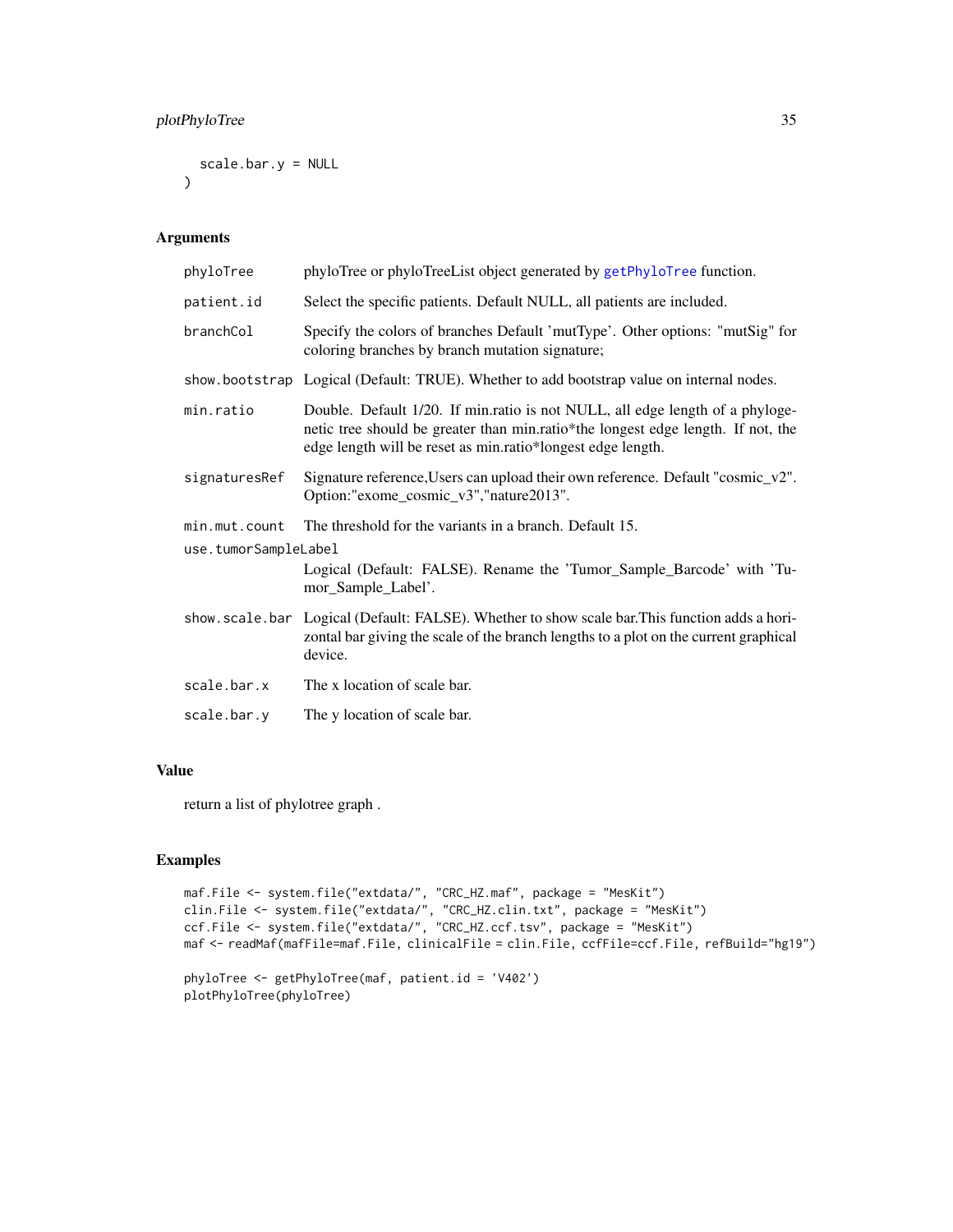<span id="page-35-1"></span><span id="page-35-0"></span>readMaf *readMaf*

#### Description

Read tab delimited MAF (can be plain text or \*.gz compressed) file along with sample information file.

#### Usage

```
readMaf(
 mafFile,
  clinicalFile,
  ccfFile = NULL,
  adjusted.VAF = FALSE,
  nonSyn.vc = NULL,
  use.indel.ccf = FALSE,
  ccf.comf.level = 0.95,
  refBuild = "hg19")
```
#### Arguments

| mafFile       | A tab delimited MAF file (plain text or *.gz compressed). Required.                                                                                                                            |
|---------------|------------------------------------------------------------------------------------------------------------------------------------------------------------------------------------------------|
| clinicalFile  | A clinical data file includes Tumor_Sample_Barcode, Tumor_ID, Patient_ID.<br>Tumor_Sample_Label is optional. Default NULL.                                                                     |
| ccfFile       | A CCF file of somatic mutations. Default NULL.                                                                                                                                                 |
| adjusted. VAF | Whether adjusted VAF is included in mafFile. Default FALSE.                                                                                                                                    |
| nonSyn.vc     | List of Variant classifications which are considered as non-silent. Default NULL,<br>use Variant Classifications with "Frame_Shift_Del", "Frame_Shift_Ins", "Splice_Site", "Translation_Start_ |
| use.indel.ccf | Whether include indels in ccfFile. Default FALSE.                                                                                                                                              |
|               | ccf.conf.level The confidence level of CCF to identify clonal or subclonal. Only works when<br>"CCF_std" or "CCF_CI_high" is provided in ccfFile. Default 0.95.                                |
| refBuild      | Human reference genome version. Default 'hg19'. Optional: 'hg18' or 'hg38'.                                                                                                                    |

# Value

an object of Maf or MafList.

```
maf.File <- system.file("extdata/", "CRC_HZ.maf", package = "MesKit")
clin.File <- system.file("extdata/", "CRC_HZ.clin.txt", package = "MesKit")
ccf.File <- system.file("extdata/", "CRC_HZ.ccf.tsv", package = "MesKit")
maf <- readMaf(mafFile=maf.File,clinicalFile = clin.File, refBuild="hg19")
maf <- readMaf(mafFile=maf.File, clinicalFile = clin.File, ccfFile=ccf.File, refBuild="hg19")
```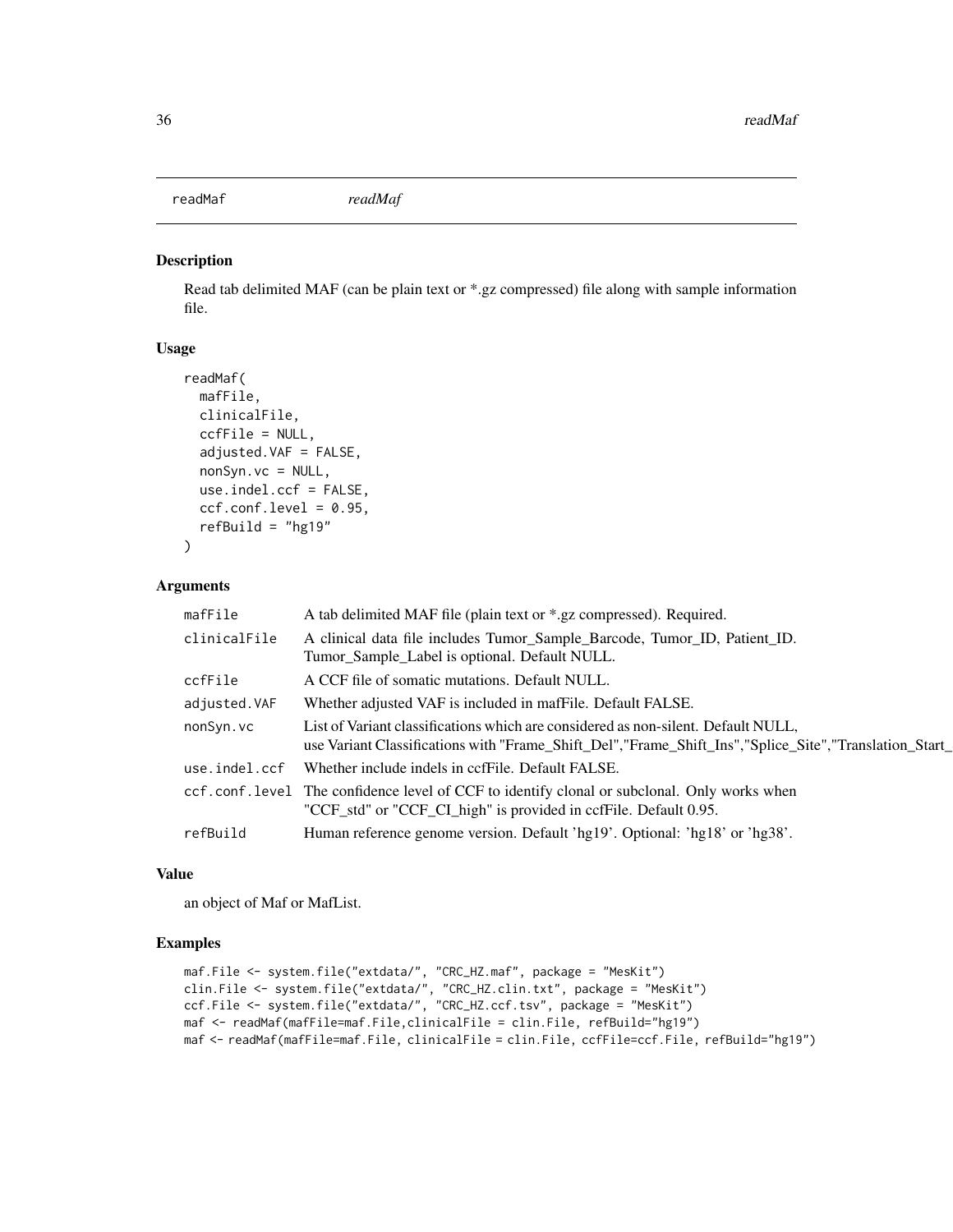<span id="page-36-1"></span><span id="page-36-0"></span>readSegment *readSegment*

# Description

readSegment

# Usage

```
readSegment(
 segFile,
 gisticAmpGenesFile = NULL,
 gisticDelGenesFile = NULL,
 gisticAllLesionsFile = NULL,
 gistic.qval = 0.25,
 min.seg.size = 500,
  txdb = NULL,min.overlap.len = 50,
 verbose = TRUE,
  ...
)
```
# Arguments

| segFile              | The segment file.                                                     |  |  |
|----------------------|-----------------------------------------------------------------------|--|--|
| gisticAmpGenesFile   |                                                                       |  |  |
|                      | Amplification Genes file generated by GISTIC. Default NULL.           |  |  |
| gisticDelGenesFile   |                                                                       |  |  |
|                      | Deletion Genes file generated by GISTIC. Default NULL.                |  |  |
| gisticAllLesionsFile |                                                                       |  |  |
|                      | Information of all lesions generated by GISTIC. Default NULL.         |  |  |
| gistic.qval          | The threshold of gistic Q value. Default 0.25.                        |  |  |
| min.seg.size         | The smallest size of segments. Default 500.                           |  |  |
| txdb                 | A TxDb object. i.e., TxDb.Hsapiens.UCSC.hg19.knownGene. Default NULL. |  |  |
| min.overlap.len      |                                                                       |  |  |
|                      | The minimum insertion size of segment and gene. Default 50.           |  |  |
| verbose              | Whether to display details in the console. Default TRUE.              |  |  |
| $\ddotsc$            | Other options passed to cna2gene.                                     |  |  |
|                      |                                                                       |  |  |

# Value

a list of segmentation data frame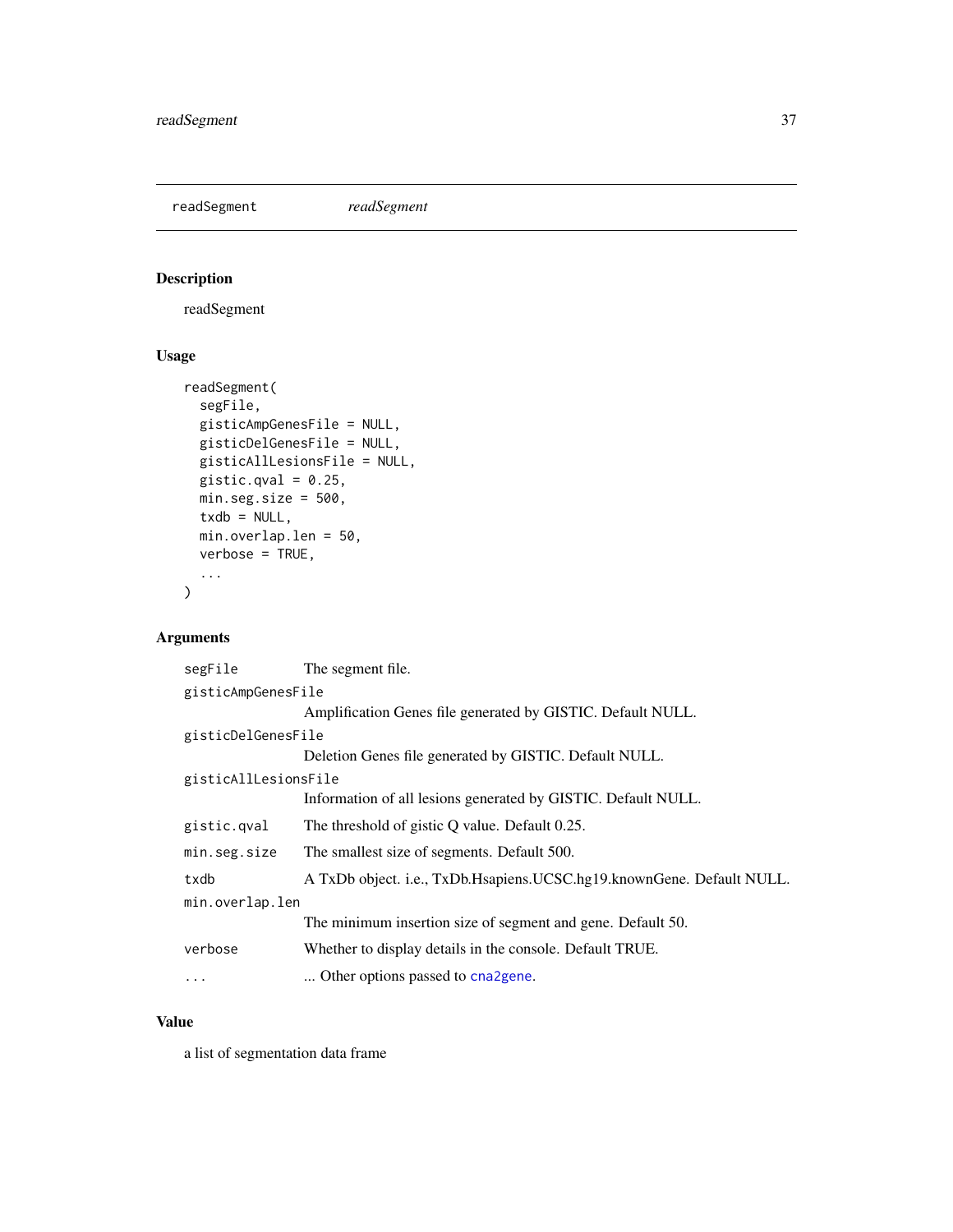<span id="page-37-0"></span>38 subMathematic state of the state of the state of the state of the state of the state of the state of the state of the state of the state of the state of the state of the state of the state of the state of the state of t

#### Examples

```
segFile <- system.file("extdata", "CRC_HZ.seg.txt", package = "MesKit")
gisticAmpGenesFile <- system.file("extdata", "COREAD_amp_genes.conf_99.txt", package = "MesKit")
gisticDelGenesFile <- system.file("extdata", "COREAD_del_genes.conf_99.txt", package = "MesKit")
gisticAllLesionsFile <- system.file("extdata", "COREAD_all_lesions.conf_99.txt", package = "MesKit")
seg <- readSegment(segFile = segFile,
                   gisticAmpGenesFile = gisticAmpGenesFile,
                   gisticDelGenesFile = gisticDelGenesFile,
                   gisticAllLesionsFile = gisticAllLesionsFile)
```
runMesKit *Run the default MesKit app for analysis locally*

# Description

runMesKit run MesKit locally

# Usage

runMesKit()

#### Value

a shiny app window

#### Author(s)

Mengni Liu

#### Examples

runMesKit()

<span id="page-37-1"></span>subMaf *Subset Maf object*

#### Description

Subset Maf object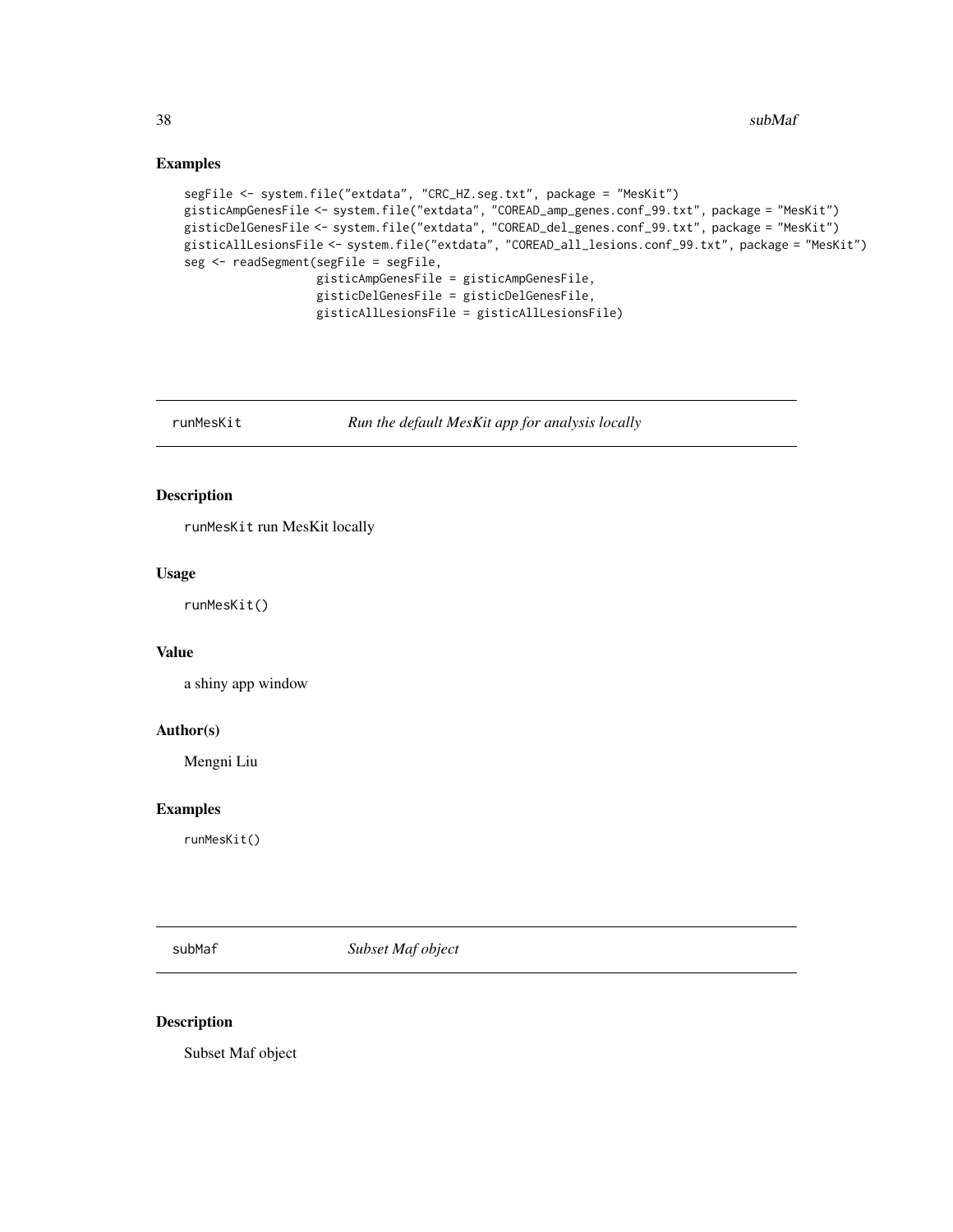#### <span id="page-38-0"></span> $subMaf$  39

# Usage

```
subMaf(
 maf,
 mafObj = FALSE,
 patient.id = NULL,
 geneList = NULL,
 chrSilent = NULL,
 mutType = "All",
 use.indel = TRUE,
 min.vaf = 0,
 max.vaf = 1,
 min.average.vaf = 0,
 min.ccf = 0,
 min.ref.depth = 0,
 min. alt. depth = 0,min.total.depth = 0,
 clonalStatus = NULL,
 use.adjVAF = FALSE,
 use.tumorSampleLabel = FALSE
\mathcal{L}
```
# Arguments

| maf                  | Maf or MafList object generated by readMaf function.                                  |  |
|----------------------|---------------------------------------------------------------------------------------|--|
| mafObj               | return Maf class. (Default: FALSE).                                                   |  |
|                      |                                                                                       |  |
| patient.id           | Select the specific patients. Default NULL, all patients are included.                |  |
| geneList             | A list of genes to restrict the analysis. Default NULL.                               |  |
| chrSilent            | Chromosomes excluded in the analysis. e.g. 1, 2, X, Y. Default NULL.                  |  |
| mutType              | Select Proper variant classification you need. Default "All". Option: "nonSyn".       |  |
| use.indel            | Logical value. Whether to use INDELs besides somatic SNVs. (Default: TRUE).           |  |
| min.vaf              | The minimum VAF for filtering variants. Default 0.                                    |  |
| max.vaf              | The maximum VAF for filtering variants. Default 1.                                    |  |
| min.average.vaf      |                                                                                       |  |
|                      | The minimum tumor average VAF for filtering variants. Default 0.                      |  |
| min.ccf              | The minimum CCF for filtering variants. Default NULL.                                 |  |
| min.ref.depth        | The minimum reference allele depth for filtering variants. Default 0.                 |  |
| min.alt.depth        | The minimum alteratation allele depth for filtering variants. Default 0.              |  |
| min.total.depth      |                                                                                       |  |
|                      | The minimum total allele depth for filtering variants. Default 0.                     |  |
| clonalStatus         | Subset by clonal status. Default NULL. Option: "Clonal", "Subclonal".                 |  |
| use.adjVAF           | Use adjusted VAF in analysis when adjusted VAF or CCF is available. Default<br>FALSE. |  |
| use.tumorSampleLabel |                                                                                       |  |
|                      | Logical (Default EALCE) Denomo the Tumor, Cample, Dereode, by Tumor, Cample, Lohe     |  |

Logical (Default: FALSE). Rename the 'Tumor\_Sample\_Barcode' by 'Tumor\_Sample\_Label'.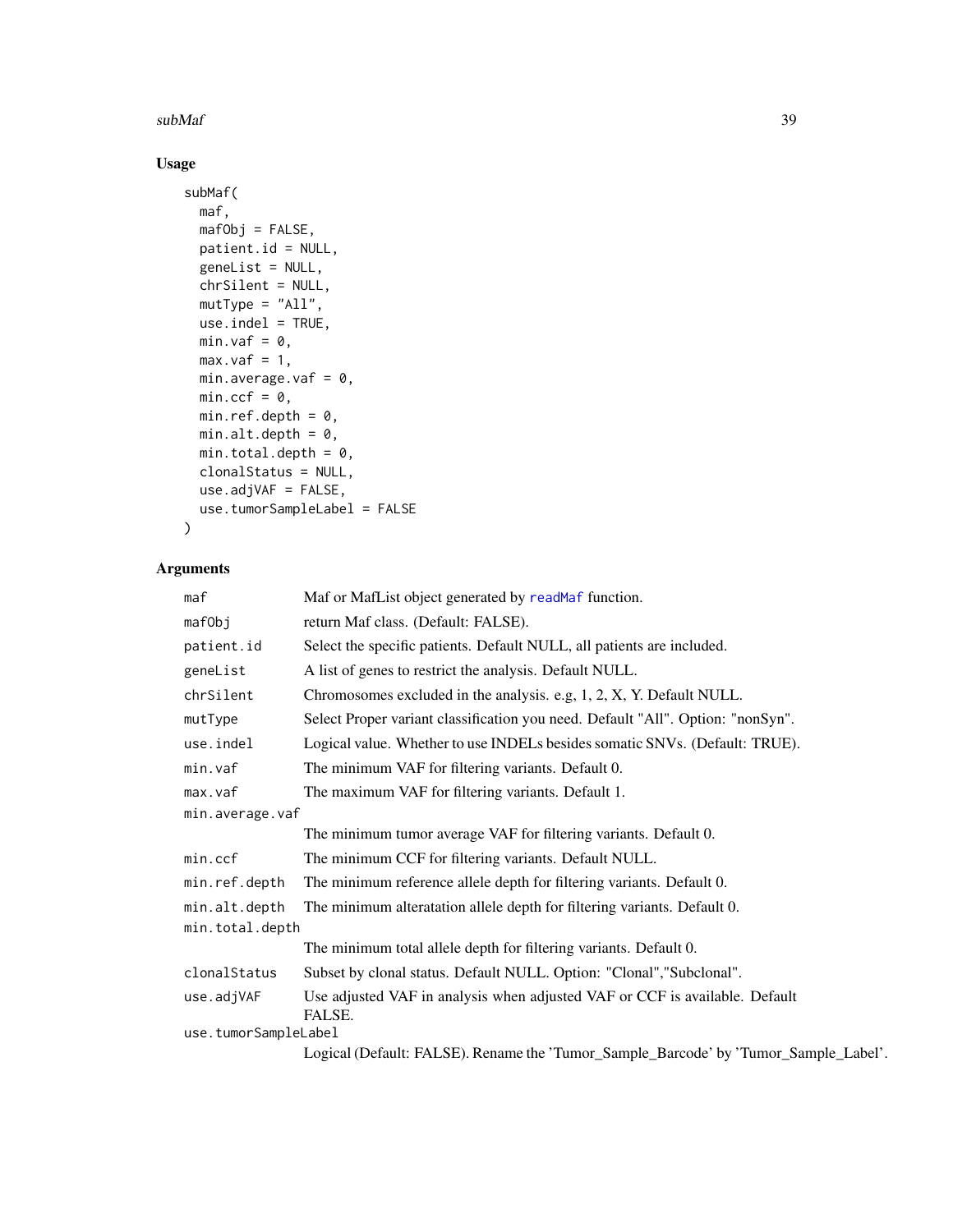# Value

Maf object or Maf data.

#### Examples

```
maf.File <- system.file("extdata/", "CRC_HZ.maf", package = "MesKit")
clin.File <- system.file("extdata/", "CRC_HZ.clin.txt", package = "MesKit")
ccf.File <- system.file("extdata/", "CRC_HZ.ccf.tsv", package = "MesKit")
maf <- readMaf(mafFile=maf.File, clinicalFile = clin.File, ccfFile=ccf.File, refBuild="hg19")
maf_data <- subMaf(maf)
```

| testNeutral | testNeutral |  |
|-------------|-------------|--|
|             |             |  |

# Description

Evaluate whether a tumor follows neutral evolution or under strong selection during the growth based on variant frequency distribution (VAF) of subclonal mutations. The subclonal mutant allele frequencies of a follow a simple power-law distribution predicted by neutral growth.

#### Usage

```
testNeutral(
 maf,
 patient.id = NULL,
 widthinTurnor = FALSE,
 min.total.depth = 2,
 min.vaf = 0.1,
 max.vaf = 0.3,
 R2.threshold = 0.98,
 min.mut.count = 20,plot = TRUE,
 use.tumorSampleLabel = FALSE,
  ...
)
```
# Arguments

| maf             | Maf or MafList object generated by readMaf function.                   |  |
|-----------------|------------------------------------------------------------------------|--|
| patient.id      | Select the specific patients. Default NULL, all patients are included. |  |
| withinTumor     | Test neutral within tumros in each patients. Default FALSE.            |  |
| min.total.depth |                                                                        |  |
|                 | The minimun total depth of coverage. Defalut 2                         |  |
| min.vaf         | The minimum value of adjusted VAF value. Default 0.1                   |  |
| max.vaf         | The maximum value of adjusted VAF value. Default 0.3                   |  |

<span id="page-39-0"></span>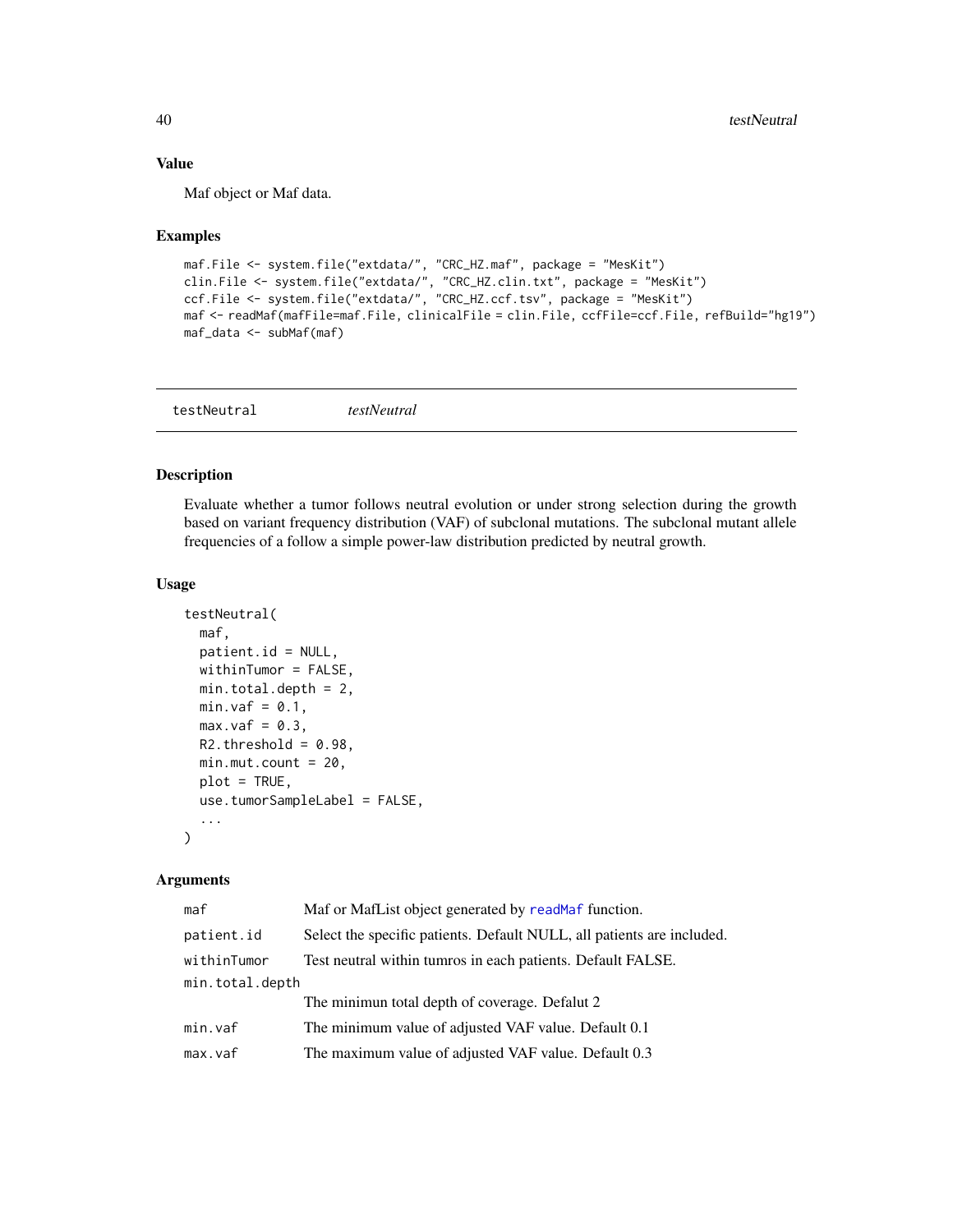#### <span id="page-40-0"></span>triMatrix 41

| R <sub>2</sub> .threshold | The threshod of R2 to decide whether a tumor follows neutral evolution. Default<br>0.98                            |
|---------------------------|--------------------------------------------------------------------------------------------------------------------|
| min.mut.count             | The minimun number of subclonal mutations used to fit model. Default 20                                            |
| plot                      | Logical, whether to print model fitting plot of each sample. Default TRUE.                                         |
| use.tumorSampleLabel      |                                                                                                                    |
|                           | Let Tumor_Sample_Barcode replace Tumor_Sample_Label if Tumor Label is<br>provided in clinical data. Default FALSE. |
| $\ddotsc$                 | Other options passed to subMaf                                                                                     |

# Value

the neutrality metrics and model fitting plots

# References

Williams, M., Werner, B. et al. Identification of neutral tumor evolution across cancer types. Nat Genet 48, 238-244 (2016)

# Examples

```
maf.File <- system.file("extdata/", "CRC_HZ.maf", package = "MesKit")
clin.File <- system.file("extdata/", "CRC_HZ.clin.txt", package = "MesKit")
ccf.File <- system.file("extdata/", "CRC_HZ.ccf.tsv", package = "MesKit")
maf <- readMaf(mafFile=maf.File, clinicalFile = clin.File, ccfFile=ccf.File, refBuild="hg19")
testNeutral(maf)
```
<span id="page-40-1"></span>

# Description

Calculate the frequency of 96 trinucleotide mutation based on somatic SNVs.

#### Usage

```
triMatrix(phyloTree, patient.id = NULL, level = 2)
```
#### Arguments

| phyloTree  | phyloTree or phyloTreeList object generated by getPhyloTree function.                                                                                                    |
|------------|--------------------------------------------------------------------------------------------------------------------------------------------------------------------------|
| patient.id | Select the specific patients. Default NULL, all patients are included                                                                                                    |
| level      | Calculate the frequency of 96 trinucleotide mutatio on different levels. 1: patient-<br>level, 2: tumor-level, 3: sample-level, 4: branch-level, 5: shared pattern (pub- |
|            | lic/shared/private) of each tumor. 6: trunk/branch-level. Default 2.                                                                                                     |

# Value

The frequency of 96 trinucleotide mutation.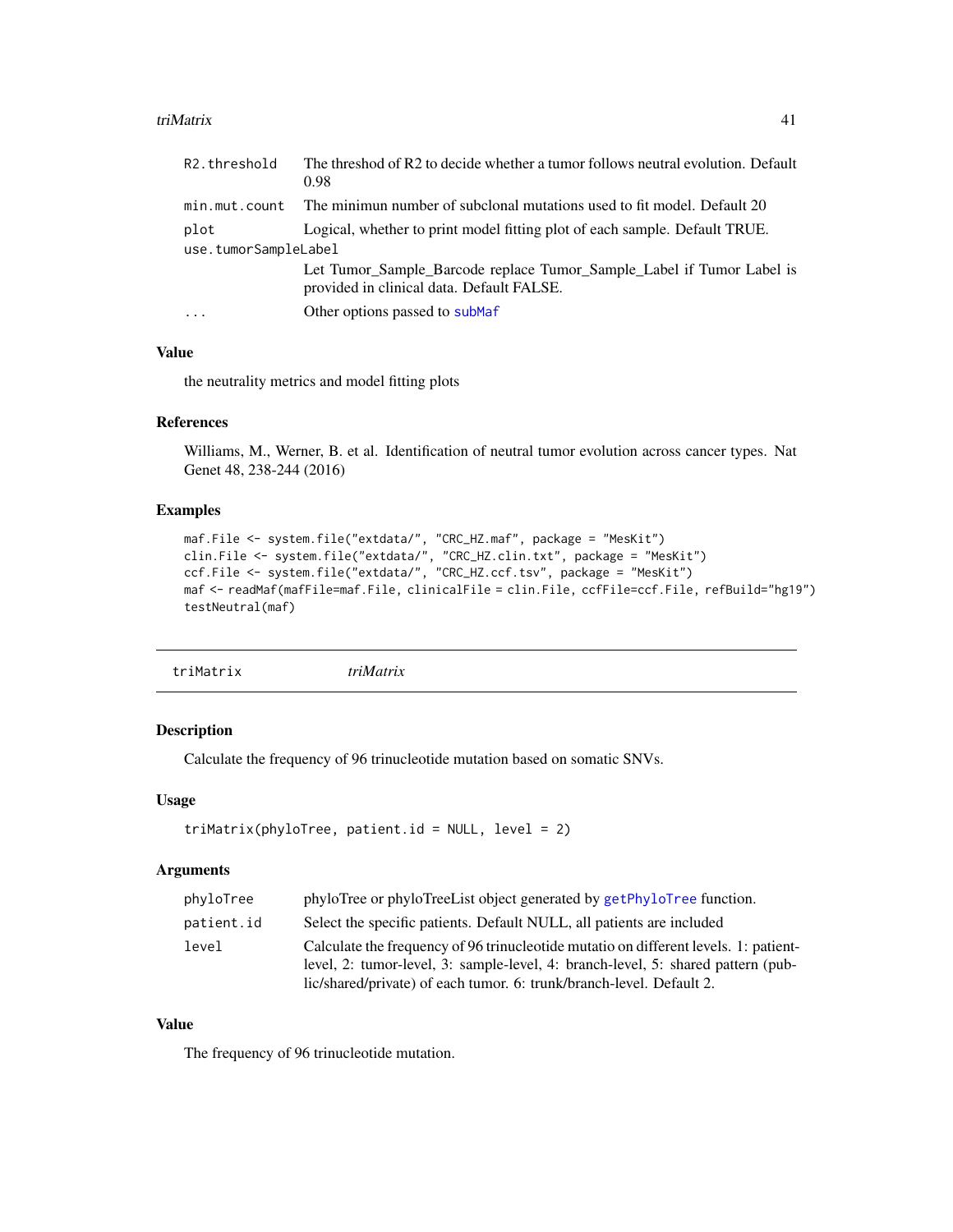# Examples

```
maf.File <- system.file("extdata/", "CRC_HZ.maf", package = "MesKit")
clin.File <- system.file("extdata/", "CRC_HZ.clin.txt", package = "MesKit")
ccf.File <- system.file("extdata/", "CRC_HZ.ccf.tsv", package = "MesKit")
maf <- readMaf(mafFile=maf.File, clinicalFile = clin.File, ccfFile=ccf.File, refBuild="hg19")
```
## Load a reference genome. library(BSgenome.Hsapiens.UCSC.hg19)

```
phyloTree <- getPhyloTree(maf, patient.id = 'V402')
triMatrix(phyloTree)
```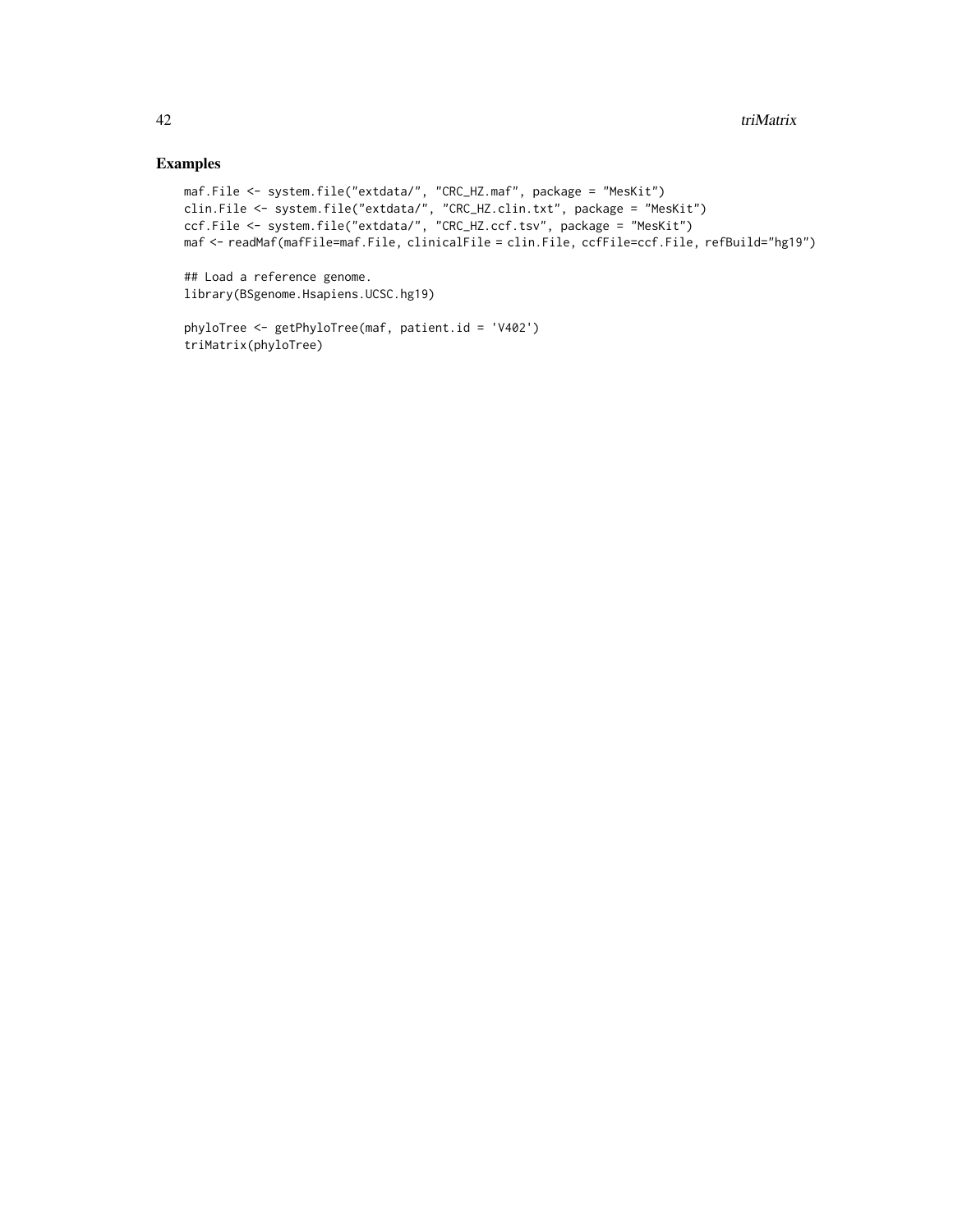# <span id="page-42-0"></span>**Index**

calFst, [3](#page-2-0) calJSI, [4](#page-3-0) calNeiDist, [5](#page-4-0) ccfAUC, [7](#page-6-0) classifyMut, [8](#page-7-0) cna2gene, [8,](#page-7-0) *[37](#page-36-0)* compareCCF, [9](#page-8-0) compareTree, [10](#page-9-0) fitSignatures, [11,](#page-10-0) *[33](#page-32-0)* getBinaryMatrix, [12](#page-11-0) getBinaryMatrix,phyloTree-method *(*getBinaryMatrix*)*, [12](#page-11-0) getBootstrapValue, [13](#page-12-0) getBootstrapValue,phyloTree-method *(*getBootstrapValue*)*, [13](#page-12-0) getBranchType, [14](#page-13-0) getBranchType,phyloTree-method *(*getBranchType*)*, [14](#page-13-0) getCCFMatrix, [14](#page-13-0) getCCFMatrix,phyloTree-method *(*getCCFMatrix*)*, [14](#page-13-0) getMafData, [15](#page-14-0) getMafData,Maf-method *(*getMafData*)*, [15](#page-14-0) getMafPatient, [16](#page-15-0) getMafPatient,Maf-method *(*getMafPatient*)*, [16](#page-15-0) getMafRef, [16](#page-15-0) getMafRef,Maf-method *(*getMafRef*)*, [16](#page-15-0) getMutBranches, [17](#page-16-0) getMutBranches,phyloTree-method *(*getMutBranches*)*, [17](#page-16-0) getNonSyn\_vc, [18](#page-17-0) getNonSyn\_vc,Maf-method *(*getNonSyn\_vc*)*, [18](#page-17-0) getPhyloTree, *[10](#page-9-0)*, [18,](#page-17-0) *[28](#page-27-0)*, *[35](#page-34-0)*, *[41](#page-40-0)* getPhyloTreePatient, [19](#page-18-0) getPhyloTreePatient,phyloTree-method *(*getPhyloTreePatient*)*, [19](#page-18-0)

getPhyloTreeRef, [20](#page-19-0) getPhyloTreeRef,phyloTree-method *(*getPhyloTreeRef*)*, [20](#page-19-0) getPhyloTreeTsbLabel, [21](#page-20-0) getPhyloTreeTsbLabel,phyloTree-method *(*getPhyloTreeRef*)*, [20](#page-19-0) getSampleInfo, [21](#page-20-0) getSampleInfo,Maf-method *(*getSampleInfo*)*, [21](#page-20-0) getTree, [22](#page-21-0) getTree,phyloTree-method *(*getTree*)*, [22](#page-21-0) getTreeMethod, [23](#page-22-0) getTreeMethod,phyloTree-method *(*getTreeMethod*)*, [23](#page-22-0)

Maf, *[24](#page-23-0)* Maf *(*Maf-class*)*, [23](#page-22-0) Maf-class, [23](#page-22-0) MafList *(*MafList-class*)*, [24](#page-23-0) MafList-class, [24](#page-23-0) mathScore, [24](#page-23-0) mutCluster, [25](#page-24-0) mutHeatmap, [26](#page-25-0) mutTrunkBranch, [28](#page-27-0)

phyloTree, *[29](#page-28-0)* phyloTree *(*phyloTree-class*)*, [29](#page-28-0) phyloTree-class, [29](#page-28-0) phyloTreeList-class, [29](#page-28-0) plotCNA, [30](#page-29-0) plotMutProfile, [31](#page-30-0) plotMutSigProfile, [33](#page-32-0) plotPhyloTree, [34](#page-33-0)

readMaf, *[3](#page-2-0)*, *[5](#page-4-0)[–8](#page-7-0)*, *[10](#page-9-0)*, *[19](#page-18-0)*, *[24](#page-23-0)*, *[26,](#page-25-0) [27](#page-26-0)*, *[32](#page-31-0)*, [36,](#page-35-0) *[39,](#page-38-0) [40](#page-39-0)* readSegment, *[9](#page-8-0)*, *[30](#page-29-0)*, [37](#page-36-0) runMesKit, [38](#page-37-0)

subMaf, *[3](#page-2-0)*, *[5](#page-4-0)[–8](#page-7-0)*, *[10](#page-9-0)*, *[19](#page-18-0)*, *[25](#page-24-0)[–27](#page-26-0)*, *[33](#page-32-0)*, [38,](#page-37-0) *[41](#page-40-0)*